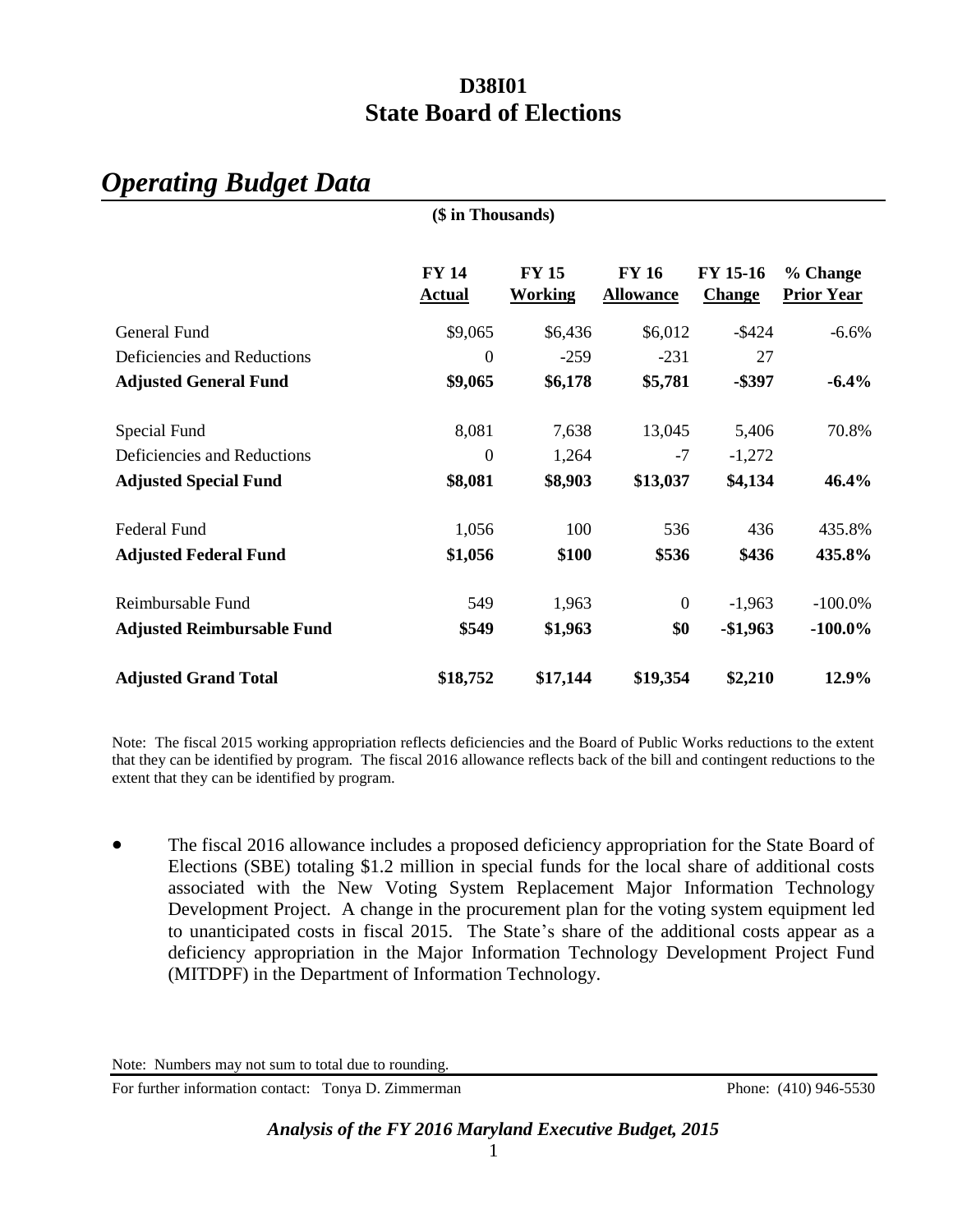- A second proposed deficiency appropriation for SBE provides \$109,000 of special funds as part of a fund swap included in the cost containment actions approved by the Board of Public Works (BPW) on January 7, 2015. The special funds are available from campaign finance fees.
- The fiscal 2016 allowance of SBE increases by \$2.2 million, or 12.9%, compared to the fiscal 2015 working appropriation after accounting for proposed deficiency appropriations, the cost containment actions approved by BPW on January 7, 2015, and across-the-board reductions in fiscal 2016. Despite this increase, the budget does not contain adequate funding for the 2016 presidential primary election.
- Increases in special funds (\$4.1 million) and federal funds (\$435,819) are partially offset by a reduction in general funds (\$396,580) and reimbursable funds from the MITDPF (\$2.0 million).
- The increase in federal funds is overstated due to the timing of the processing of a budget amendment. After accounting for the fiscal 2015 budget amendment, which has already been processed, the actual increase in federal funds is \$112,574.
- The major changes in the fiscal 2016 allowance of SBE include costs associated with the change in voting systems, the voter registration system, and election-related costs.

|                                                 | <b>FY 14</b><br><b>Actual</b> | <b>FY 15</b><br>Working | <b>FY 16</b><br><b>Allowance</b> | <b>FY 15-16</b><br><b>Change</b> |
|-------------------------------------------------|-------------------------------|-------------------------|----------------------------------|----------------------------------|
| <b>Regular Positions</b>                        | 41.60                         | 41.60                   | 41.80                            | 0.20                             |
| <b>Contractual FTEs</b>                         | 1.60                          | 0.00                    | 1.00                             | 1.00                             |
| <b>Total Personnel</b>                          | 43.20                         | 41.60                   | 42.80                            | 1.20                             |
| <b>Vacancy Data: Regular Positions</b>          |                               |                         |                                  |                                  |
| Turnover and Necessary Vacancies, Excluding New |                               |                         |                                  |                                  |
| Positions                                       |                               | 0.50                    | 1.19%                            |                                  |
| Positions and Percentage Vacant as of 1/1/15    |                               | 00.0                    | 0.00%                            |                                  |

# *Personnel Data*

- The fiscal 2016 allowance includes an increase of a 0.2 regular position, which was created by BPW on October 1, 2014. This action increased a 0.6 regular position to a 0.8 regular position to more accurately reflect the work hours associated with the position.
- The fiscal 2016 allowance adds 1 contractual full-time equivalent (FTE) position related to a federal grant (Effective Absentee Systems for Elections 2.0 grant from the Federal Voting Assistance Program).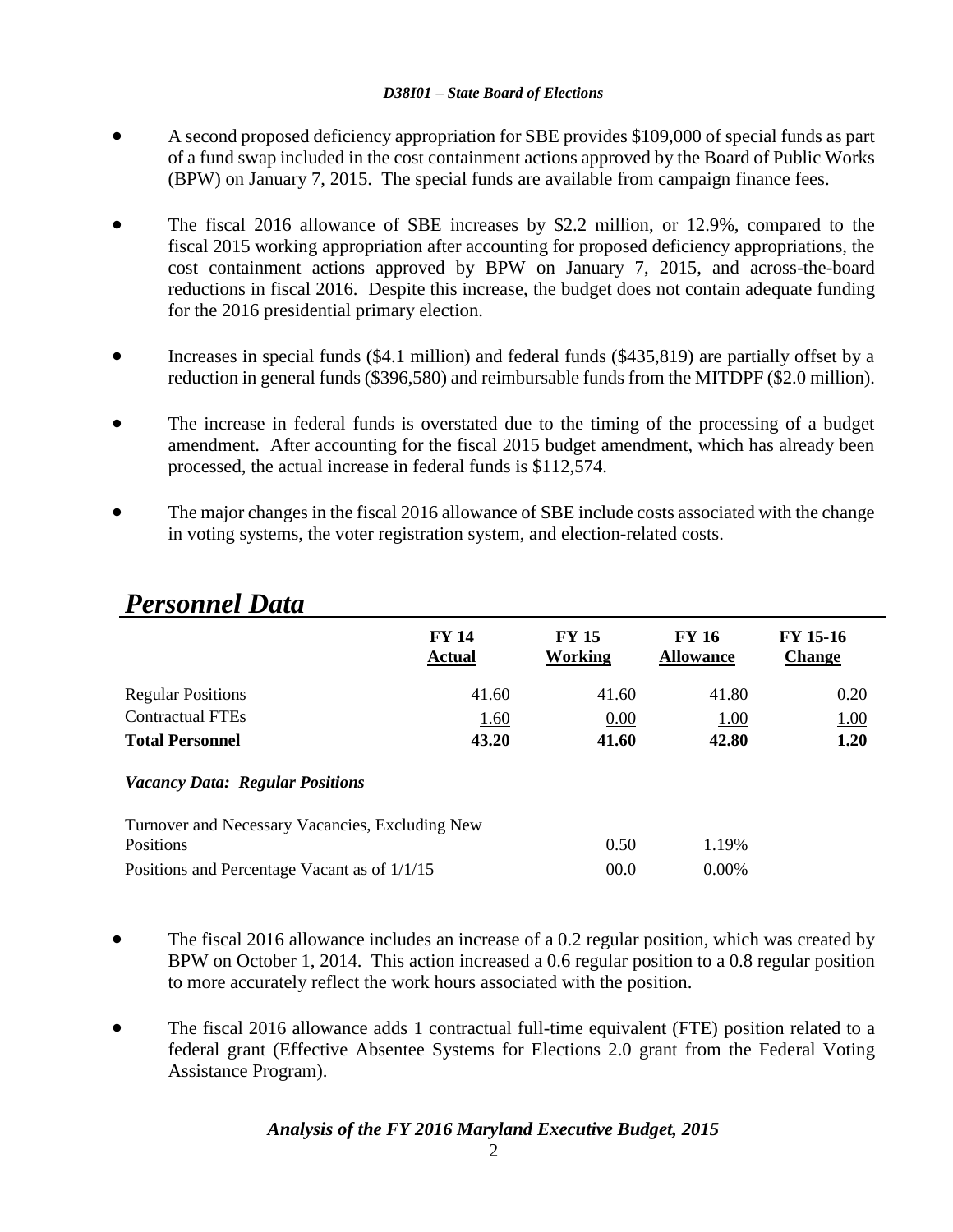- Turnover expectancy decreases from 3.93% to 1.19% in the fiscal 2016 allowance.
- As of January 1, 2015, SBE has no vacancies. To meet its turnover expectancy, SBE must maintain 0.5 vacant positions in fiscal 2016. At the current level of vacancies, SBE may have difficulty meeting its turnover expectancy.

# *Analysis in Brief*

## **Major Trends**

*Voter Turnout Continues Downward Trend:* In 2014, voter turnout was lower than in all recent gubernatorial elections. The general election turnout was lower than 50%. The 2014 elections marked a change in early voting hours and dates. The highest turnout days of early voting were on the last two days. Few early voters voted on the weekend.

*Voting Equipment Deployment:* The State Administrator of Elections considers the estimated early voter turnout and absentee voting, historical turnout for each precinct, the length of the ballot, and any other factor when determining how to deploy equipment for Election Day and early voting. In the general election, one county was an outlier in the ratio of voters to voting units (Talbot County).

*Relatively Few Problems Reported in the 2014 Elections:* Few issues were reported during the 2014 elections. One significant issue reported was related to vote switching in machines. Machines with reports of problems were either tested or removed from service pending further tests. Some machines remained in service when the issue could not be replicated.

*New Performance Measures:* SBE's fiscal 2016 Managing for Results submission contained several new performance measures and a change in the reporting time period for other measures. New measures include those related to efforts to improve the voter registration process.

### **Issues**

*Status of Procurement of an Optical Scan Voting System:* Chapters 547 and 548 of 2007 changed the requirements for a voting system to be certified in Maryland to require a system with a voter verifiable paper record. After funding to support this change was initially included in the fiscal 2009 and 2010 budgets, funding was later withdrawn and cancelled, and no procurement was finalized as subsequent budgets included no funds for the project. Funds were again provided beginning with a fiscal 2013 deficiency appropriation to acquire an optical scan voting system. SBE completed a procurement for the voting system equipment in calendar 2014, and the contract award was approved by BPW on December 17, 2014, for the hardware and maintenance for voting equipment. Related equipment is still in the procurement process.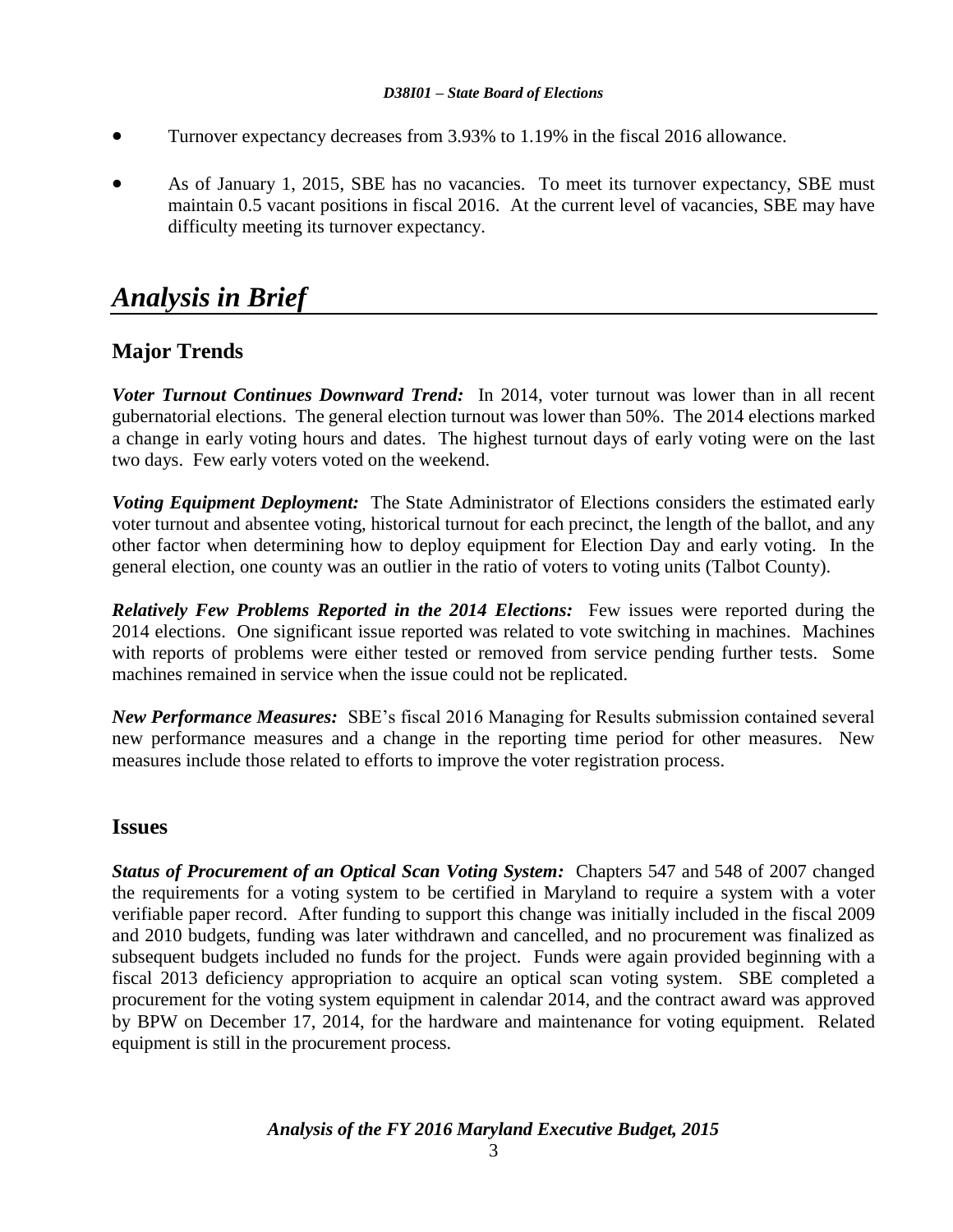*Voter Wait Times:* Language in the fiscal 2015 budget bill withheld funds until SBE submitted a report on actions and plans to limit voting wait times to 30 minutes. The report indicated that few voters, either on Election Day or during the early voting period, experienced long wait times during the 2014 general election, in part due to shorter ballot lengths and lower turnout. The longest wait times were reported on the last day of early voting and were largely concentrated in a few early voting centers. The 2016 presidential elections will pose challenges due to a likely higher turnout, a new voting system, the introduction of same-day registration, and the addition of the Baltimore City elections to the election cycle. Having met the requirements of the language, the Department of Legislative Services (DLS) recommends the release of funds.

*Status of Corrective Actions for Audit Findings:* In March 2014, the Office of Legislative Audits (OLA) released a fiscal compliance audit for SBE covering the period July 1, 2009, to August 22, 2012. The audit contained nine findings, of which four were repeated from the previous audit. Language in the fiscal 2015 budget bill withheld funds until SBE completed all actions planned to resolve the repeat audit findings. On January 29, 2015, OLA submitted a letter indicating that SBE had taken the necessary actions to satisfactorily address the four repeat findings. As a result, DLS recommends the release of the withheld funds.

# **Recommended Actions**

1. Concur with Governor's allowance.

# **Updates**

*Online Ballot Marking Device and the National Federation for the Blind:* During calendar 2014, a lawsuit was filed by the National Federation of the Blind, Inc. and several individuals for a violation of Title II of the Americans with Disabilities Act and Section 504 of the Rehabilitation Act of 1973. The lawsuit focused on the plaintiffs being unable to vote privately and independently in the State's absentee ballot voting program. The plaintiffs asked that the online ballot marking tool developed by SBE be made available to them. The U.S. District Court for the District of Maryland found in favor of the plaintiffs and ordered that the online ballot marking tool be made available to the plaintiffs for the 2014 general election.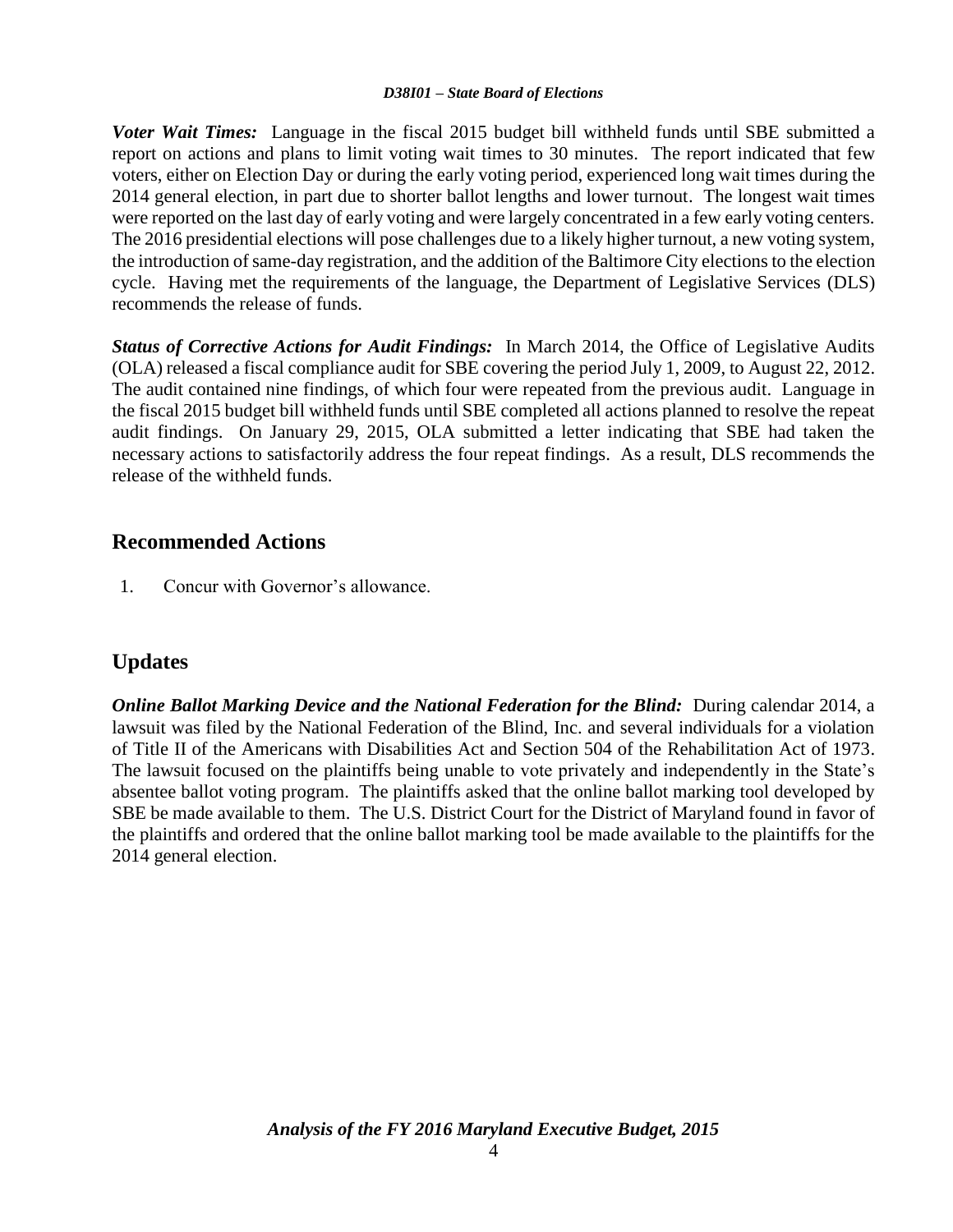# *Operating Budget Analysis*

## **Program Description**

The State Board of Elections (SBE) is a five-member board charged with managing and supervising elections in the State; ensuring compliance with State and federal election laws, including the federal Help America Vote Act (HAVA); assisting citizens in exercising their voting rights; and providing access to candidacy for all those seeking elected office.

Individuals from both major parties are appointed by the Governor to SBE, with the advice of the Senate, for staggered, four-year terms. The board appoints a State Administrator, with the advice and consent of the Senate, who is charged with oversight of the board's functions and supervising the operations of the local boards of elections (LBE).

LBEs process voter registration records for the statewide voter registration database, establish election precincts, staff polling places, provide and process absentee and provisional ballots, and certify local election results.

The mission of SBE is to administer the process of holding democratic elections in a manner that inspires public confidence and trust. SBE's key goals are:

- to ensure all eligible Maryland citizens have the opportunity to register to vote;
- to ensure that the State's voter registration list is accurate and current;
- to ensure that LBEs are conducting elections pursuant to the requirements of federal and State election laws and regulations, State information technology security requirements, and SBE policies;
- to provide a voting process that is convenient and accessible; and
- to ensure that campaign finance entities comply with the disclosure of the required campaign finance information in an accurate and timely fashion.

## **Performance Analysis: Managing for Results**

The performance of SBE is ultimately measured by how well the last election went. Two elections (the 2014 gubernatorial primary and general elections) have been held since the 2014 session.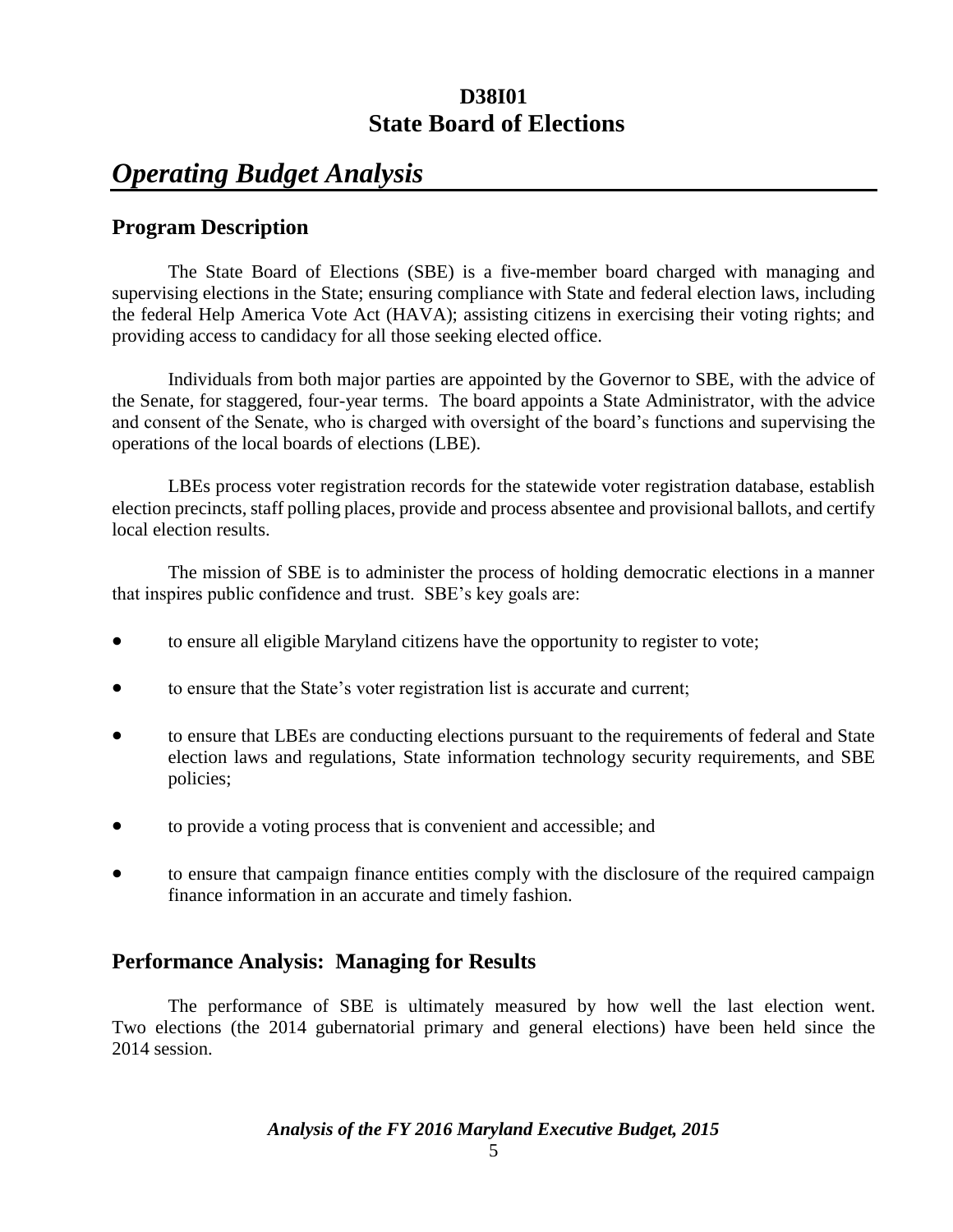### **1. Voter Turnout Continues Downward Trend**

**Exhibit 1** provides information on voter turnout in the 2014 gubernatorial elections and the four most recent gubernatorial elections. Primary election turnout continued to decline from the recent peak in the 2002 gubernatorial election (30.8%). Turnout in the 2014 primary election (21.8%) was 3.4 percentage points lower than the turnout in the 2010 primary election (25.4%). General election turnout has fallen in each of the recent gubernatorial elections. The 2014 general election turnout was substantially lower than 2010, a decrease of nearly 7.0 percentage points, and was below 50.0%. **SBE should comment on any steps planned to improve voter turnout in future elections.**



Source: State Board of Elections; Governor's Budget Books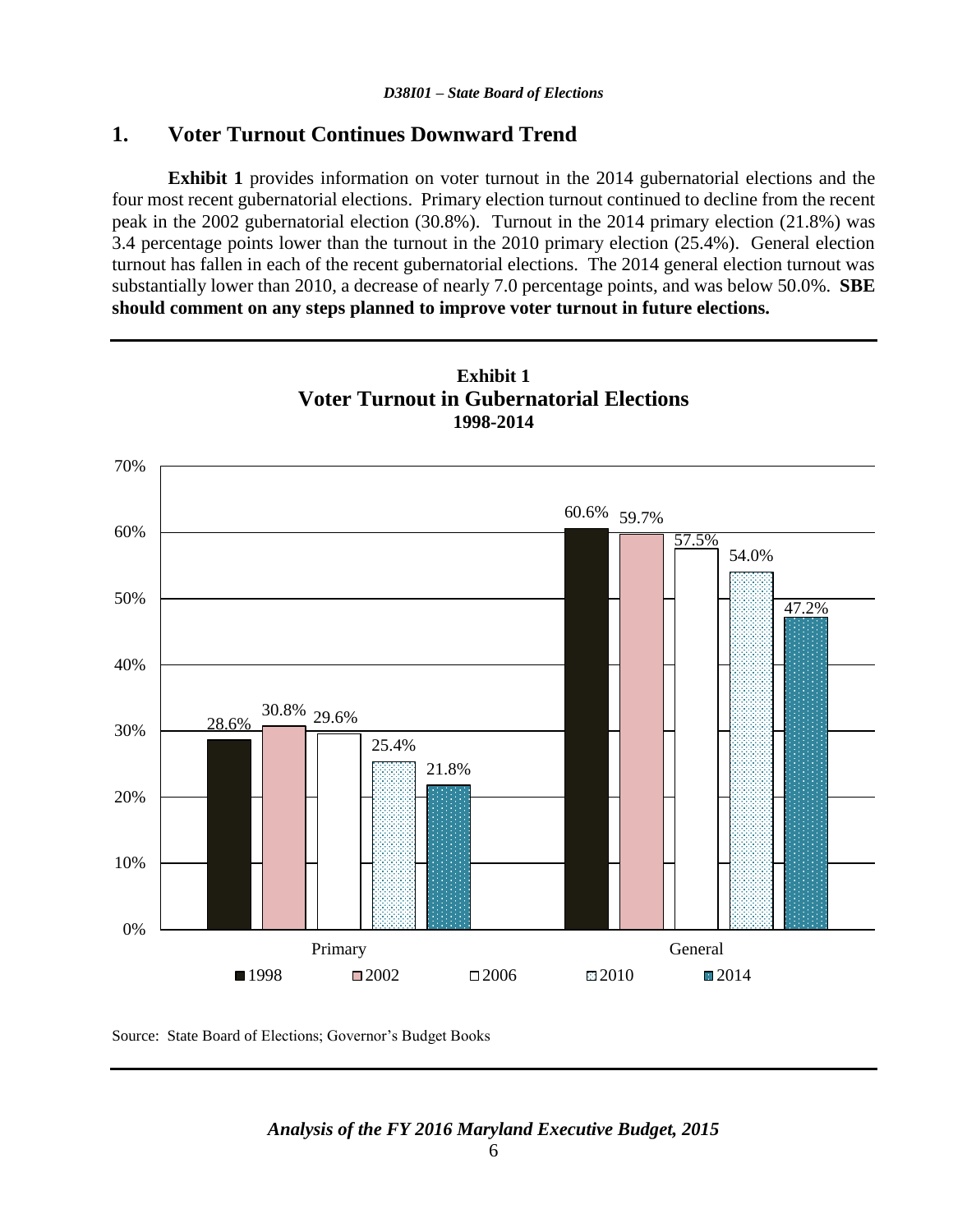Chapters 157 and 158 of 2013 (Improving Access to Voting), among other changes, increased the number of days for early voting. During the 2014 gubernatorial elections, early voting was available from the second Thursday before the election to the Thursday before the election (including the weekend), a total of eight days. In the 2010 gubernatorial elections, early voting was available from the second Friday before the election to the Thursday before the election (excluding Sunday), a total of six days.

In the 2014 elections, the number of early voters was higher in the general election (307,646) than the primary election (141,590). The pattern of early voting was relatively consistent between the primary and general election, as shown in **Exhibits 2** and **3**. In each election, the largest share of early voters voted on the last day, followed by the second to last day, and the first day. Only a small percentage (less than 15%) of those voting early voted during the weekend.



Source: State Board of Elections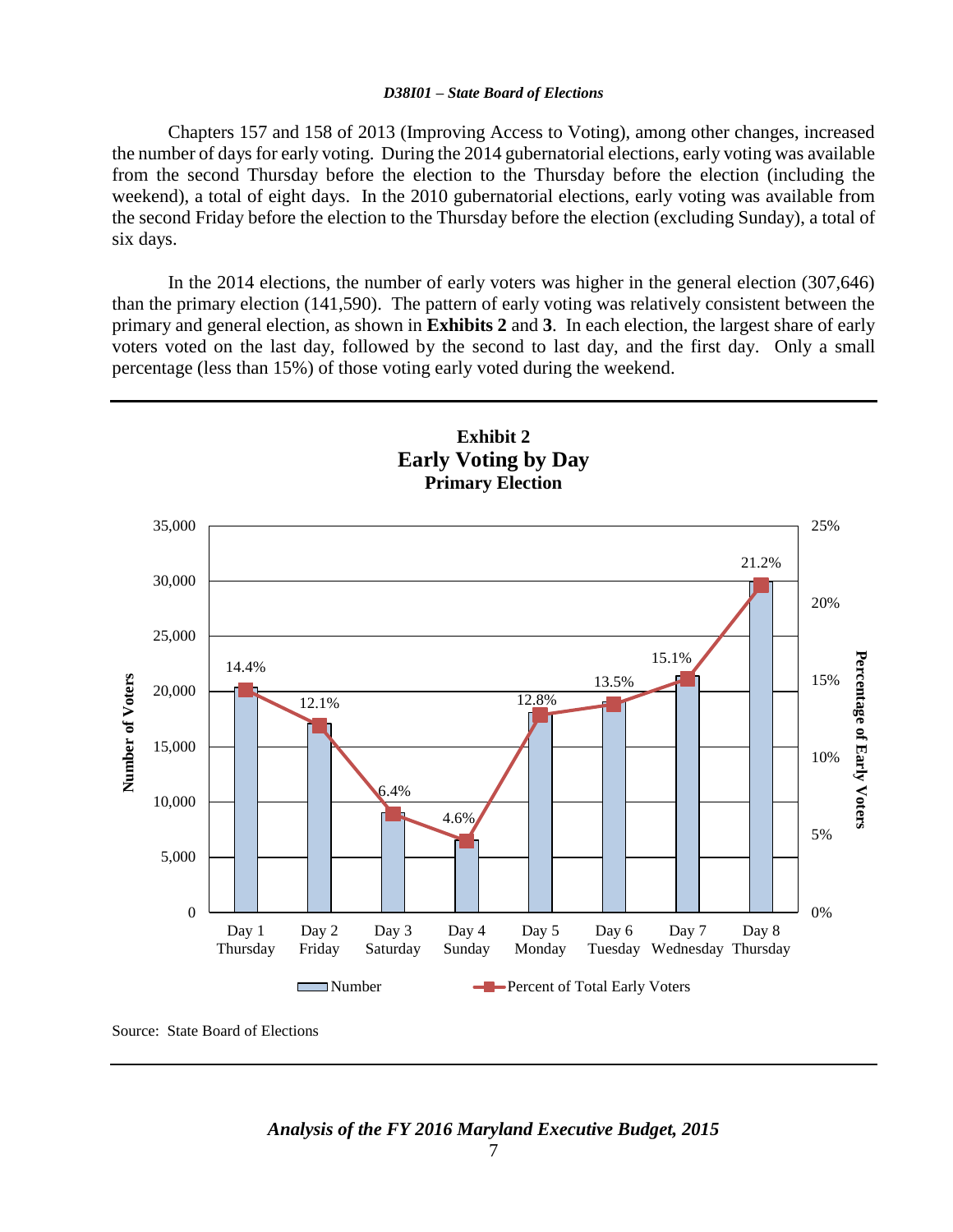

**Exhibit 3 Early Voting by Day General Election**

Source: State Board of Elections

Statewide early voter turnout of registered voters was 4.17% for the primary and 8.31% in the general election. However, of those who voted by any form, early voters represented 19.1% of the primary voters and 17.6% of general election voters.

In the primary and general election, the highest early voting turnout of registered voters occurred in Talbot County (10.16% and 18.97%, respectively). In the primary and general election, the largest number of early voters was in Baltimore County (22,285 and 51,814, respectively). Allegany and Washington counties had the lowest early voting turnout in both the primary (under 2.0%) and the general (under 4.0%) election.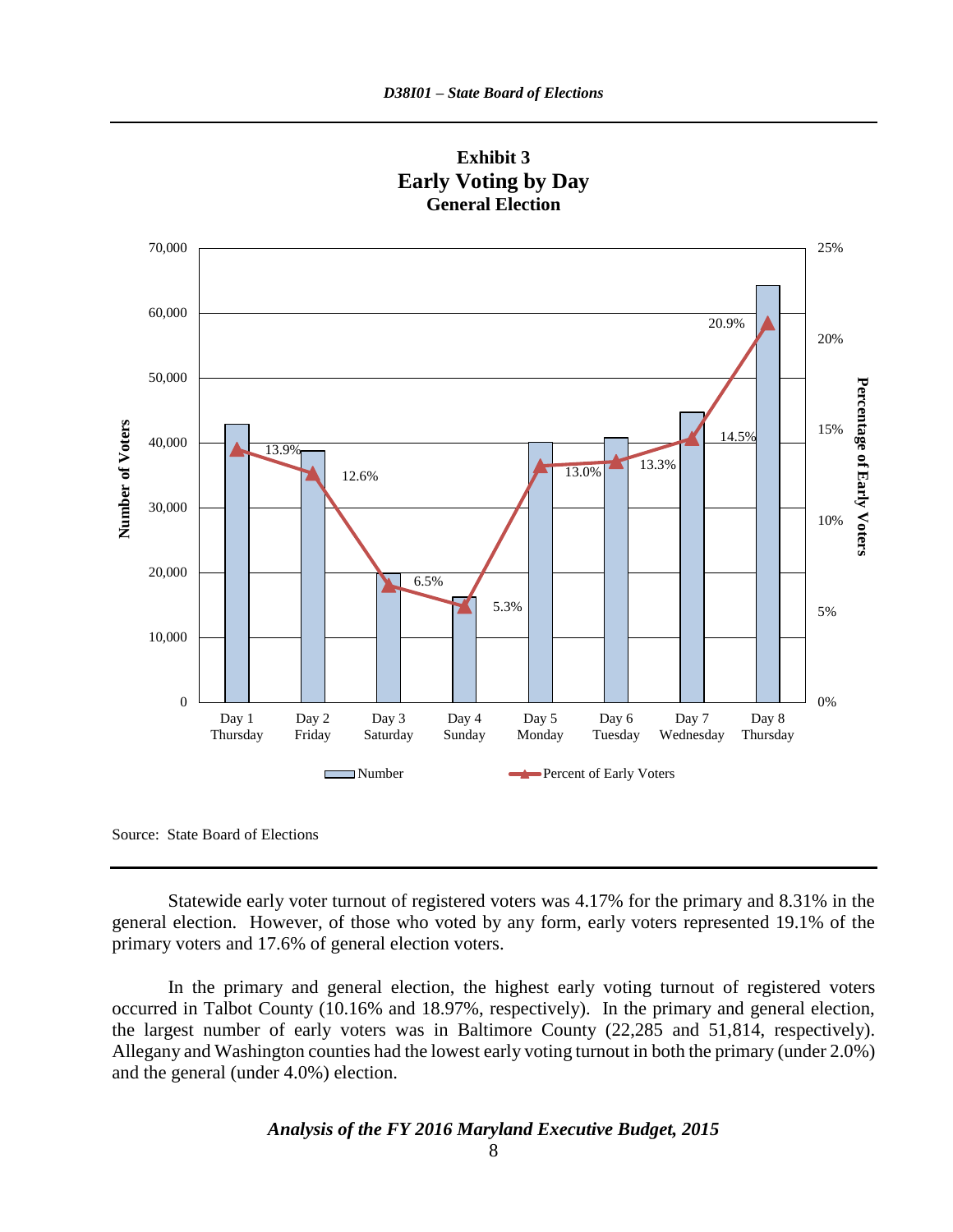### **2. Voting Equipment Deployment**

**Exhibits 4** and **5** provide information on the deployment of ePollbooks and touchscreen voting units in the primary and general election relative to the number of active registered voters. Voting equipment allocations are done by precinct while these exhibits show the total per county, which could vary from individual precincts. Regulations require the voting unit allocation to be determined by the State Administrator in consultation with LBEs. The State Administrator is to consider the estimated early voter turnout and absentee voting, historical turnout for each precinct, the length of the ballot, and any other factor. The ratio of registered voters to voting units had one outlier with a much higher ratio than the others in the general election (Talbot County). **SBE should comment on how the allocation of equipment is determined.**

### **Exhibit 4 Voting Equipment Deployment Primary Election**

|                       | <b>Early</b><br><b>Voting</b><br><b>Poll Books</b> | <b>Election</b><br>Day Poll<br><b>Books</b> | <b>Ratio of</b><br><b>Active Voters</b><br>to ePollbooks<br><b>Election Day</b> | <b>Early</b><br><b>Voting</b><br><b>Units</b> | <b>Election</b><br>Day<br><b>Voting</b><br><b>Units</b> | <b>Ratio of</b><br><b>Active</b><br>Voters to<br><b>Voting</b><br><b>Units</b><br><b>Election</b><br>Day | Eligible<br><b>Active</b><br>Voters as of<br>June 7, 2014 |
|-----------------------|----------------------------------------------------|---------------------------------------------|---------------------------------------------------------------------------------|-----------------------------------------------|---------------------------------------------------------|----------------------------------------------------------------------------------------------------------|-----------------------------------------------------------|
| Allegany              | 3                                                  | 88                                          | 481.8                                                                           | 8                                             | 208                                                     | 203.8                                                                                                    | 42,398                                                    |
| Anne Arundel          | 30                                                 | 680                                         | 396.6                                                                           | 55                                            | 1,660                                                   | 162.5                                                                                                    | 269,671                                                   |
| <b>Baltimore City</b> | 28                                                 | 805                                         | 404.5                                                                           | 105                                           | 1,672                                                   | 194.8                                                                                                    | 325,643                                                   |
| <b>Baltimore</b>      | 44                                                 | 991                                         | 429.9                                                                           | 107                                           | 2,246                                                   | 189.7                                                                                                    | 426,062                                                   |
| Calvert               | 3                                                  | 78                                          | 770.9                                                                           | 10                                            | 255                                                     | 235.8                                                                                                    | 60,133                                                    |
| Caroline              | 3                                                  | 37                                          | 405.0                                                                           | 6                                             | 77                                                      | 194.6                                                                                                    | 14,986                                                    |
| Carroll               | 6                                                  | 196                                         | 583.5                                                                           | 15                                            | 517                                                     | 221.2                                                                                                    | 114,358                                                   |
| Cecil                 | $\overline{4}$                                     | 90                                          | 530.0                                                                           | 8                                             | 290                                                     | 164.5                                                                                                    | 47,699                                                    |
| Charles               | 6                                                  | 168                                         | 594.4                                                                           | 15                                            | 445                                                     | 224.4                                                                                                    | 99,857                                                    |
| Dorchester            | 3                                                  | 54                                          | 328.1                                                                           | 5                                             | 111                                                     | 159.6                                                                                                    | 17,717                                                    |
| Frederick             | 10                                                 | 223                                         | 669.9                                                                           | 28                                            | 694                                                     | 215.3                                                                                                    | 149,393                                                   |
| Garrett               | $\overline{2}$                                     | 43                                          | 445.7                                                                           | $\overline{4}$                                | 94                                                      | 203.9                                                                                                    | 19,163                                                    |
| Harford               | 16                                                 | 249                                         | 638.0                                                                           | 55                                            | 732                                                     | 217.0                                                                                                    | 158,858                                                   |
| Howard                | 16                                                 | 398                                         | 495.8                                                                           | 52                                            | 915                                                     | 215.7                                                                                                    | 197,348                                                   |
| Kent                  | 3                                                  | 21                                          | 506.9                                                                           | 5                                             | 55                                                      | 193.5                                                                                                    | 10,645                                                    |
| Montgomery            | 67                                                 | 932                                         | 676.2                                                                           | 189                                           | 2,773                                                   | 227.3                                                                                                    | 630,255                                                   |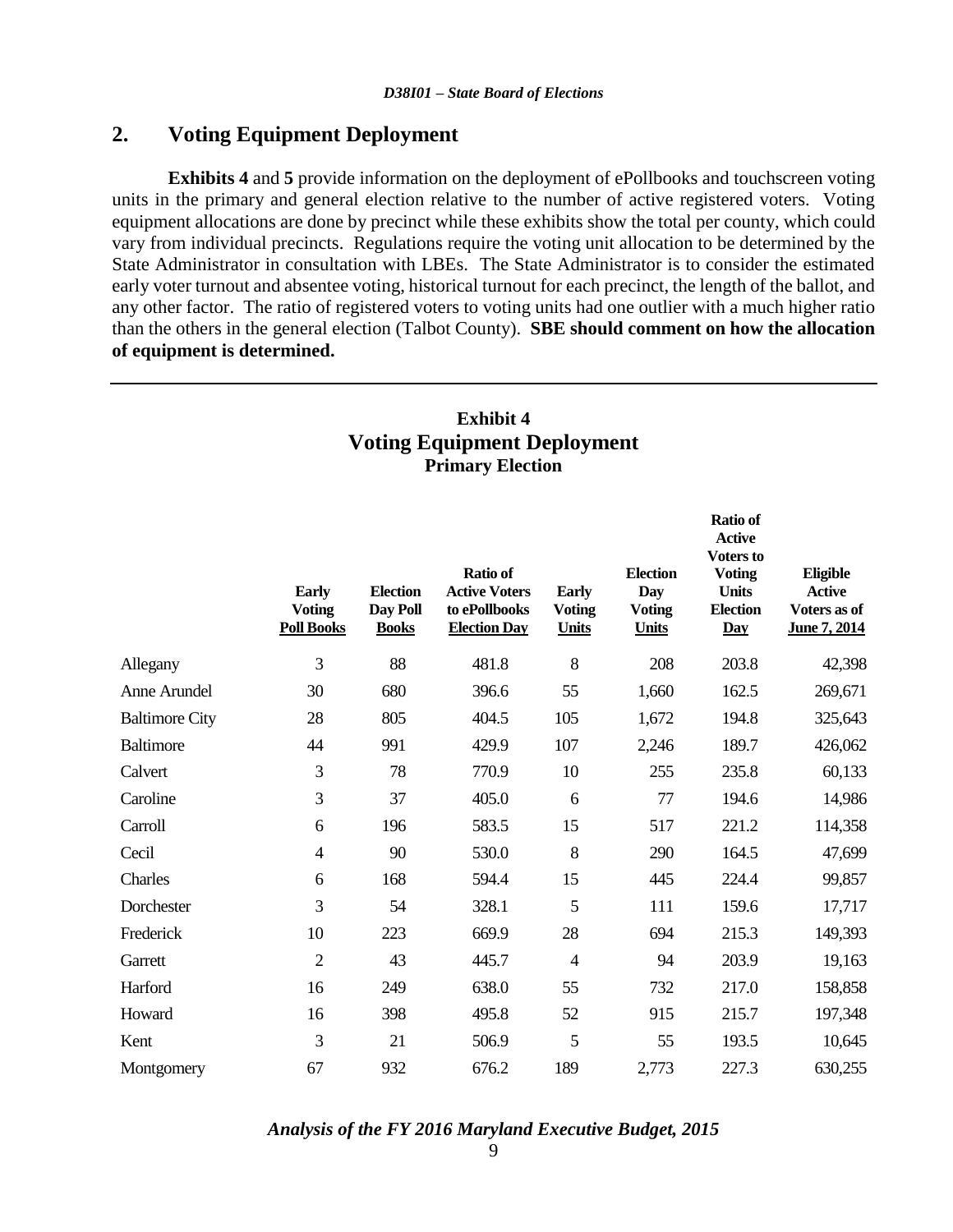|                 | Early<br><b>Voting</b><br><b>Poll Books</b> | <b>Election</b><br>Day Poll<br><b>Books</b> | <b>Ratio of</b><br><b>Active Voters</b><br>to ePollbooks<br><b>Election Day</b> | <b>Early</b><br><b>Voting</b><br><b>Units</b> | <b>Election</b><br>Day<br><b>Voting</b><br><b>Units</b> | <b>Ratio of</b><br><b>Active</b><br><b>Voters to</b><br><b>Voting</b><br><b>Units</b><br><b>Election</b><br>$\overline{Day}$ | Eligible<br>Active<br>Voters as of<br>June 7, 2014 |
|-----------------|---------------------------------------------|---------------------------------------------|---------------------------------------------------------------------------------|-----------------------------------------------|---------------------------------------------------------|------------------------------------------------------------------------------------------------------------------------------|----------------------------------------------------|
| Prince George's | 42                                          | 964                                         | 529.1                                                                           | 160                                           | 2,477                                                   | 205.9                                                                                                                        | 510,012                                            |
| Queen Anne's    | 6                                           | 53                                          | 619.2                                                                           | 16                                            | 138                                                     | 237.8                                                                                                                        | 32,820                                             |
| St Mary's       | $\overline{4}$                              | 129                                         | 498.0                                                                           | 10                                            | 291                                                     | 220.8                                                                                                                        | 64,247                                             |
| Somerset        | $\overline{2}$                              | 42                                          | 273.2                                                                           | $\overline{4}$                                | 71                                                      | 161.6                                                                                                                        | 11,473                                             |
| Talbot          | $\overline{4}$                              | 36                                          | 608.5                                                                           | 10                                            | 84                                                      | 260.8                                                                                                                        | 21,905                                             |
| Washington      | 4                                           | 152                                         | 587.1                                                                           | 14                                            | 401                                                     | 222.6                                                                                                                        | 89,243                                             |
| Wicomico        | $\overline{4}$                              | 106                                         | 442.7                                                                           | 10                                            | 254                                                     | 184.7                                                                                                                        | 46,922                                             |
| Worcester       | 4                                           | 73                                          | 435.5                                                                           | 8                                             | 163                                                     | 195.0                                                                                                                        | 31,792                                             |
| <b>Maryland</b> | 314                                         | 6,608                                       | 513.4                                                                           | 899                                           | 15,623                                                  | 217.2                                                                                                                        | 3,392,600                                          |

Source: State Board of Elections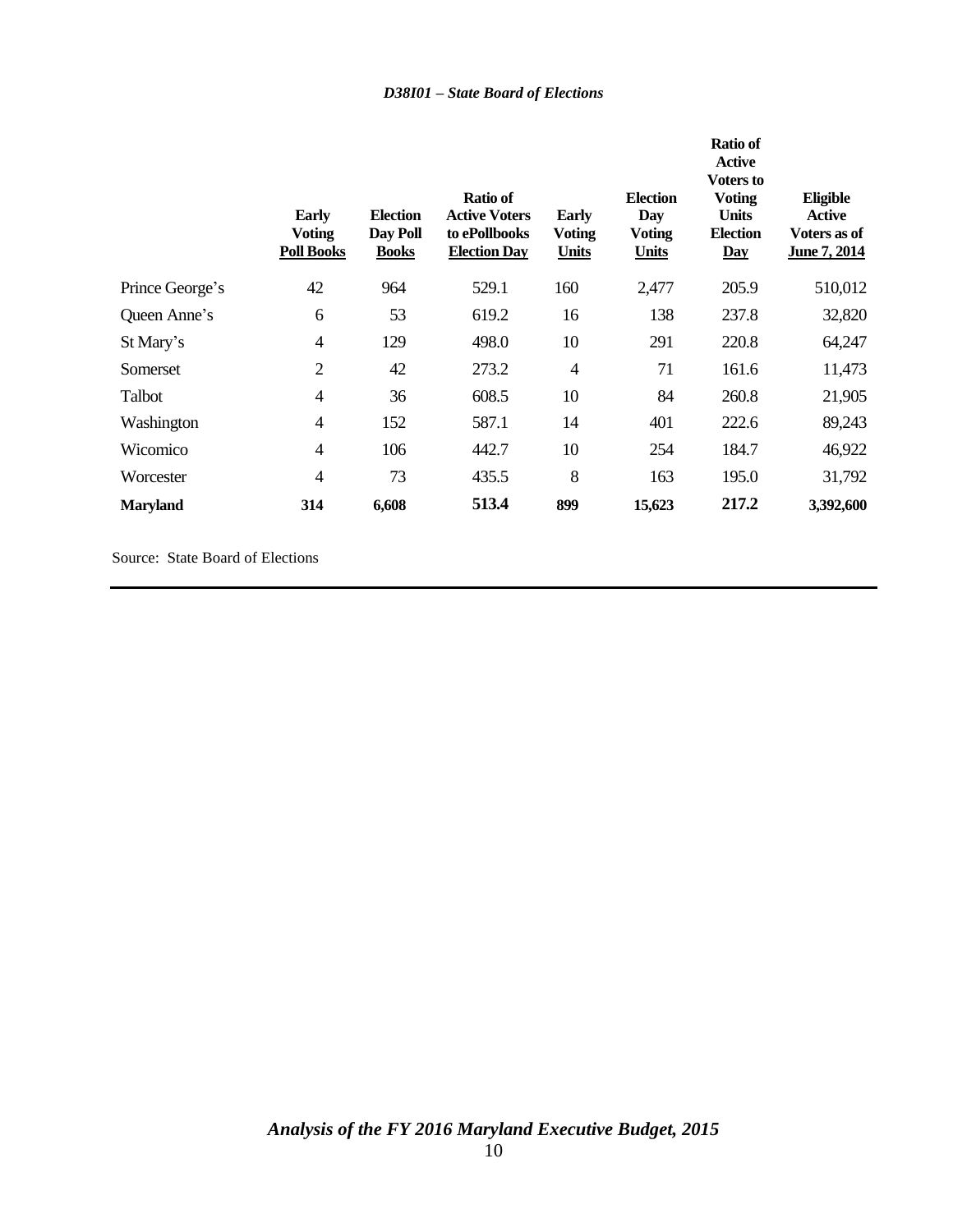|                             | <b>Early</b><br><b>Voting</b><br>ePollbooks | <b>Election Day</b><br>ePollbooks | <b>Ratio of Active</b><br><b>Voters to ePollbooks</b><br><b>Election Day</b> | <b>Early Voting</b><br>Units | <b>Election Day</b><br><b>Voting Units</b> | <b>Ratio of Active</b><br><b>Voters to Voting</b><br><b>Units Election Day</b> | <b>Eligible Active</b><br>Voters as of<br><b>October 18, 2014</b> |
|-----------------------------|---------------------------------------------|-----------------------------------|------------------------------------------------------------------------------|------------------------------|--------------------------------------------|--------------------------------------------------------------------------------|-------------------------------------------------------------------|
| Analysis of the<br>Allegany | 3                                           | 81                                | 525.4                                                                        | 6                            | 212                                        | 200.8                                                                          | 42,560                                                            |
| Anne Arundel                | 30                                          | 598                               | 584.1                                                                        | 55                           | 1,560                                      | 223.9                                                                          | 349,313                                                           |
| <b>Baltimore City</b>       | 36                                          | 654                               | 570.6                                                                        | 105                          | 1,672                                      | 223.2                                                                          | 373,171                                                           |
| Baltimore Co.               | 44                                          | 775                               | 672.4                                                                        | 107                          | 2,245                                      | 232.1                                                                          | 521,130                                                           |
| Calvert                     | 3                                           | 69                                | 869.2                                                                        | 10                           | 228                                        | 263.1                                                                          | 59,976                                                            |
| HY<br>Caroline              | 3                                           | 31                                | 592.0                                                                        | 6                            | 74                                         | 248.0                                                                          | 18,353                                                            |
| Carroll                     | 5                                           | 167                               | 676.3                                                                        | 15                           | 517                                        | 218.5                                                                          | 112,946                                                           |
| Cecil                       | 4                                           | 92                                | 673.8                                                                        | $\,8$                        | 255                                        | 243.1                                                                          | 61,991                                                            |
| Charles                     | 6                                           | 146                               | 688.0                                                                        | 15                           | 445                                        | 225.7                                                                          | 100,449                                                           |
| Dorchester                  | $\overline{2}$                              | 52                                | 393.6                                                                        | $\overline{4}$               | 110                                        | 186.1                                                                          | 20,466                                                            |
| Frederick                   | 13                                          | 219                               | 689.0                                                                        | 30                           | 696                                        | 216.8                                                                          | 150,895                                                           |
| Garrett                     | $\boldsymbol{2}$                            | 40                                | 482.3                                                                        | 4                            | 94                                         | 205.2                                                                          | 19,292                                                            |
| Harford                     | 17                                          | 215                               | 766.4                                                                        | 52                           | 709                                        | 232.4                                                                          | 164,780                                                           |
| Howard                      | 16                                          | 316                               | 618.5                                                                        | 52                           | 915                                        | 213.6                                                                          | 195,440                                                           |
| Kent                        | $\mathfrak{2}$                              | 20                                | 636.2                                                                        | 5                            | 58                                         | 219.4                                                                          | 12,724                                                            |
| Montgomery                  | 60                                          | 850                               | 746.7                                                                        | 153                          | 2,622                                      | 242.1                                                                          | 634,663                                                           |
| Prince George's             | 16                                          | 822                               | 662.6                                                                        | 160                          | 2,477                                      | 219.9                                                                          | 544,677                                                           |
| Queen Anne's                | 6                                           | 37                                | 896.6                                                                        | 14                           | 122                                        | 271.9                                                                          | 33,175                                                            |
| St Mary's                   | 4                                           | 114                               | 565.9                                                                        | 10                           | 291                                        | 221.7                                                                          | 64,510                                                            |
| Somerset                    | $\overline{2}$                              | 39                                | 333.3                                                                        | $\overline{4}$               | 69                                         | 188.4                                                                          | 12,999                                                            |
| Talbot                      | 4                                           | 31                                | 827.8                                                                        | 10                           | 84                                         | 305.5                                                                          | 25,663                                                            |
| Washington                  | 4                                           | 143                               | 630.0                                                                        | 14                           | 401                                        | 224.7                                                                          | 90,097                                                            |
| Wicomico                    | 4                                           | 108                               | 525.0                                                                        | 12                           | 255                                        | 222.3                                                                          | 56,696                                                            |
| Worcester                   | 4                                           | 67                                | 532.8                                                                        | $\overline{7}$               | 163                                        | 219.0                                                                          | 35,699                                                            |
| <b>Maryland</b>             | 290                                         | 5,686                             | 651.0                                                                        | 858                          | 16,274                                     | 227.5                                                                          | 3,701,665                                                         |

# **Exhibit 5 Voting Equipment Deployment General Election**

Source: State Board of Elections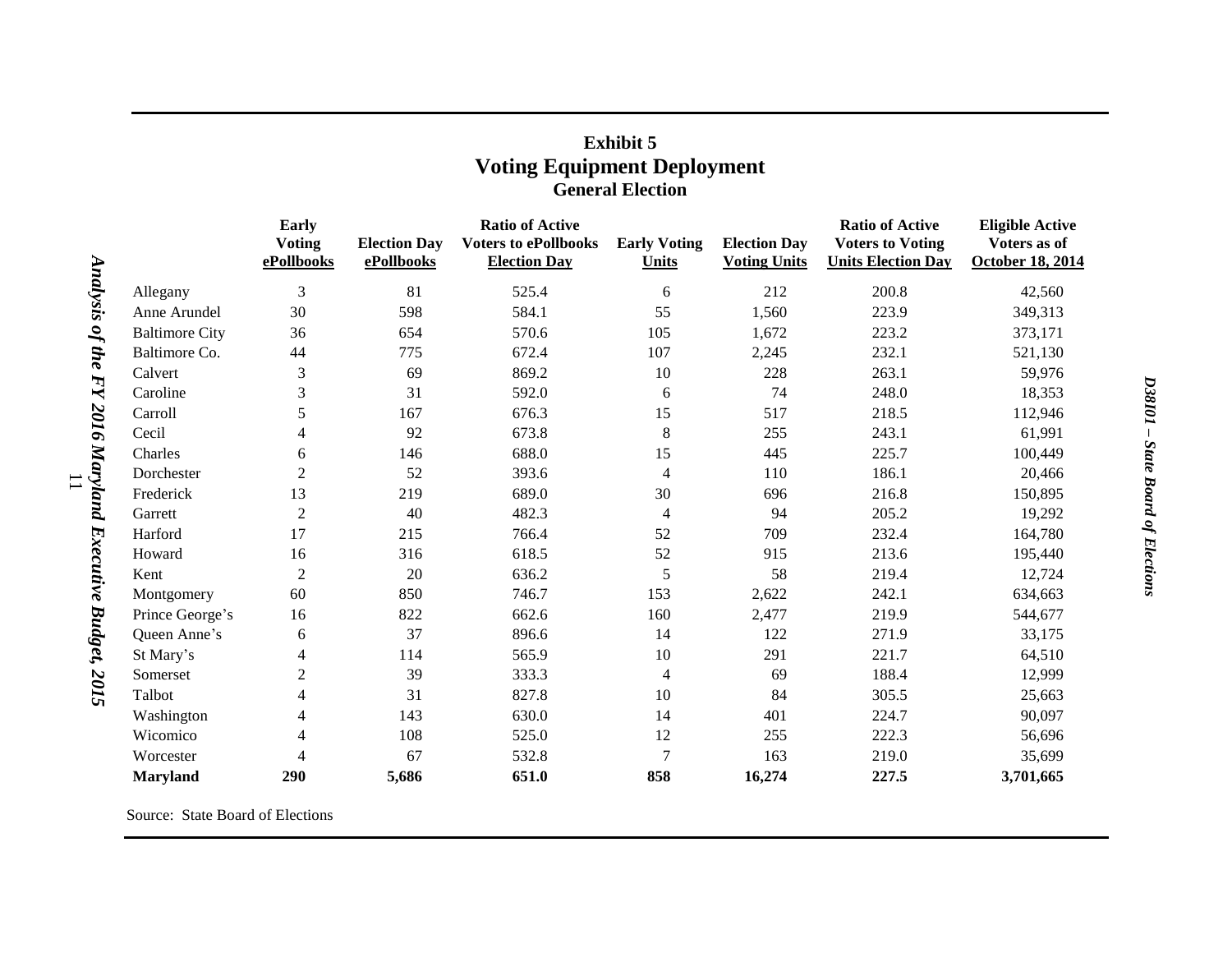## **3. Relatively Few Problems Reported in the 2014 Elections**

Relatively few problems were reported during the 2014 elections. One significant issue receiving attention during the 2014 general election, primarily during the early voting period, was a concern regarding vote switching. There were reports that voters, voting for one candidate, were seeing a switch in the vote to a different candidate. On October 27, 2014, SBE responded to this concern. SBE stated that it had received this type of report for less than 20 voting units as of that date. Some of the machines were taken out of service pending further testing, while some remained in use. Those remaining in use were those where the issue could not be replicated. SBE noted that these reports occur in all elections and are often related to user error. SBE reported that 35 machines in total were removed from service and tested. Of these, 15 were found to have had issues.

**SBE should comment on any other issues that arose during the elections and steps that SBE took to correct any issues.**

### **4. New Performance Measures**

The fiscal 2015 budget analysis for SBE noted several concerns related to SBE's Managing for Results (MFR) submission. These concerns included that (1) no new data was available because all data was reported on an election cycle basis even though some activities could be reported on a fiscal year basis; and (2) several measures were reported for which no new data had been available for multiple election cycles. In response, SBE explained that as part of its planning for the fiscal 2016 MFR submission it would review current objectives and performance measures for relevance, identify new objectives and performance measures that reflect new initiatives, and determine the appropriate measurement period for each performance measure.

The fiscal 2016 MFR submission contains a number of new measures and a mixture of measures reported on a fiscal year basis and on an election cycle basis, while eliminating some measures including the outdated measures. Some of the measures are similar to measures in the past. New measures and the time period of measurement are shown in **Exhibit 6**. SBE also altered the reporting period for two sets of existing measures related to LBE employee certification and LBE compliance with data quality standards from the election cycle to a fiscal year basis. **SBE should comment on how the agency chose new measures.**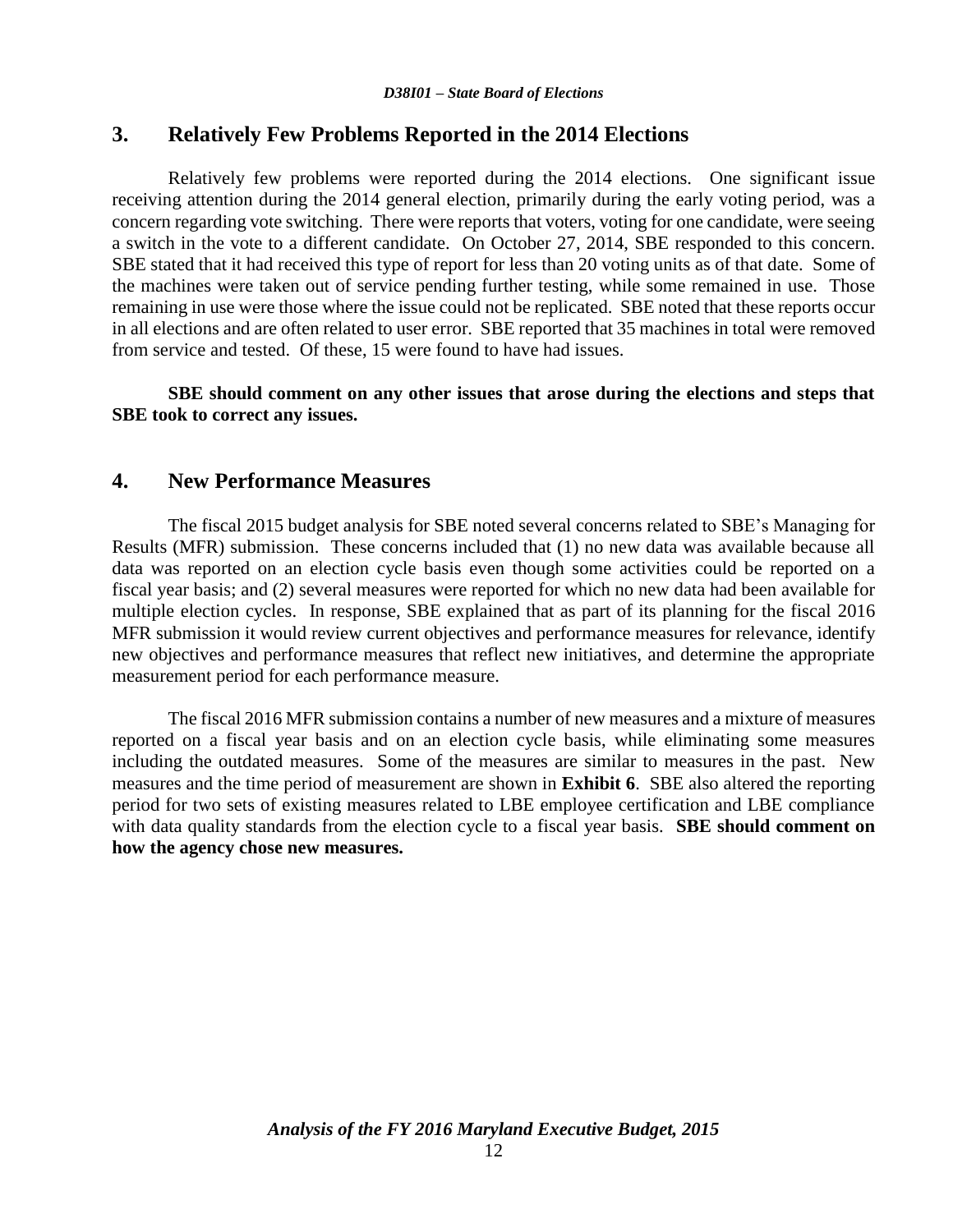### **Exhibit 6 New Performance Measures**

| <b>New Measure</b>                                                                                                  | <b>Time Period of Measurement</b> |
|---------------------------------------------------------------------------------------------------------------------|-----------------------------------|
| <b>Voter Registration Related</b>                                                                                   |                                   |
| Percentage of individuals who initiated a new voter registration<br>application as a result of the ERIC mailing     | Election cycle                    |
| Percentage of voter registration applications submitted from<br>State agencies required to offer voter registration | Fiscal year                       |
| Percentage of voter registration applications<br>submitted<br>electronically from nongovernmental agencies          | Election cycle                    |
| <b>Local Boards of Elections</b>                                                                                    |                                   |
| Percent of LBEs with no more than three post-election audit<br>findings                                             | Election cycle                    |
| Percent of LBEs with no more than three findings on all security<br>requirements                                    | Election cycle                    |
| <b>Voting Outreach</b>                                                                                              |                                   |
| Annual Twitter.com percent change                                                                                   | Fiscal year                       |
| ERIC: Electronic Registration Information System<br>LBE: Local Board of Elections                                   |                                   |
| Source: State Board of Elections; Governor's Budget Books                                                           |                                   |

# **Fiscal 2015 Actions**

# **Proposed Deficiency**

A proposed deficiency appropriation would provide funding (\$1.16 million) for the local share of costs related to the new voting system project not anticipated in budget development. The State's share of these additional costs are proposed as a deficiency appropriation in the Major Information Technology Development Project Fund (MITDPF) in the Department of Information Technology (DoIT). The additional costs include lease payments for the new voting system, additional personnel, and a new inventory system. The reason for the deficiency appropriation is discussed in further detail in Issue 1.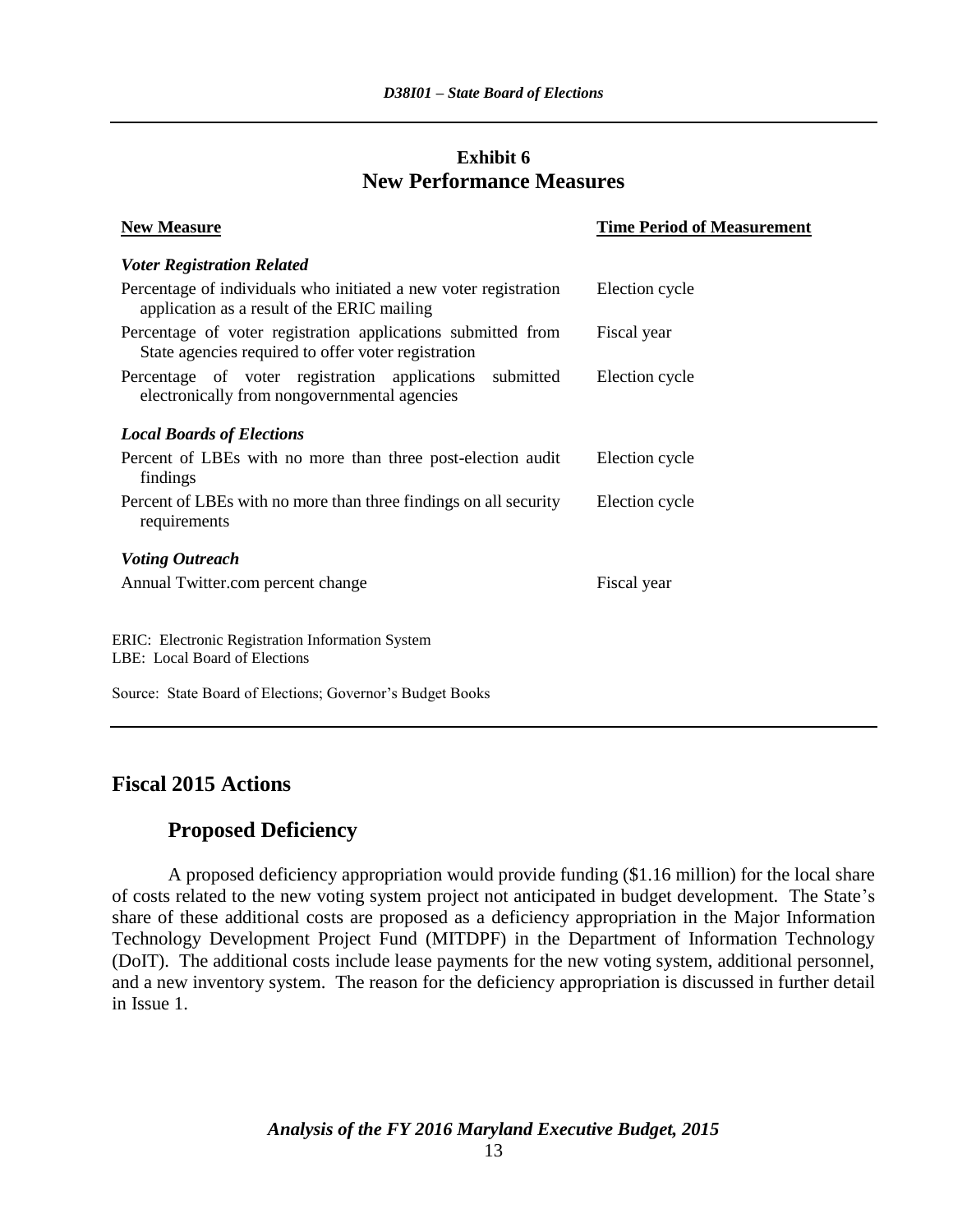### **Cost Containment**

**Exhibit 7** provides information on actions taken during fiscal 2015 to reduce spending and proposed deficiency appropriations. Of note, a \$109,000 proposed deficiency appropriation is the second half of a fund swap for which general funds were reduced in the January Board of Public Works (BPW) actions. The special funds are available from campaign finance fees.

# **Exhibit 7 Fiscal 2015 Reconciliation**

| <b>Action</b>                                                     | <b>Description</b>                                                                                                                                                                 | <b>General</b><br><b>Fund</b> | <b>Special</b><br><b>Fund</b> | Federal<br><b>Fund</b> | Reimb.<br><b>Fund</b> | <b>Total</b> |
|-------------------------------------------------------------------|------------------------------------------------------------------------------------------------------------------------------------------------------------------------------------|-------------------------------|-------------------------------|------------------------|-----------------------|--------------|
| <b>Legislative Appropriation with Budget</b><br><b>Amendments</b> |                                                                                                                                                                                    | \$6,536                       | \$7,738                       | \$100                  | \$1,963               | \$16,338     |
| <b>July BPW</b>                                                   | Reduce \$100,000 of both<br>general and special funds for<br>absentee ballot printing.                                                                                             | $-100$                        | $-100$                        | $\mathbf{0}$           | $\boldsymbol{0}$      | $-200$       |
| <b>Working Appropriation</b>                                      |                                                                                                                                                                                    | \$6,436                       | \$7,638                       | \$100                  | \$1,963               | \$16,138     |
| <b>January BPW</b>                                                | Reduce \$109,000 due to<br>available campaign finance fees<br>and \$21,000 for overbudgeted<br>rent.                                                                               | $-130$                        | $\boldsymbol{0}$              | $\boldsymbol{0}$       | $\boldsymbol{0}$      | $-130$       |
| January BPW<br>Across the<br>Board                                | 2% across-the-board<br>reduction.                                                                                                                                                  | $-129$                        | $\boldsymbol{0}$              | $\mathbf{0}$           | $\boldsymbol{0}$      | $-129$       |
| Deficiency<br>Appropriations                                      | Add special funds to offset<br>January BPW action (\$109,000)<br>and add funds for the local share<br>of increased costs for the New<br>Voting System project<br>$$1.16$ million). | $\boldsymbol{0}$              | 1,264                         | $\boldsymbol{0}$       | $\boldsymbol{0}$      | 1,264        |
| <b>Total Actions Since January 2015</b>                           |                                                                                                                                                                                    | $-$ \$259                     | \$1,264                       | \$0                    | \$0                   | \$1,006      |
| <b>Adjusted Working Appropriation</b>                             |                                                                                                                                                                                    | \$6,178                       | \$8,903                       | \$100                  | \$1,963               | \$17,144     |
| <b>BPW: Board of Public Works</b>                                 |                                                                                                                                                                                    |                               |                               |                        |                       |              |
|                                                                   | Note: Numbers may not sum to total due to rounding.                                                                                                                                |                               |                               |                        |                       |              |

Source: Department of Legislative Services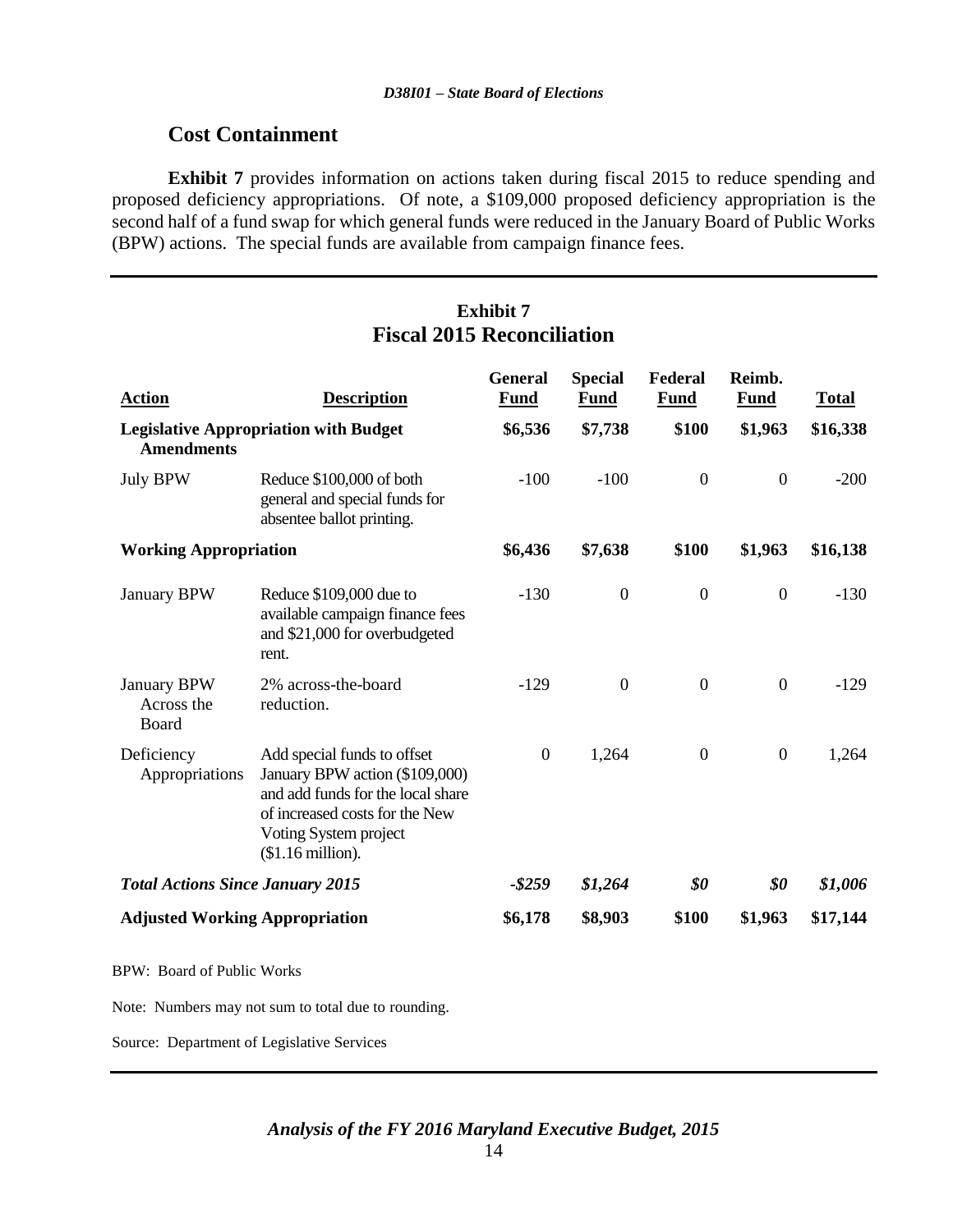### **Proposed Budget**

As shown in **Exhibit 8**, the fiscal 2016 allowance of SBE increases by \$2.2 million, or 12.9%, compared to the fiscal 2015 working appropriation after accounting for proposed deficiency appropriations, cost containment actions approved by BPW on January 7, 2015, and across-the-board reductions in fiscal 2016.

A reimbursable fund decrease of \$2.0 million from the MITDPF represents the State's share of costs associated with the New Voting System Replacement project in fiscal 2015. The State's share of these costs are shown in the MITDPF in the fiscal 2016 allowance. When accounting for the funds included in the MITDPF for the new voting system in the fiscal 2016 allowance and the fiscal 2015 deficiency appropriation, the actual increase for SBE is \$7.9 million, or 43.4%.

#### **Exhibit 8 Proposed Budget State Board of Elections (\$ in Thousands) How Much It Grows: General Fund Special Fund Federal Fund Reimb. Fund Total** Fiscal 2014 Actual **\$9,065** \$8,081 \$1,056 \$549 \$18,752 Fiscal 2015 Working Appropriation 6,178 8,903 100 1,963 17,144 Fiscal 2016 Allowance  $\frac{5,781}{13,037}$   $\frac{13,037}{536}$  0  $\frac{19,354}{536}$ Fiscal 2015-2016 Amt. Change  $-$ \$397 \$4,134 \$436 -\$1,963 \$2,210 Fiscal 2015-2016 Percent Change  $-6.4\%$   $-46.4\%$   $-435.8\%$   $-100.0\%$   $12.9\%$

#### **Where It Goes:**

#### **Personnel Expenses**

|                                                                                                | \$100 |
|------------------------------------------------------------------------------------------------|-------|
|                                                                                                | 92    |
| Regular earnings including planned increments and the annualization of the fiscal 2015         | 45    |
|                                                                                                | 42    |
| 1 new contractual full-time equivalent to assist in the federal Effective Absentee Systems for | 38    |
|                                                                                                | 12    |
|                                                                                                | $-43$ |
|                                                                                                | -63   |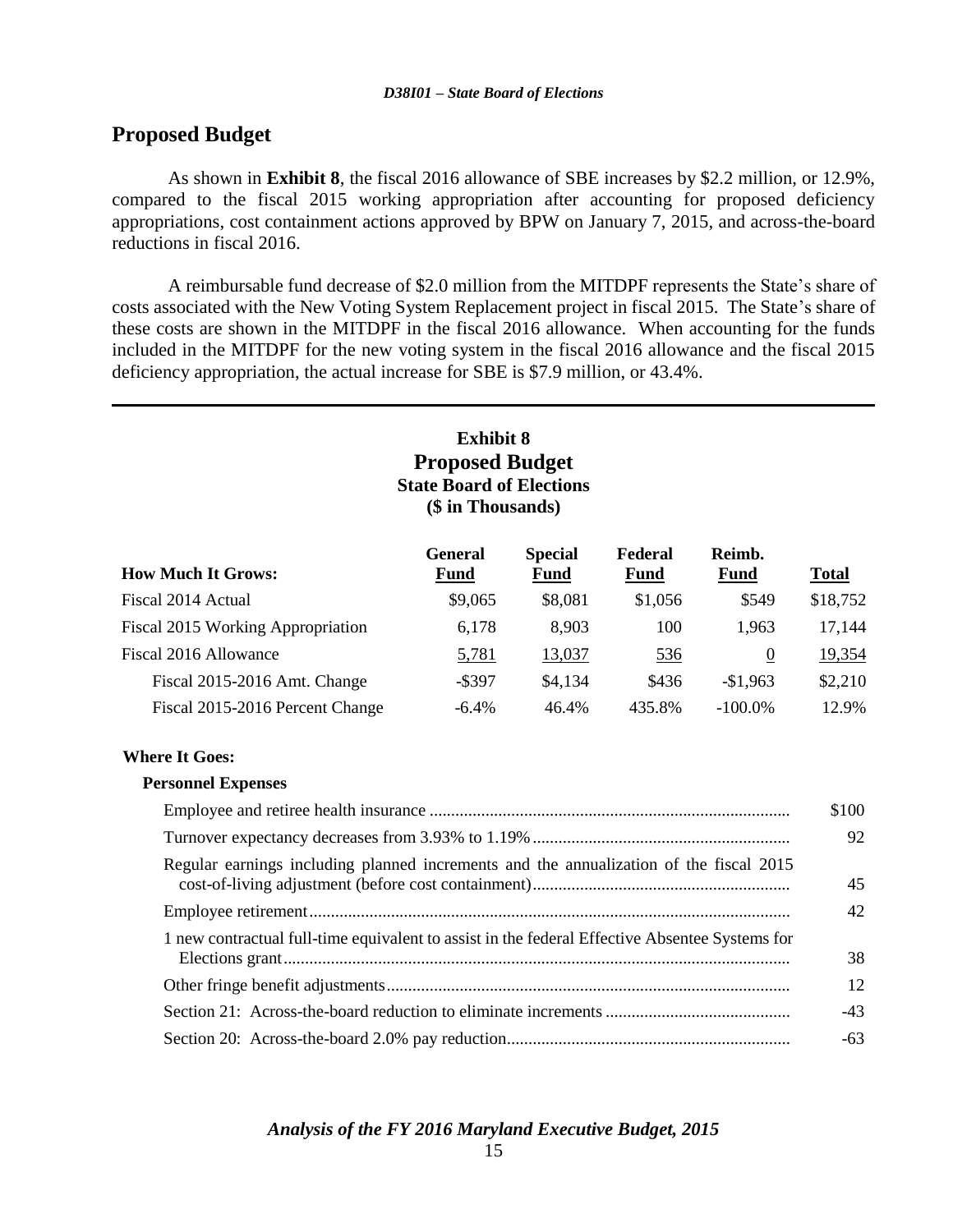#### **Where It Goes:**

#### **Voting System and Election Related Information Technology**

| New voting system Major Information Technology Development Project after accounting     | 1,713    |
|-----------------------------------------------------------------------------------------|----------|
|                                                                                         | 163      |
| Election management system and ballot and results reporting system operations and       | 75       |
|                                                                                         |          |
|                                                                                         | $-53$    |
|                                                                                         | $-55$    |
|                                                                                         | $-150$   |
|                                                                                         | $-193$   |
| Project management for touchscreen voting system no longer needed after transition      | $-1,130$ |
| <b>Voter Registration System</b>                                                        |          |
|                                                                                         | 450      |
|                                                                                         | -190     |
|                                                                                         | $-840$   |
| <b>Election Related</b>                                                                 |          |
|                                                                                         | 716      |
|                                                                                         | 311      |
| Election day supplies including those related to the implementation of same day voter   | 78       |
| Contractual services related to the implementation of same day voter registration       |          |
| ePollbook and printer replacement, ePollbook Integrated Center server hardware, and     | 34       |
|                                                                                         |          |
|                                                                                         | $-78$    |
| <b>Federal Funds</b>                                                                    |          |
| Accessibility projects with funds from the U.S. Department of Health and Human Services | 174      |
| Federal Voting Assistance Program grant expenses related to absentee ballot mailing and | 119      |
|                                                                                         | 64       |
| Supplies purchased in fiscal 2015 with funds from DHHS related to accessibility         | $-75$    |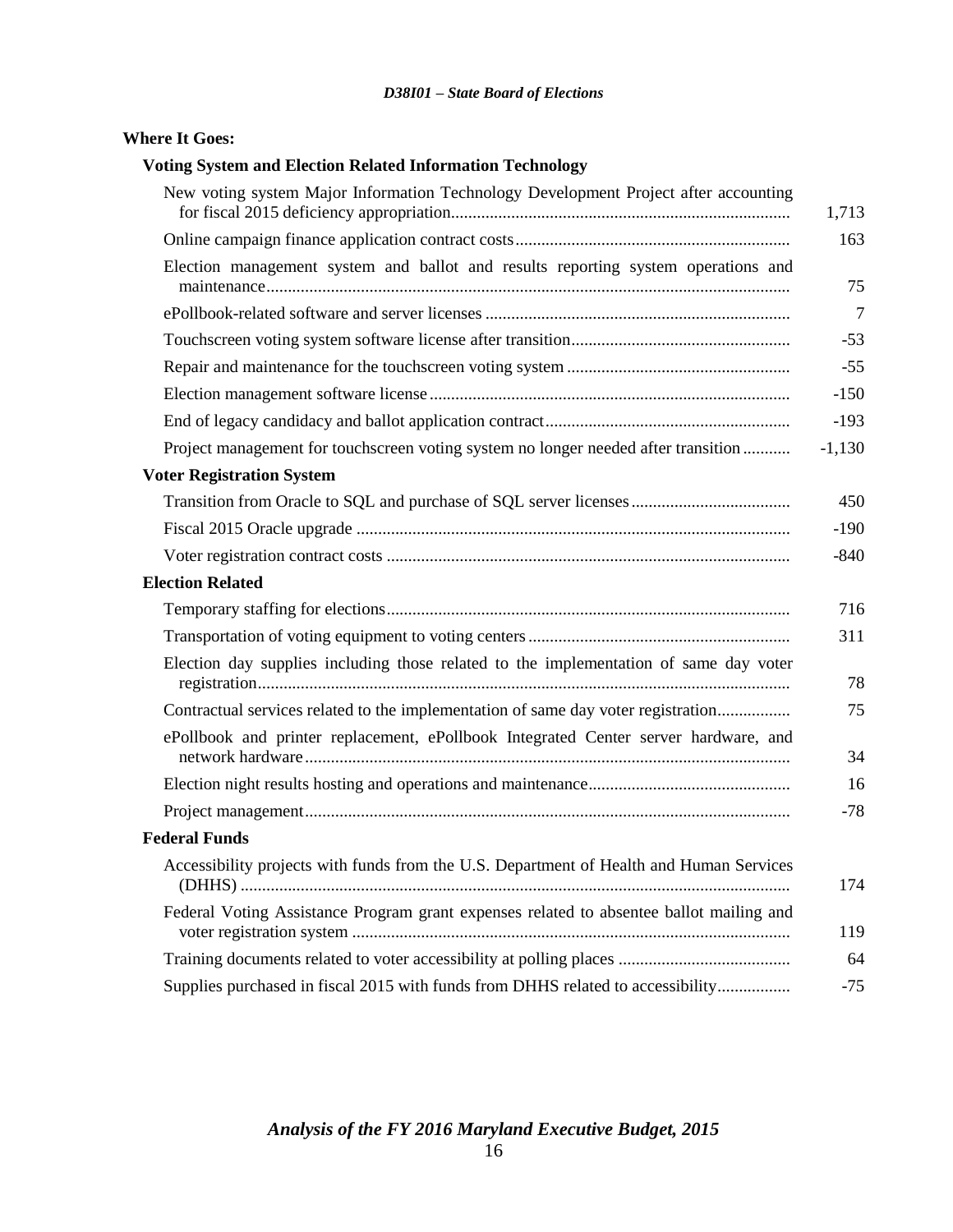#### **Where It Goes:**

| <b>Administrative Expenses</b> |        |
|--------------------------------|--------|
|                                |        |
|                                |        |
|                                |        |
|                                | $-209$ |
|                                | 105    |
|                                |        |

Note: Numbers may not sum to total due to rounding. The fiscal 2015 working appropriation reflects deficiencies and the Board of Public Works reductions to the extent that they can be identified by program. The fiscal 2016 allowance reflects back of the bill and contingent reductions to the extent that they can be identified by program.

# **Cost Containment**

The fiscal 2016 budget includes three across-the-board reductions. SBE's share of these reductions are:

- \$133,000 of general funds for a 2% across-the-board reduction;
- \$63,000 of total funds (\$58,000 in general funds and \$5,000 in special funds) due to a 2% pay reduction; and
- \$42,798 of total funds (\$40,453 in general funds and \$2,345 in special funds) due to the elimination of increments.

The personnel actions are fully explained in the analysis of the Department of Budget and Management (DBM) – Personnel.

## **Touchscreen Voting System**

The 2014 election cycle was the last statewide election cycle utilizing the touchscreen voting system. SBE will retain the system until the new voting system is in place, in the event of a special election. As a result of the change in the voting system, the fiscal 2016 allowance eliminates funding included in the fiscal 2015 budget for the touchscreen system for project management (\$1.13 million), repair and maintenance (\$55,000), and software licenses (\$53,060).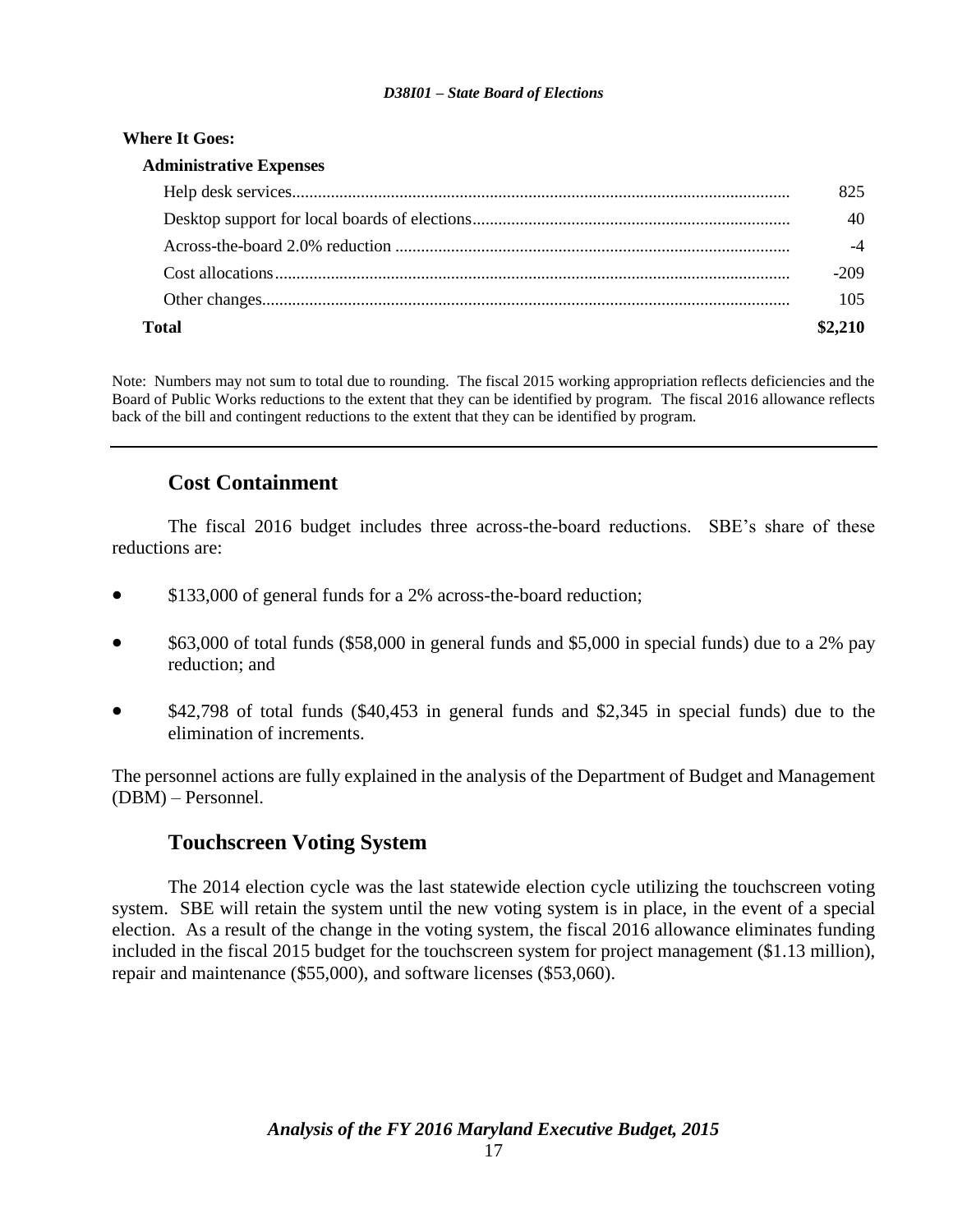#### **Election-related Costs**

Several changes occur in the fiscal 2016 allowance of SBE related to activities needed to conduct elections. These changes include activities, which increase, in part, because certain fiscal 2015 costs were artificially lowered. The 2014 elections were split between two fiscal years (fiscal 2014 and 2015), SBE used funds from fiscal 2014 to cover costs related to the election in both years, and as a result, fiscal 2015 spending is lower than might otherwise be expected. One example of this is temporary staffing for elections, which decreased by approximately \$150,000 in fiscal 2015 for this reason. This change partially accounts for the increase in the fiscal 2016 allowance (an increase of \$715,752), but a new contract cost is also expected to result in a higher total cost in that year.

The fiscal 2016 allowance also includes funding for implementation of same-day voter registration, which will begin in the 2016 election. SBE indicates, for example, that card and barcode scanners will need to be purchased for the scanning of driver's licenses for the same-day voter registration, which are included in the cost of Election Day supplies (an increase of \$78,232).

The fiscal 2016 allowance has notably omitted certain costs necessary for the functioning of the new voting system in the 2016 presidential primary, including the paper ballots for which there is no funding except minimal amounts needed for pre-election activities. SBE indicates that the costs for items necessary for the functioning of the election, but not included in the allowance, total \$7.4 million. These costs include Express Pass Printers, which are necessary for the use of ballot marking devices (these devices will also be used for early voting), (\$4.0 million), paper ballots (\$1.6 million), Universal Serial Bus (USB) drives (\$1.1 million), Election Management System support including to interface with the new system and ballot programming (\$817,616), and privacy sleeves (\$42,600).

The voting system equipment lease costs include costs associated with Express Pass Printers and USB drives. The USB drives are specially configured for the voting system equipment. The number of USB drives provided in the lease do not include enough for backup, testing, and training. SBE indicates that the number of Express Pass Printers included in the original lease (150) were far less than are actually needed for the use of the system (approximately 6,000). The number of Express Pass Printers included in the lease would not be sufficient to provide one of these printers to even 10% of the precincts, if there are the same number of precincts as the 2014 elections (1,986). SBE indicates that there needs to be an Express Pass Printer for each ePollbook.

**SBE should explain why its fiscal 2016 budget does not include sufficient funding for the 2016 presidential primary. SBE should also explain why the original lease for the voting system equipment did not include a sufficient amount of equipment to properly conduct an election. SBE should also explain how/when it intends to procure the additional equipment.**

### **Federal Grants**

A federal fund increase of \$435,819 overstates the increase in available federal funds between fiscal 2015 and 2016. Due to the timing of processing a budget amendment, federal funds totaling \$323,245 are not shown in the working appropriation. After accounting for those federal funds, the actual federal fund increase is \$112,574.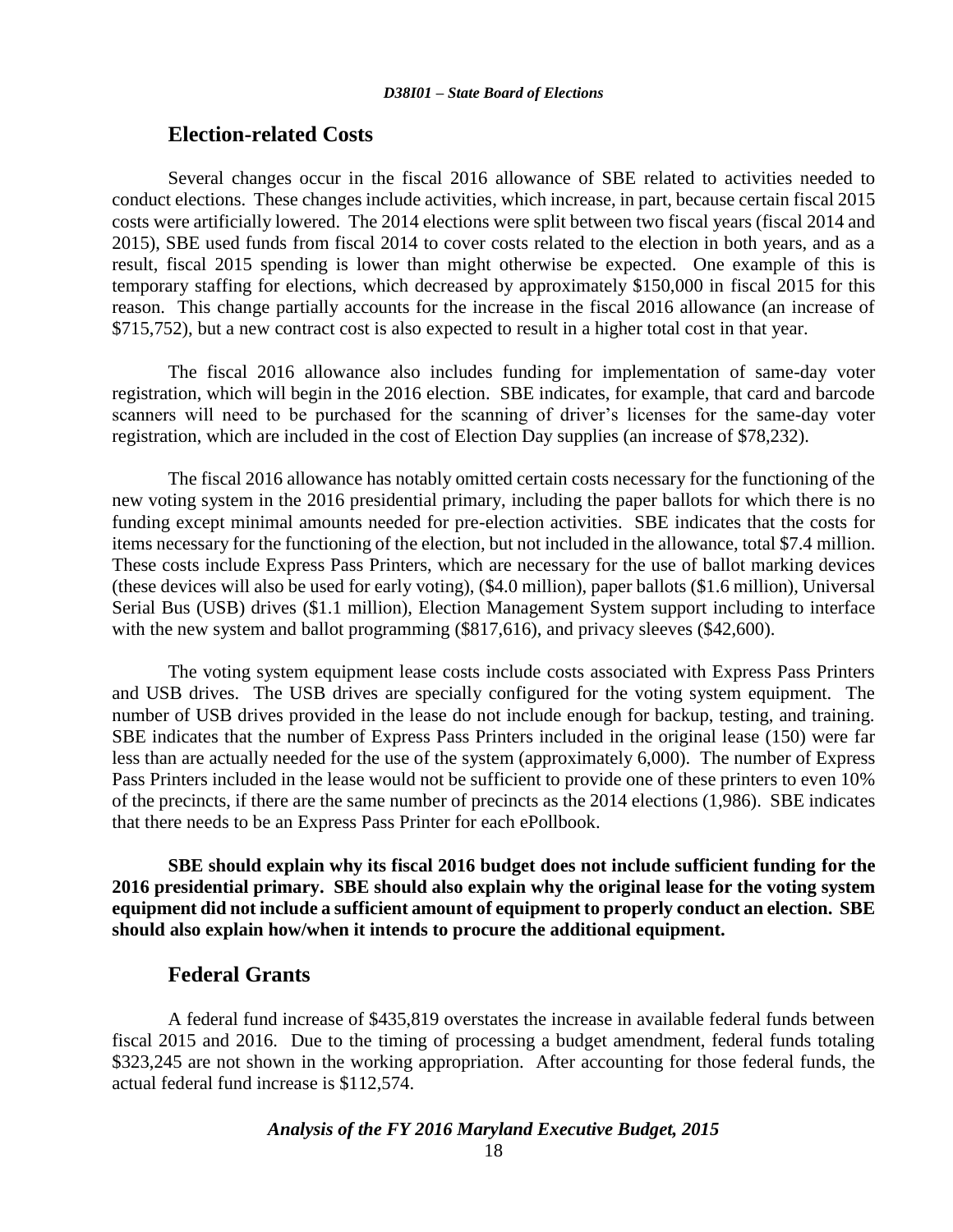The Voting Access for Individuals with Disabilities grant from the U.S. Department of Health and Human Services (DHHS) increases by \$163,500 in the fiscal 2016 allowance, or \$130,838 after accounting for the budget amendment. SBE uses these funds for voter accessibility projects, including at voting sites. The fiscal 2016 allowance includes \$174,138 for these activities. An increase of \$64,362 results from costs associated with the development of training documents related to voter accessibility at polling places. These increases are partially offset by a decrease of \$75,000 for supplies.

The Effective Absentee Ballot Systems for Elections (EASE) 2.0 grant from the U.S. Department of Defense Federal Voting Assistance Program (FVAP) increases by \$156,681 in the fiscal 2016 allowance, or an increase of \$111,295 after accounting for the budget amendment. Under the EASE 2.0 grant, SBE intends to become the single point of contact for Uniformed and Overseas Citizens Absentee Voting Act voters. The fiscal 2016 allowance includes 1 new contractual full-time equivalent to support the grant activities (\$38,164). Other increases in the fiscal 2016 allowance, totaling \$118,517, occur in the area of temporary staff for elections, consultant services for improvements to MD Voters (the voter registration system) (\$97,909), temporary staff (\$10,080), and absentee ballot mailing and other shipping costs (\$10,528).

The remaining federal fund increase in the fiscal 2016 allowance is for the federal HAVA program, an increase of \$115,638. In the fiscal 2016 allowance, these funds are used as part of the total funding for the costs for the temporary staffing for elections. While the HAVA funding appears to increase in the fiscal 2016 allowance, after accounting for the budget amendment, the HAVA funds decrease by \$10,063. SBE advises that the fiscal 2016 allowance includes the final funding available from HAVA.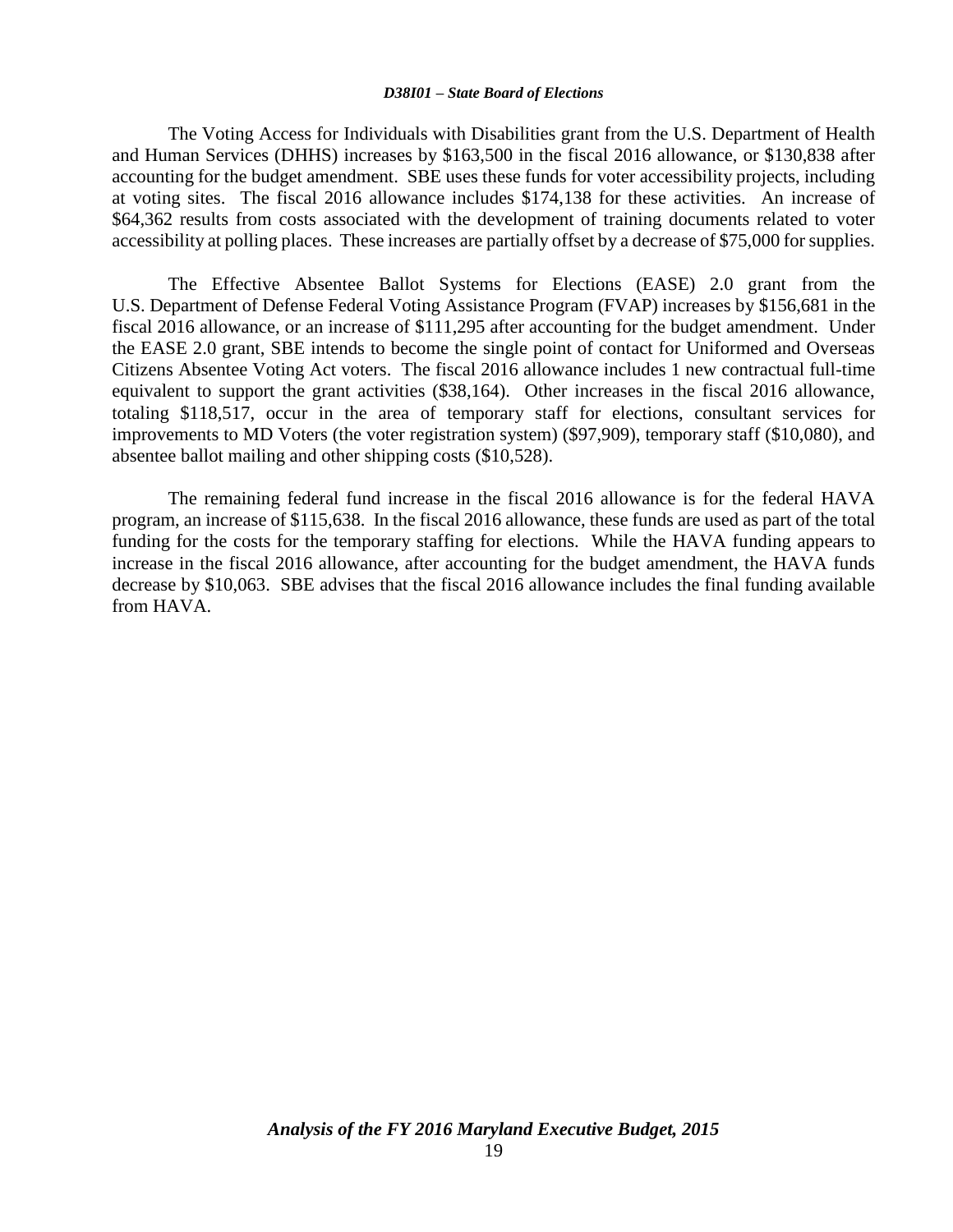# *Issues*

# **1. Status of Procurement of an Optical Scan Voting System**

Chapters 547 and 548 of 2007 prohibited SBE from certifying a voting system unless it includes a voter-verifiable paper record, which is defined as a paper ballot read by an optical scan system, a paper ballot to be mailed to the LBE, or a paper ballot created through the use of a ballot marking device. SBE was also required to certify a system that meets the Voluntary Voting System Guidelines (VVSG) for access for individuals with disabilities. These requirements were to be in effect for all elections held after January 1, 2010. Chapters 547 and 548 were contingent on the inclusion of sufficient funding no later than the fiscal 2009 budget to implement the Act.

Chapter 428 of 2009 subsequently modified the requirements to address concerns related to the organization approving the testing laboratory specified in the legislation and provided the option to continue using the existing voting system for individuals with disabilities if no system is certified that meets the accessibility standards in the VVSG at the time of the procurement. The legislature also provided a two-year timeframe for SBE to begin using a voter-verifiable paper record system following a determination that a system meets the accessibility standards in the VVSG and other requirements. The legislature also changed the date by which the new voting system must be in place to the 2010 gubernatorial primary election.

Funds were provided in fiscal 2009 and 2010 to implement the optical scan system, allowing the legislation to take effect. However, the amounts were ultimately reduced in cost containment actions, and nearly all of the remainder were cancelled. The fiscal 2011 budget included no funding for the system; as a result, SBE never finalized the procurement of the new system that was ongoing at the time of the fiscal 2011 budget release. Funding was again provided for the system in the fiscal 2014 budget, including a deficiency appropriation for fiscal 2013, allowing the project to move forward once again.

## **Implementation Status**

SBE decided to begin the certification process of the voting systems prior to the release of the request for proposals (RFP). In addition to federal certification, voting systems must be certified by Maryland before use; Section 9-102 of the Election Law Article details the certification requirements. Four companies (Dominion, Election Systems and Software, LLC (ES&S), Hart Intercivic, and Everyone Counts) submitted systems for certification.

SBE released the RFP for the delivery, installation, implementation, support and maintenance of the hardware, software, and equipment associated with precinct-based scanning devices, ballot marking devices, secure ballot box receptacles, high-speed scanning devices, and a voting system election management system in July 2014. SBE intended to separately procure others items related to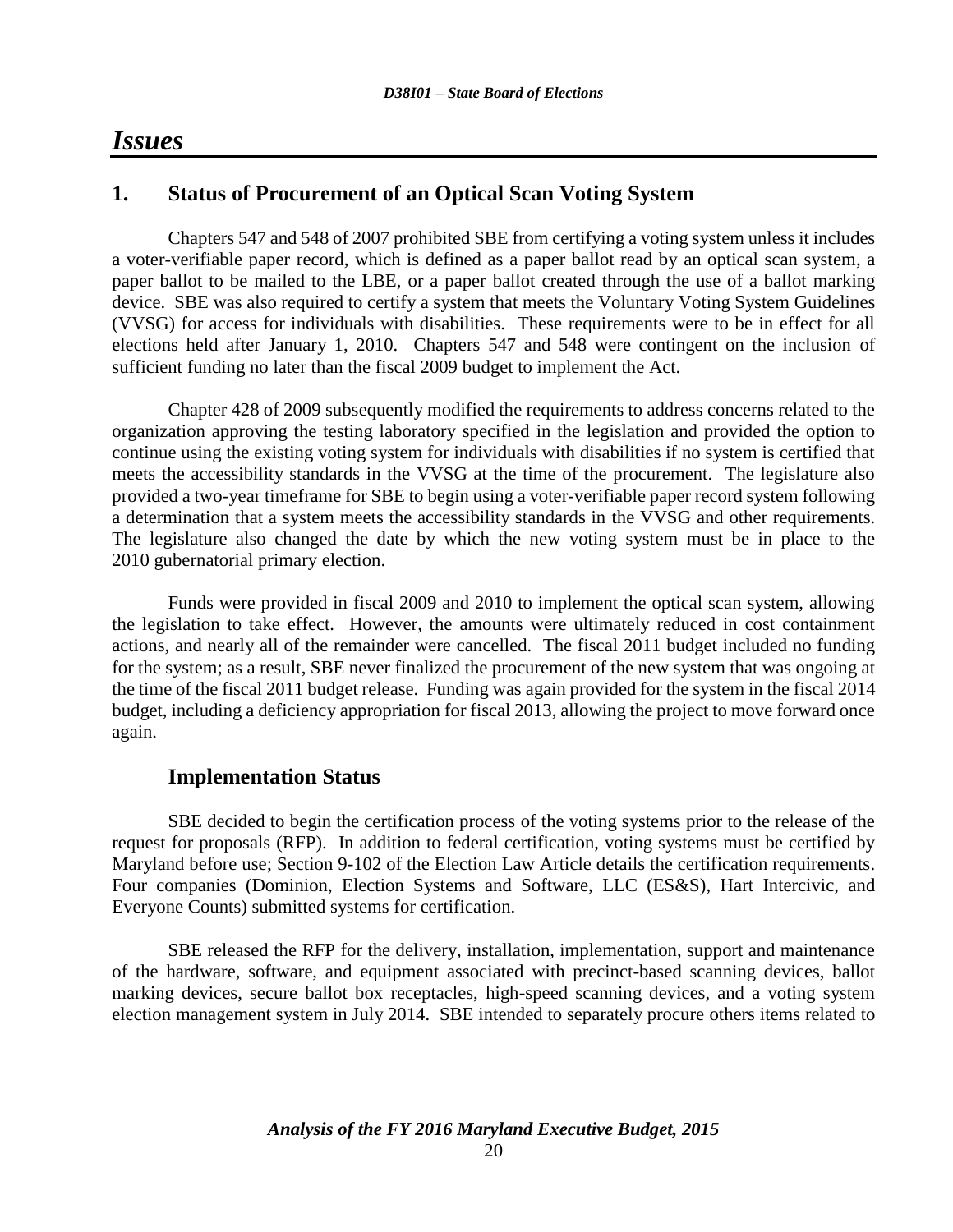the new voting system such as booths, carts, ballot printing, and ballot on demand printers. SBE provided an estimated number of each type of equipment needed in the RFP, including:

- precinct-based scanning devices 3,108 units;
- high-speed scanning devices 10 units; and;
- ballot marking devices 2,731.

SBE received four bids, the same number of companies that submitted systems for certification, but two were deemed not reasonably susceptible for award. A protest was filed from one of the bidders deemed not reasonably susceptible for award. The protest was denied by SBE, and no further appeal was filed.

The contract award (to ES&S) was approved by BPW on December 17, 2014. ES&S' bid was ranked first, technically and financially, compared to the other bids. The base contract period is January 1, 2015, to March 31, 2017, and includes two two-year option periods (which would cover the period April 1, 2017, to March 31, 2021) for a total cost of \$28.1 million. The contract includes:

- services for equipment repair and maintenance;
- software licenses;
- precinct-based optical scanners;
- high-speed scanners;
- ballot marking devices;
- secure ballot boxes;
- voting system election management system;
- printers related to the use of the ballot marking device; and
- certain workstations, printers, and servers.

SBE will be leasing the equipment rather than purchasing the equipment and paying for it with a capital lease. This is a change from the previous voting equipment. Based on an analysis by SBE and DBM, there are some savings over the course of the lease compared to purchasing the equipment. Also, under a lease, the State is not tied to the voting equipment for a long period of time when emerging election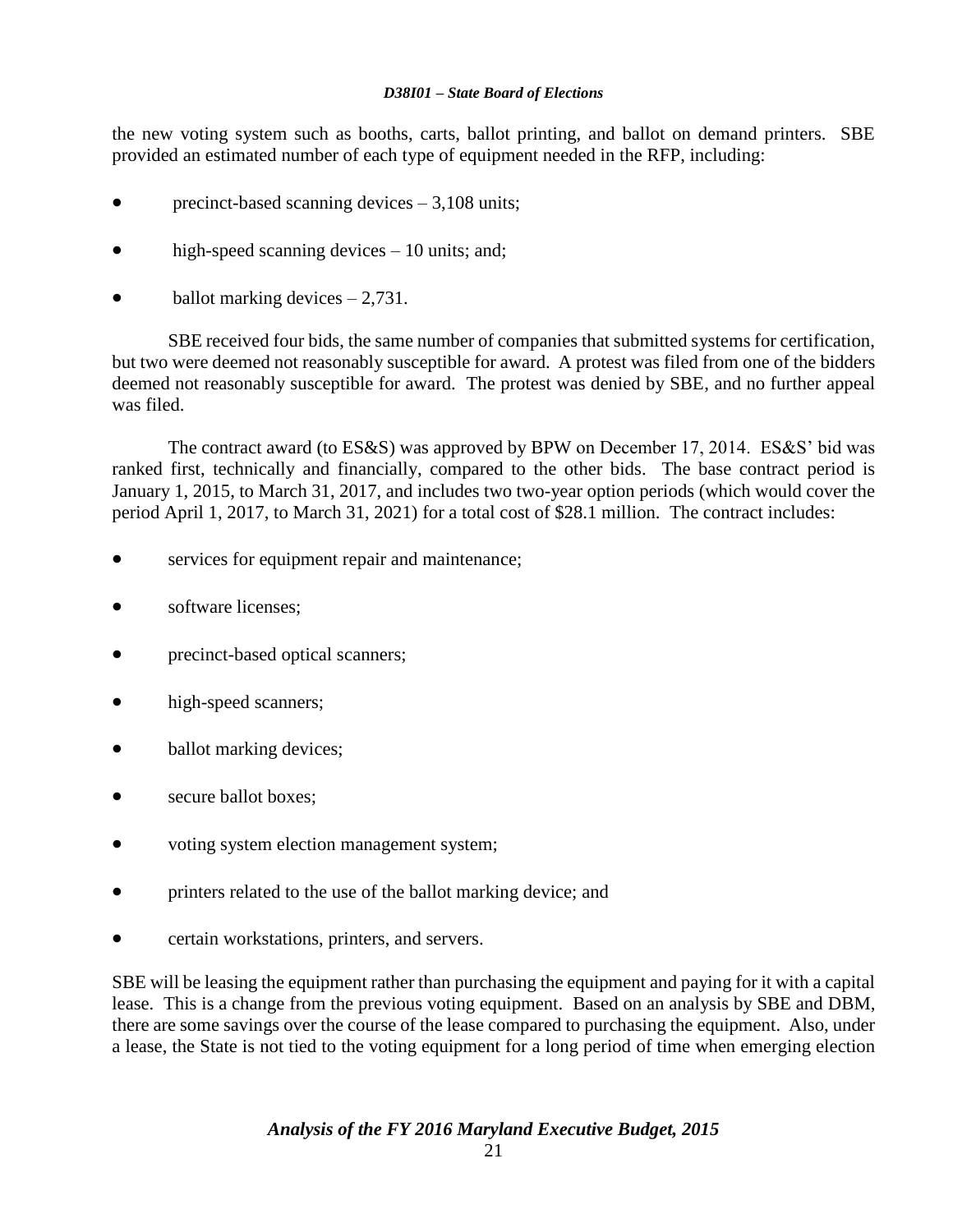system technology is expected in the next few years. However, SBE advises that the lease agreement includes an option for SBE to purchase the equipment.

SBE worked with the Department of General Services to identify a warehouse to be used in the implementation of the system. The warehouse lease was approved by BPW on December 3, 2014. The warehouse is being leased for three years and is located in Anne Arundel County.

A new inventory system, which will be used to record the voting system equipment and supplies, is included as part of the Major Information Technology Development Project for the new voting system. The initial procurement of the inventory system was cancelled in December 2014 due to cost concerns, according to DoIT's fiscal 2015 *Mid-Year Report on Major Information Technology Development Projects*. However, SBE is pursuing an alternative procurement method. Other equipment needed for the conduct of elections with this system, such as booths and carts, are still in the procurement process and expected to be finalized early in calendar 2015. **SBE should provide an update on the inventory system procurement and procurement of other related equipment (such as booths, carts, and servers).**

**SBE should also comment on the implementation timeline for the new voting system, including when the State will begin receiving the equipment and the timeline for revising regulations and procedures.**

### **Funding**

A fiscal 2013 deficiency appropriation of \$50,000 and fiscal 2014 funding of \$1.15 million were used for planning for the new system. In fiscal 2015, a total of \$4.1 million was available for this project including funds from the MITDPF and county special funds. These funds were expected to be used for a variety of personnel and service costs (such as transportation, warehouse, voting supplies, and DoIT oversight).

The fiscal 2015 budget, as passed, did not include funding for the voting system equipment. At the time of the budget development, the voting system was expected to be purchased and paid for through a capital lease, and the capital lease payments were expected to begin in fiscal 2016. However, the procurement resulted in an operating lease, rather than a purchase of the equipment, requiring payments beginning in fiscal 2015. The fiscal 2015 required lease payments for the voting equipment under the contract approved on December 14, 2014, total \$2.3 million (\$1.15 million of both State and local funds). A proposed deficiency appropriation of \$1.16 million in both SBE and the MITDPF provides funding to support the fiscal 2015 lease costs for the new system, as well as costs related to a new inventory system and personnel not anticipated during budget development.

The fiscal 2016 allowance includes a total of \$13.8 million for the new voting system project, of which the State's share is included in the MITDPF, and the local share is included in SBE. The increase in SBE in fiscal 2016, \$1.7 million, understates the actual increase because the State's share of costs for the project in fiscal 2015 has already been transferred to SBE from the MITDPF (\$2.0 million). The total increase for the project in the fiscal 2016 allowance is \$7.4 million compared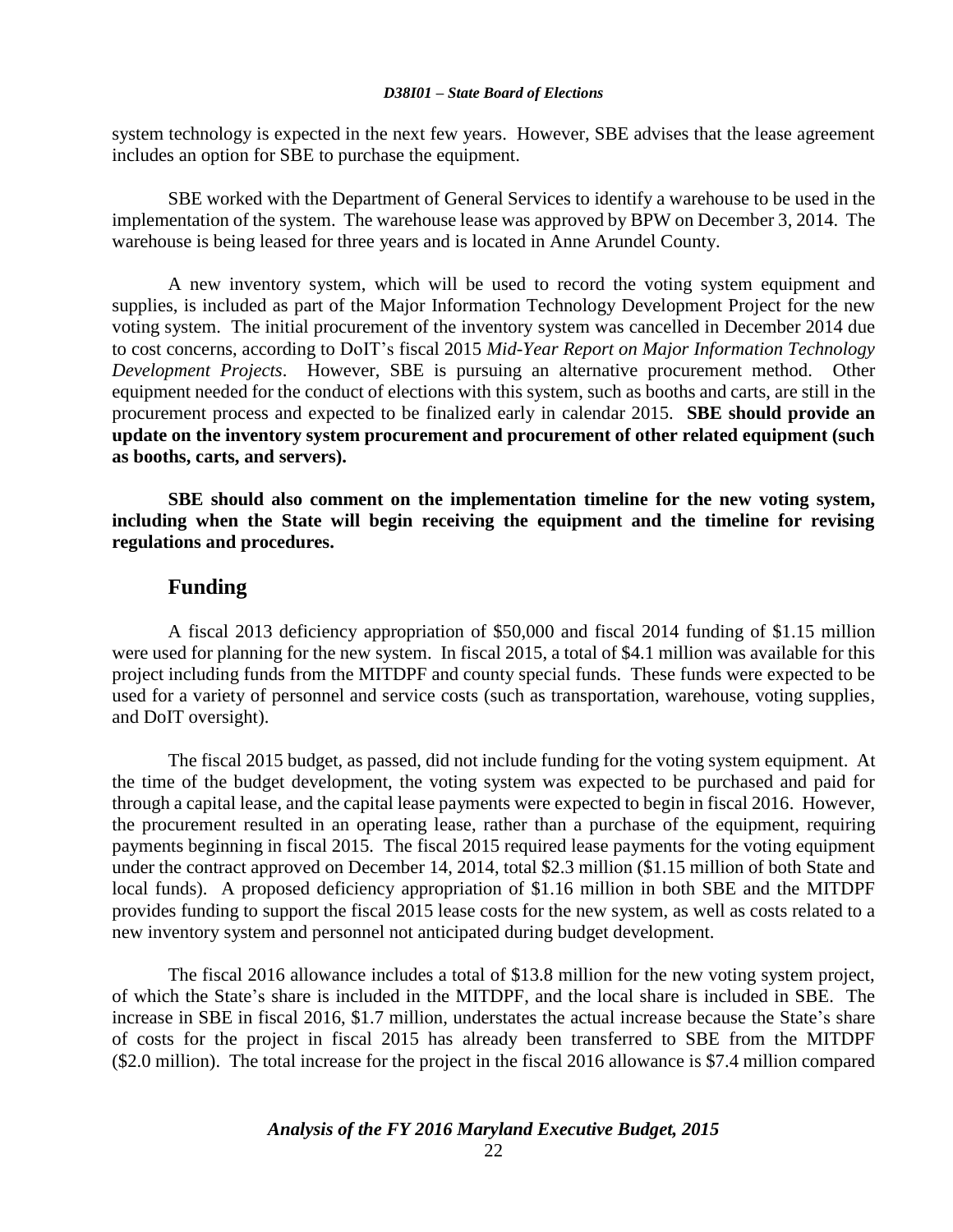to the fiscal 2015 working appropriation after accounting for the fiscal 2015 deficiency appropriations, or \$3.7 million of both State and local funds.

The fiscal 2016 funding will be used to support:

- personnel to support the project, including project management, a project administrator, quality assurance, business process analysts, a voter outreach coordinator, testing specialists, a training coordinator and trainers, and a warehouse manager (\$5.2 million)
- the fiscal 2016 lease payment (\$4.6 million);
- voter outreach (\$1.8 million);
- DoIT oversight (\$0.5 million)
- warehousing costs (\$0.5 million);
- various voting supplies and services (\$0.4 million);
- transportation costs (\$0.4 million); and
- transfer cases (\$0.3 million).

In addition, funding is provided for the beginning of capital lease payments for necessary servers, carts, and voting booths. In the past, the Department of Legislative Services (DLS) has assumed that these items were ineligible for capital leases; however, the State Treasurer's Office indicates that these items can be purchased through a capital lease. The current plan assumes a five-year lease for these items, with interest-only payments estimated at less than \$40,000 in fiscal 2016.

Through fiscal 2021, the new voting system is expected to cost \$56.9 million. **Appendix 2** provides the estimated cost for the system over the life of the voting system equipment lease by fiscal year. However, these estimates do not include the cost of equipment for the system and are needed for the functioning of the elections, which would add approximately \$5.0 million to the total cost.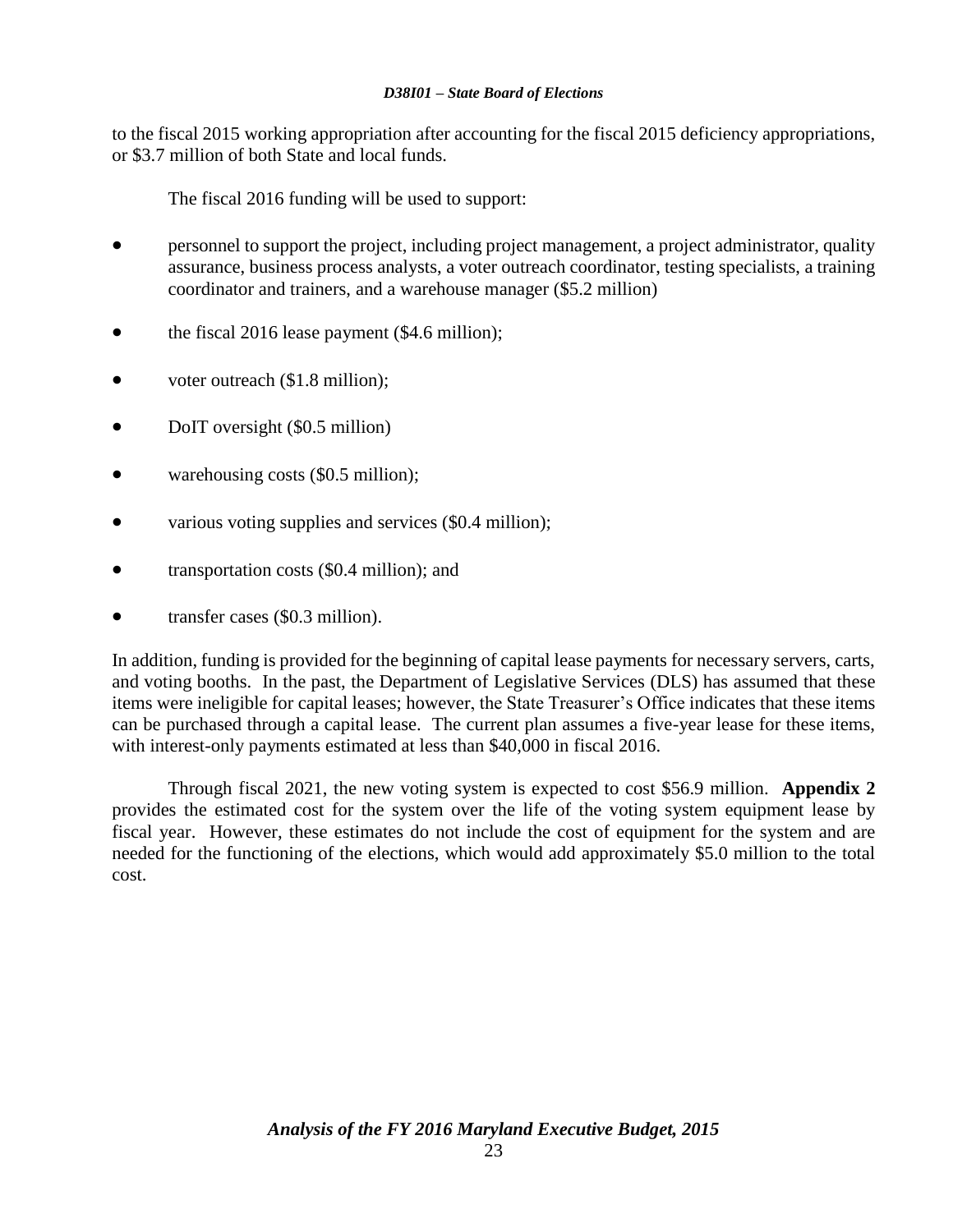# **Project Risks**

The Information Technology Project Request (ITPR) for the project, as previous versions had, listed a number of high and medium risks for the project, six of which were rated high. The high risks are:

- **Sponsorship** losing financial and political support, which is expected to be mitigated by communications and stakeholder management to forecast and proactively address potential issues;
- **Interdependencies** separate contracts (such as ballot printing) that are dependent on the voting system procurement;
- **Organizational Culture** the need to adjust business processes, policies, and procedures at SBE and the LBEs, which will be mitigated by a business process analysis and review, organization change management, documentation, communication, and collaboration with stakeholders;
- **Supportability** not receiving or maintaining cooperation and assistance with the project, which will be mitigated by stakeholder identification and management and communications management; and
- **Implementation** implementation occurring during the presidential elections, which will be mitigated by opportunities for testing and training of the system prior to deployment including a full statewide mock election to allow for a dress rehearsal of the system and a comprehensive voter education and outreach program.

A sixth high risk identified in the ITPR was related to funding and was specifically focused on the concern of having to cancel a second procurement for the new system. The contract for the new voting system equipment has been approved, and funding is available in a fiscal 2015 deficiency appropriation and the fiscal 2016 allowance for the equipment, therefore, this should no longer be a high risk. However, SBE's procurement failed to include the amount of equipment needed to conduct an election with this system. The fiscal 2016 allowance also does not include funding for paper ballots to vote using the system. As such, the risk remains high.

# **2. Voter Wait Times**

Language in the fiscal 2015 budget bill withheld \$25,000 of SBE's general fund appropriation until SBE submitted a report on actions taken to keep wait times under 30 minutes in the 2014 elections, plans to keep wait times under 30 minutes in future elections that will be conducted using the new optical scan voting system, and detailed plans to implement a system (beginning with the 2016 elections) for measuring waiting times at individual polling places and early voting centers and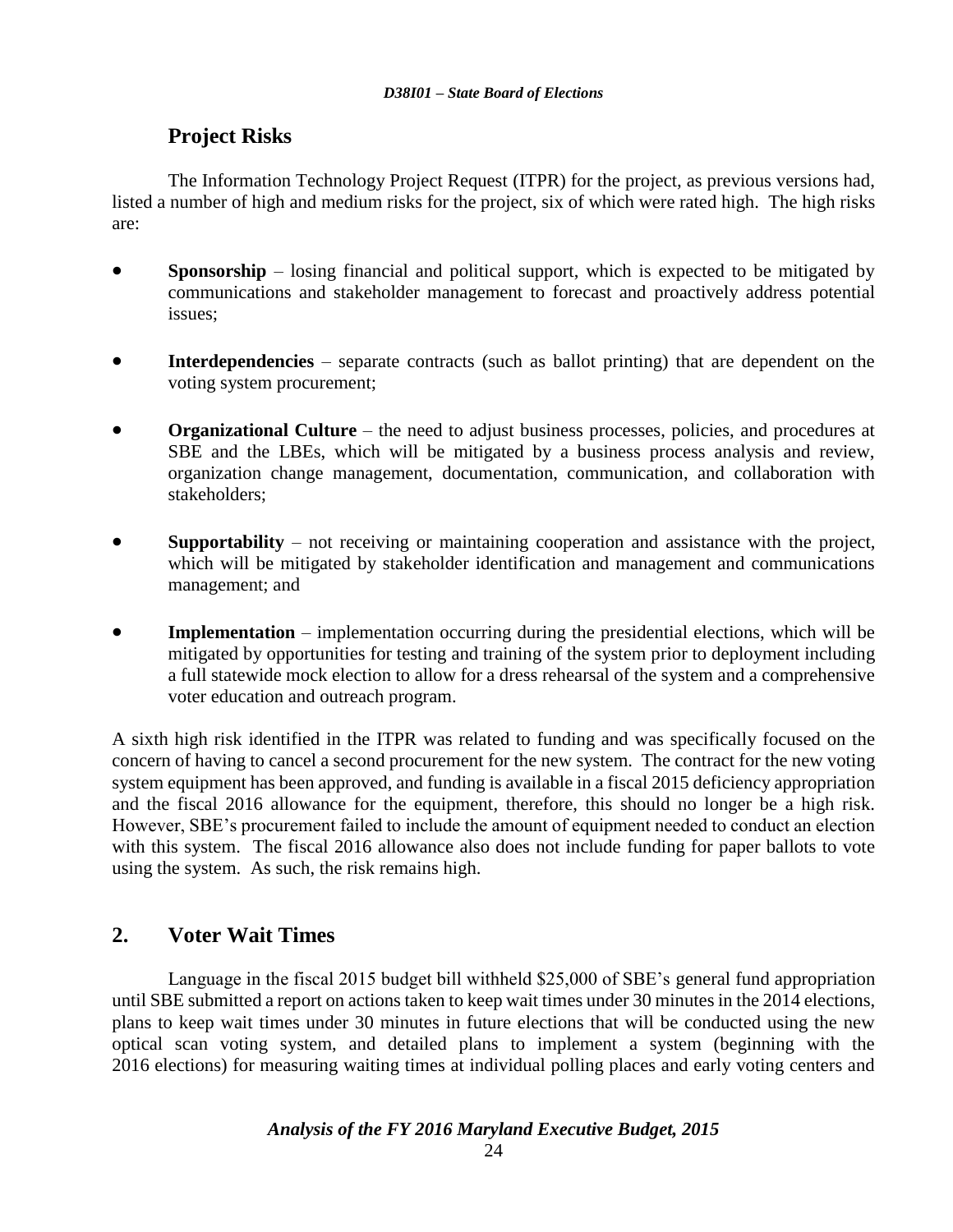utilizing the new data to develop plans to keep wait times under 30 minutes at individual polling places and early voting centers. The language provided the House Ways and Means Committee and the Senate Education, Health, and Environmental Affairs Committee, along with the budget committees, 45 days to review and comment on the report. SBE requested an extension from the original due date of January 15, 2015, and the report was submitted on January 23, 2015.

The report built on a previous study of voter wait times in the 2012 elections conducted by the University of Baltimore's Schaefer Center for Public Policy (Schaefer Center), required in Chapters 157 and 158 of 2013. For this report, the Schaefer Center conducted research activities, including having observers in locations most likely to experience wait time difficulties, using data from ePollbooks and touchscreen units to determine volume and pace of voting, estimating voter wait times in the 2014 elections, and examining causes of the wait times.

#### **2014 Voter Wait Times and Observations**

The Schaefer Center found, based upon reported incidents and the center's modeling, few voters had wait times longer than 30 minutes on Election Day or during the early voting period. According to the Schaefer Center, during the 2014 general election, the average voter wait time on Election Day was 2 minutes and 54 seconds, and the average voter wait time during early voting was 5 minutes and 9 seconds. Only 60 polling places (out of 1,986) were estimated to have any number of voters with wait times of longer than 30 minutes during Election Day.

During the early voting period, only on the last day of early voting were wait times problematic. These higher wait times were consistent with the higher turnout on the last day of early voting, shown in Exhibits 2 and 3. Only on the last day of early voting were voter wait lines longer than 40 people at the close of the day, and these line lengths were reported in only seven early voting centers (three in Baltimore County, two in Prince George's County, and one each in Anne Arundel and Charles counties). In total, 603 voters were checked in after the poll closing time during the 2014 general election early voter periods compared to approximately 28,000 voters in the 2012 general election early voting period. On Election Day, only 6 polling places (out of 1,986) had voter activity after the official polling place closing time in the 2014 general election.

Contributing factors to the lower voting wait times in the 2014 elections were the low voter turnout, as shown earlier in Exhibit 1, and ballot lengths that were generally shorter. The Schaefer Center reported that based on its modeling, every additional 100 words on a ballot adds 16 to 26 seconds to the time that it takes a voter at the voting unit. The time that voters used a voting unit was lower in every jurisdiction, except Charles County in the 2014 general election. In addition, the statewide length of time to use a voting unit was approximately 25% lower than the 2012 general election.

In an attempt to reduce voter wait times, Baltimore County increased the deployment of ePollbooks during the 2014 elections because a portion of the long wait times in that county during the 2012 elections was due to an insufficient number of ePollbooks (which was not typical of other jurisdictions in the same election). SBE reported that otherwise because of the lower turnout and shorter ballots, the allocation of equipment was sufficient to keep voter wait times under 30 minutes.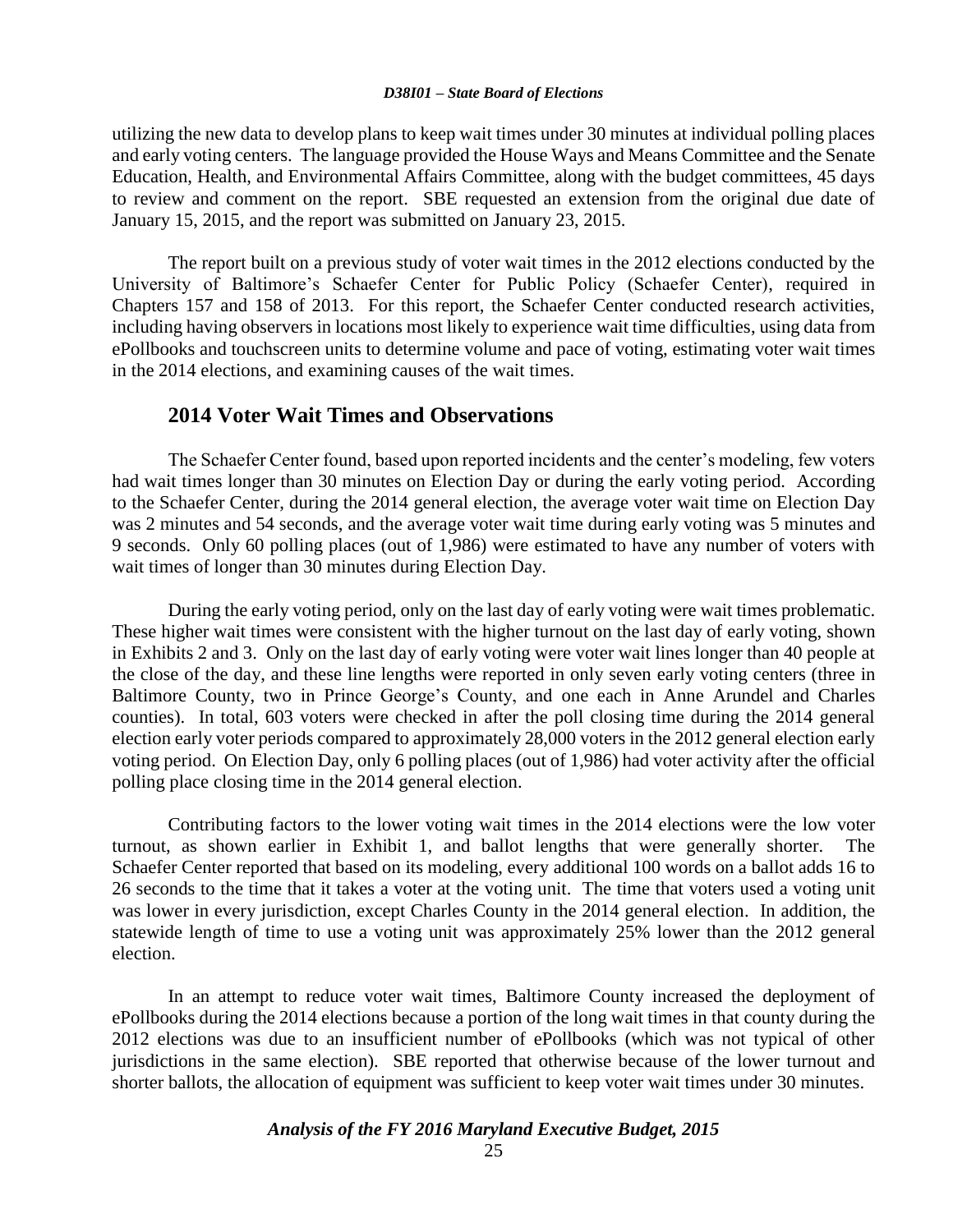# **Changes for the 2016 Elections**

Some potential changes that could impact voter wait times in the 2016 presidential elections were highlighted throughout the SBE report and the Schaefer Center report, including:

- a higher anticipated turnout (presidential election cycles typically have higher turnout);
- the use of a new voting system (could reduce the time at check-in due to no longer needing to program the voter access card, but it is unclear how the distribution of ballots will impact check-in and the use of paper ballots will impact voting times);
- the addition of same-day voter registration and voter registration updates in the 2016 election early voting periods;
- the addition of the Baltimore City municipal elections to the 2016 presidential election cycle (only impacts Baltimore City); and
- any ballot questions added by the General Assembly or local governments impacting ballot length.

# **Recommendations and Plans to Keep Voter Wait Times Under 30 Minutes**

The Schaefer Center made recommendations in a number of areas to improve voter wait times.

### **System Testing and Simulations**

- Evaluate and test voter use of the new voting equipment to determine how long it will take to complete paper ballots.
- Conduct simulations of the implementation of the new voting system and rules and procedures to determine how best to handle the voter turnout.

### **Line Management**

- Continue recording the number of individuals in line at the beginning and end of each day of early voting and on Election Day at each voting location.
- Consider the use of greeters at locations with anticipated heavy turnout.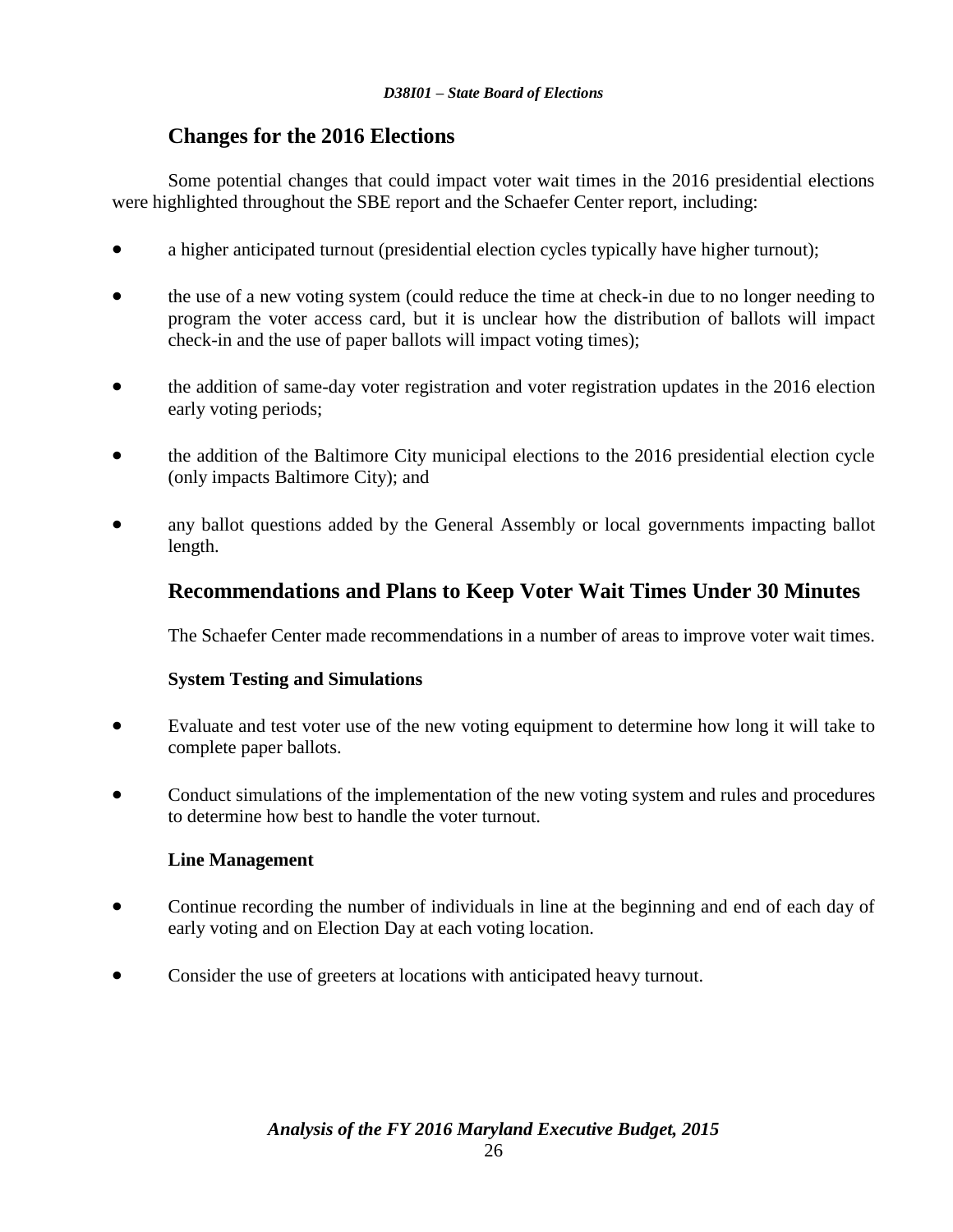#### **Equipment Allocation and Resources**

- Consider the deployment of additional resources to handle the higher turnout on the last day of early voting.
- Maintain an adequate supply of provisional ballots at voting locations with a history of high use.

#### **Training**

- Include sections on managing heavy voter volume and lines in the election judge training manual.
- Add specialized training for election judges responsible for implementing same-day voter registration in the 2016 presidential primary election.

#### **Voter Outreach and Other**

- Begin voter education and outreach no later than fall 2015 and intensify outreach leading up to the 2016 elections.
- Consider using technology to inform voters about the length of lines at voting locations.
- Ensure that there is proper signage about the steps in the voting process at the polling places, and adequate supplies of sample ballots and voting instructions should be available at voting locations.
- Evaluate voting locations based on changing space needs due to the implementation of the new voting system.

As a result of the changes in the voting system and the other changes for the 2016 elections, which will require a review of voting regulations and procedures, SBE believes that it may be premature to establish detailed plans for how to measure voter wait times and to keep voter wait times under 30 minutes. However, SBE described several actions that the agency will take to keep voter wait times under 30 minutes. SBE will (1) evaluate polling places to design a new voting room layout as a result of the change in voting systems before the 2016 elections; and (2) work with LBEs to identify strategies to increase resources at certain voting locations, for which a need was identified during the 2014 elections. SBE noted that it concurred with a number of the Schaefer Center's recommendations and planned on implementing them as part of the implementation of the new voting system (such as studying how long it takes voters to vote with the new system, using greeters, adding line management to the election judge manual, and conducting a mock election to determine the best procedures). However, SBE explained that some recommendations would require additional funding.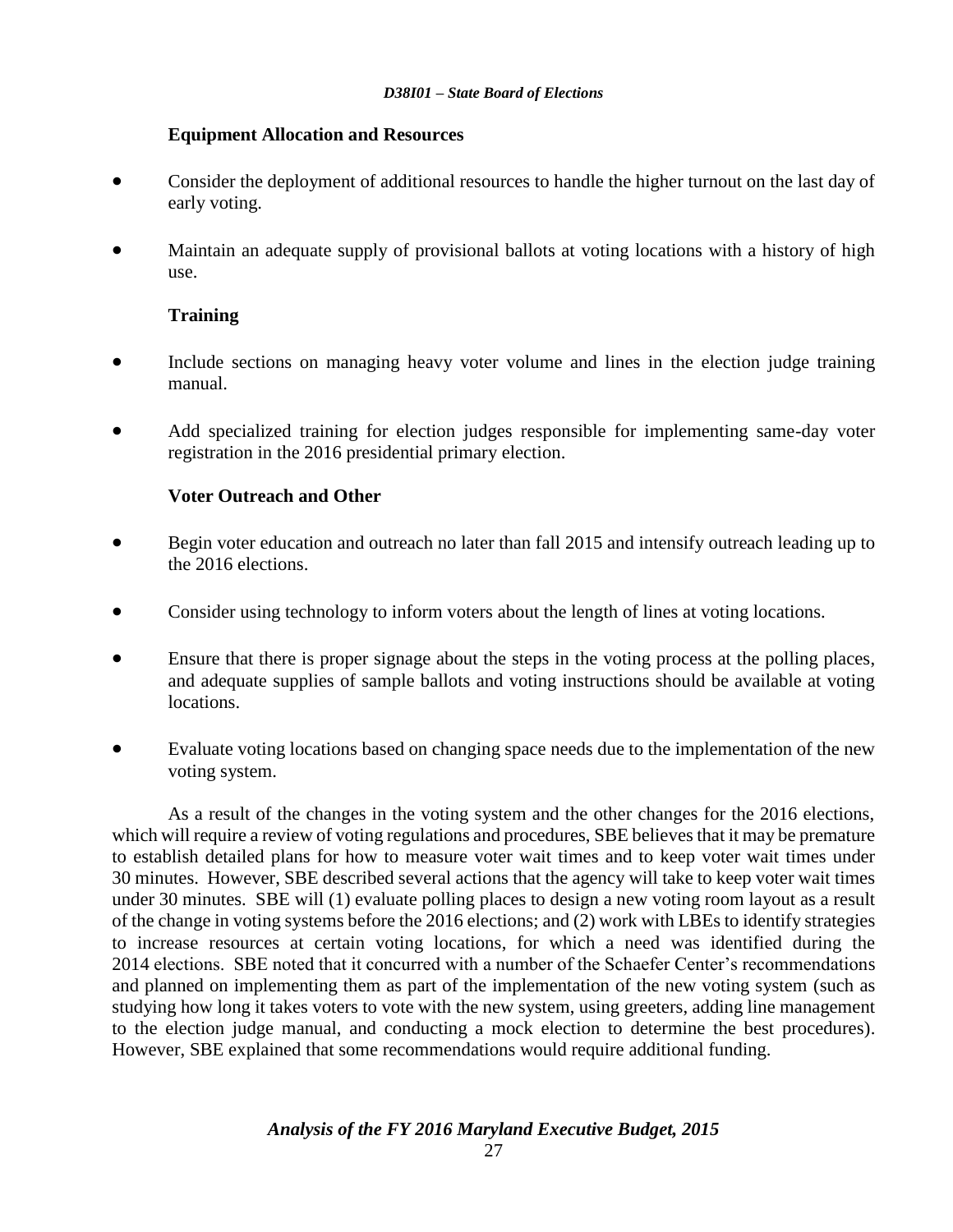The report provided by SBE meets the requirements of the budget bill language for the release of funds. **As a result, DLS recommends the release of the \$25,000 of general funds.**

## **3. Status of Corrective Actions for Audit Findings**

In March 2014, the Office of Legislative Audits (OLA) released a fiscal compliance audit for SBE covering the period July 1, 2009, to August 22, 2012. The audit contained nine findings, four of which are repeated from the previous audit. As has become standard practice, the fiscal 2015 budget bill withheld funds from SBE until actions to resolve repeat audit findings were completed. On January 29, 2015, OLA submitted a letter in response to the language indicating that, based on OLA's review, SBE had satisfactorily addressed the repeat findings. **Exhibit 9** provides information on the audit findings, including the repeat findings. Some of the corrective actions described by SBE in its October 21, 2014 letter to OLA are described in this issue.

# **Exhibit 9 Audit Findings**

| <b>Audit Period for Last Audit:</b> | July 1, 2009 – August 22, 2012 |
|-------------------------------------|--------------------------------|
| <b>Issue Date:</b>                  | March 2014                     |
| Number of Findings:                 |                                |
| Number of Repeat Findings:          |                                |
| % of Repeat Findings:               | 44.4%                          |
| Rating: (if applicable)             |                                |

- *Finding 1:* **The State Board of Elections' (SBE) structure of the voting system support services contract may have limited competition, and SBE lacked documentation that the sole proposal for the contract was sufficiently evaluated.**
- *Finding 2:* SBE did not modify the voting system support services contract to reflect a significant modification and did not submit significant contract modifications to the Board of Public Works for approval.
- **Finding 3:** SBE had not established proper controls over purchases and did not always comply with State procurement regulations.
- *Finding 4:* **SBE's cash receipt procedures did not establish control and accountability.**
- *Finding 5:* **Sufficient collection efforts were not made on delinquent accounts receivable.**
- *Finding 6:* Noncash credit adjustments were not adequately reviewed and approved.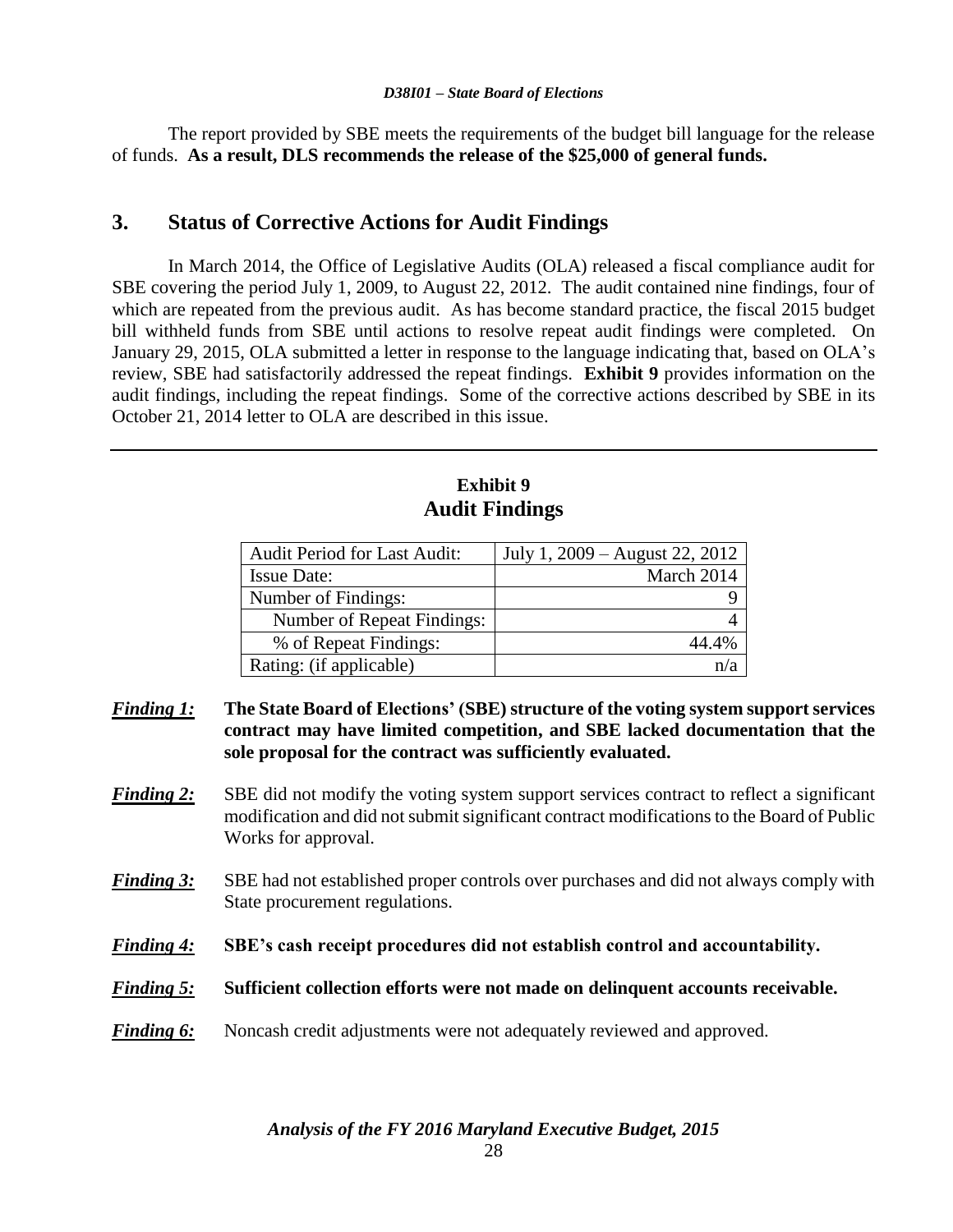- *Finding 7:* **SBE had not recovered indirect costs for federal grants because it had not prepared an indirect cost recovery plan.**
- *Finding 8:* Known security concerns over the online voter registration system were not being properly addressed until recently.
- *Finding 9:* SBE did not have an effective process to ensure that individuals serving a sentence for a felony conviction were removed from the voter registration database, as required by law.

\*Bold denotes item repeated in full or part from preceding audit report.

Source: Office of Legislative Audits

# **Voting System Support Services Contract**

Finding 1 stated that SBE's structure of the voting system support services contract may have limited competition, and SBE lacked documentation that the sole proposal for the contract was sufficiently evaluated. Specifically, OLA noted that the sole bidder stated that it intended to subcontract approximately 90% of the services and that SBE paid a significant premium to the contractor to manage the work of at least one subcontractor (*e.g.*, SBE paid \$3.7 million for transportation of voting equipment, while the contractor only paid the subcontractor \$2.3 million). OLA also noted that SBE could not provide the price evaluations by any of the evaluators and could only provide two unsigned technical evaluations (a similar comment was reported in a previous audit for a different procurement). OLA recommended that SBE ensure that future procurements are separated to promote maximum competition and document the evaluation of proposals.

OLA noted that SBE has begun separately procuring the services previously provided under the contract that led to this finding.

SBE stated that it has added a review and approval process for sole source procurements to its procurement checklist. The approval process requires the agency's procurement officer to review a written explanation justifying the request. The State Administrator, and if necessary the control agency, must also approve the sole source procurement. SBE indicated that the procurement officer also reviews each procurement request to make sure that services, which could be procured separately, are not bundled together.

## **Administrative Findings**

#### **Cash Receipts**

Finding 4 stated that SBE's cash receipts procedures did not establish adequate control and accountability. OLA noted that cash receipts were recorded in a log and were then forwarded with the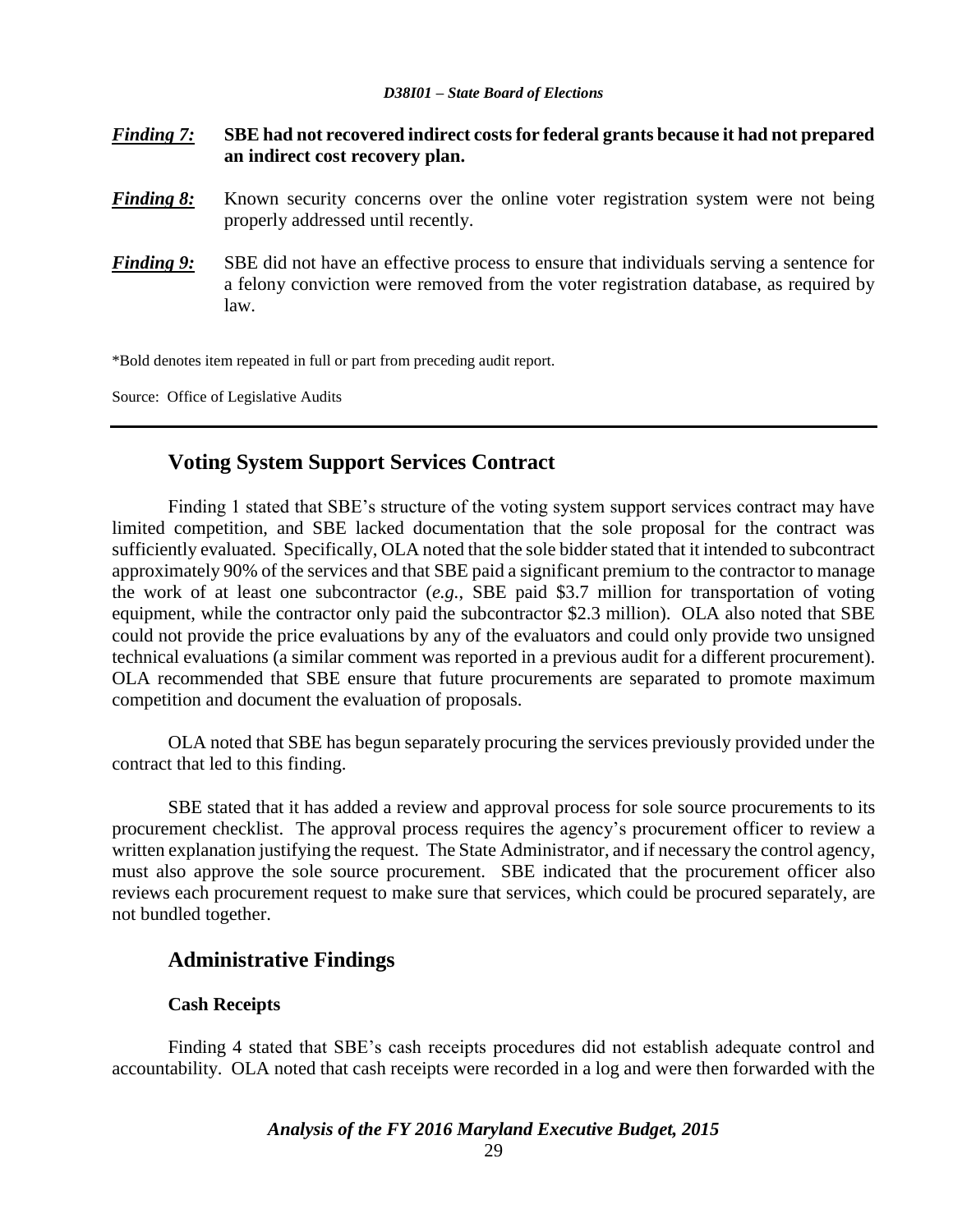log to a cashier for processing, which could allow misappropriation to occur without detection. In addition, the log was not used in deposit verification. OLA also explained that separate cash drawers and user identifications were not used by the four cashiers, and voided transactions were not subject to supervisory review and approval. SBE also found that in a test of 16 days of cash receipts, that 9 days of receipts were deposited from 3 to 7 business days after receipt. OLA recommended that documentation for receipts be provided directly to the individual who verifies the deposit, separate cash drawers, and user identifications be provided to cashiers; supervisory review and approval should be established for voided transactions, cash receipts should be deposited within 1 day of receipt, and SBE should pursue the use of electronic funds transfer for reimbursements from local jurisdictions.

SBE stated that it has updated cash management procedures to reflect changes described in the initial audit response including (1) revising procedures so that cashiers no longer have access to both the cash receipts and the log of receipts; (2) adding a supervisory review of voided transactions; (3) adding more back-ups for deposits to ensure that checks could be deposited timely; (4) using a remote deposit service; (5) assigning cashiers an individual password and cash drawer; and (6) transitioning jurisdictions to electronic payments (19 as of the audit response).

#### **Accounts Receivable**

Finding 5 stated that sufficient collection efforts were not made on delinquent accounts receivable. Specifically, OLA noted, that SBE did not adequately investigate and resolve delinquent accounts receivable (which totaled \$2.0 million and were delinquent more than 60 days, as of a prior audit). OLA explained that no action was taken for \$1.3 million of the accounts receivable and SBE removed \$700,000 for which it said payments had been received or were unsupported. OLA found, in a test of a portion of the removed funds, that SBE did not have documentation for all of these actions. OLA also stated that SBE did not send delinquent notices and forward delinquent accounts to the State's Central Collection Unit (CCU) (repeat). OLA recommended that SBE investigate and resolve the accounts that were delinquent since the prior audit, ensure that delinquent accounts are sent appropriate notices and referred to the CCU timely, and include a statement in these notices that unpaid accounts will be referred to CCU.

SBE stated that it completed the review of delinquent accounts from the prior audit and requested that CCU allow the agency to write off the old balances. CCU approved this request in May 2014. In addition, SBE reviews the receivables aging report and sends delinquent statements when necessary.

#### **Federal Funds**

Finding 7 stated that SBE had not recovered indirect costs for federal grants because it had not prepared an indirect cost recovery plan. The specific grants noted by OLA were the HAVA and the FVAP grants. OLA indicated that SBE reported that a miscommunication over the responsibility of submitting the plan led to SBE not having properly submitted the plan. OLA recommended the plan be submitted.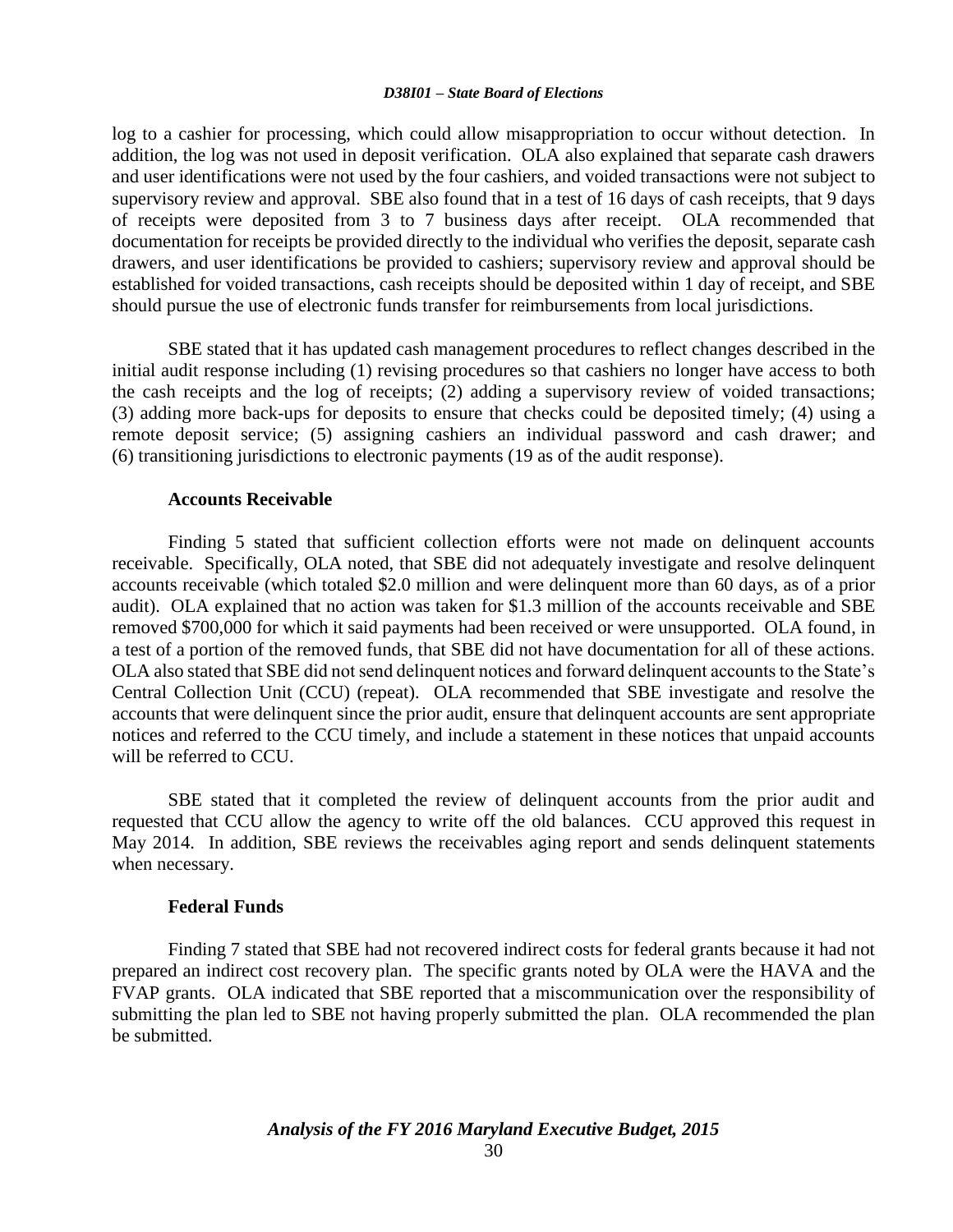SBE indicated that it is unable to recover indirect costs for the federal HAVA funds and received documentation from DBM to that effect. SBE submitted an indirect cost recovery plan to the U.S. Department of Defense for the FVAP grant on October 17, 2014.

#### **Based on the letter from OLA, DLS recommends the release of the \$250,000 general funds.**

### **Nonrepeat Findings**

The audit also contained five nonrepeat findings, as shown in Exhibit 9, the most significant of which included not taking contract modifications to BPW for approval as required, not properly addressing – until recently known – security concerns related to the online voter registration system, and not having an effective process to ensure that individuals serving a sentence for felony conviction were removed from the voter registration database. **SBE should update the committees on the status of the corrective actions for these nonrepeat audit findings.**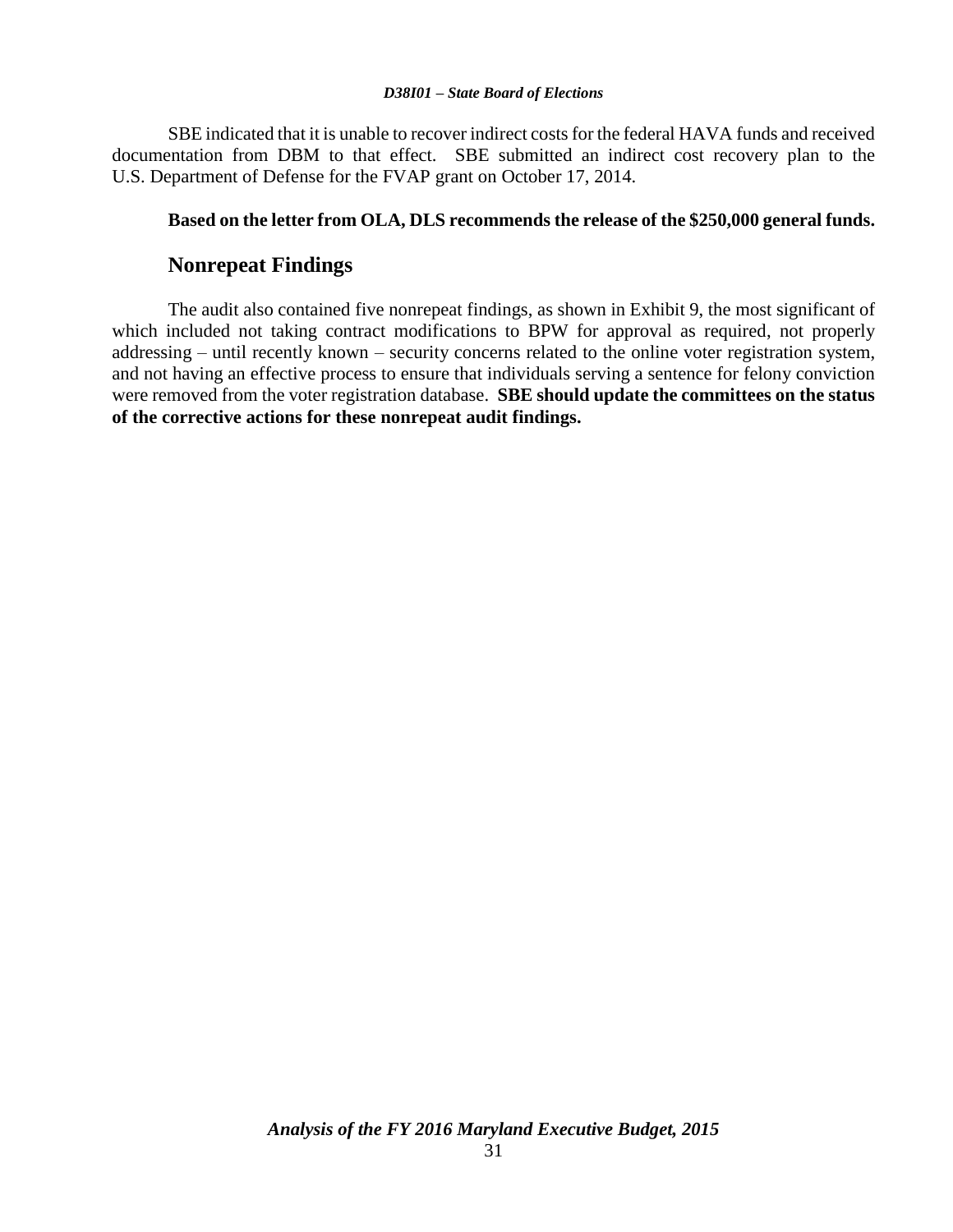# *Recommended Actions*

1. Concur with Governor's allowance.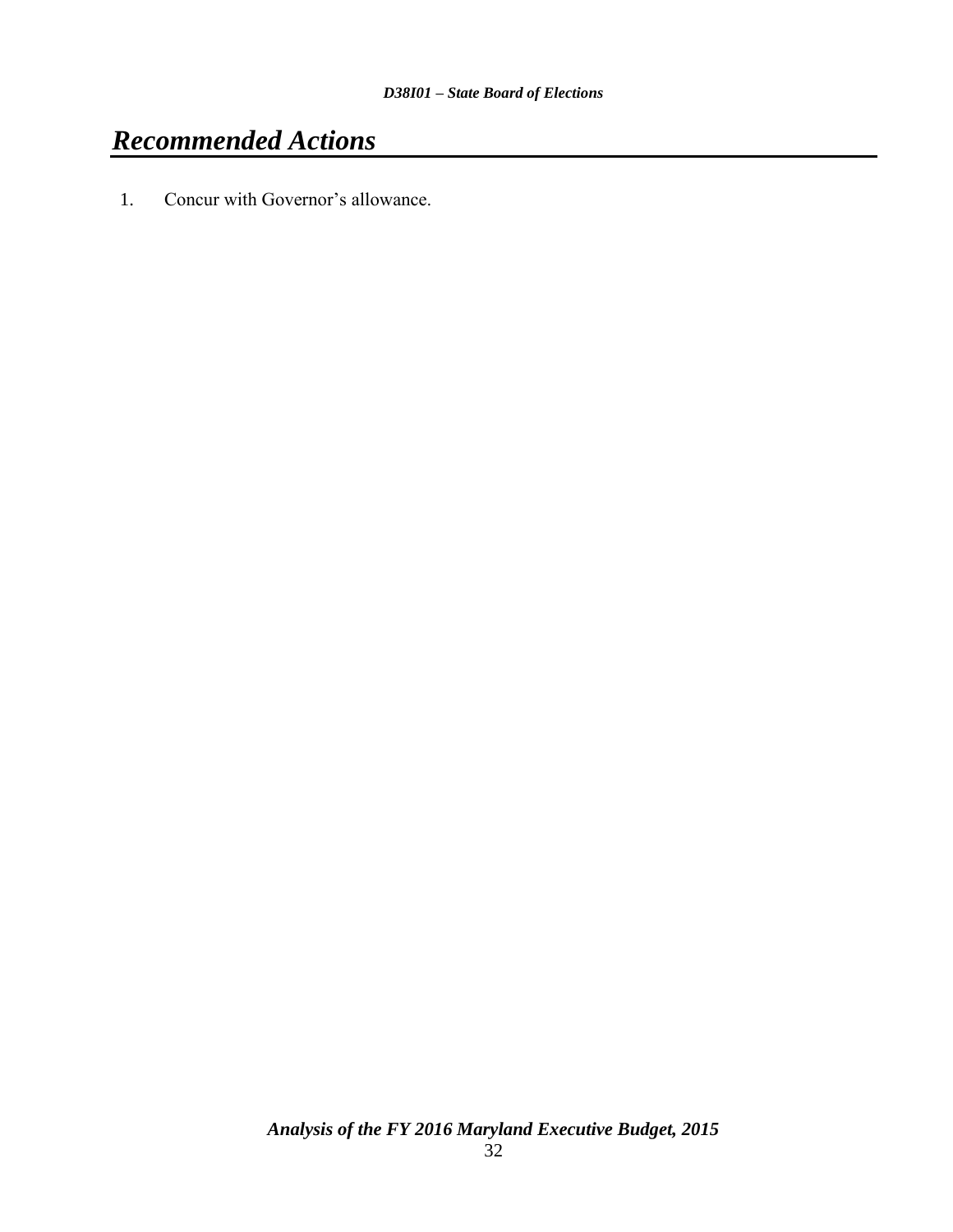# *Updates*

## **1. Online Ballot Marking Device and the National Federation for the Blind**

SBE developed an online ballot marking tool as part of an FVAP grant. An online ballot marking tool was available in the 2012 elections, although in limited fashion during the general election. SBE later revised the tool. As part of the requirements of Chapters 157 and 158 of 2013 (Improving Access to Voting), SBE conducted an accessibility and usability evaluation of the tool. The evaluation included a public demonstration. During the course of the evaluation, a number of improvements were made to the system, although at the conclusion of the evaluation some improvements were still required. In addition, the online ballot marking tool was one of the online services evaluated in the security assessment, required under Chapters 157 and 158. In the security assessment, no vulnerabilities that could be exploited, or for which there were not compensating controls, were found.

SBE is required to certify the online ballot marking tool, as a result of Chapters 157 and 158. At several meetings during calendar 2014, SBE discussed the online ballot marking tool certification. The vote on certification was three to one, with one absent, and, as a result, the tool failed to be certified because certification requires four votes.

During calendar 2014, the National Federation of the Blind, Inc. and several individual voters filed a lawsuit against SBE in the U.S. District Court of Maryland alleging that the absentee ballot process in Maryland violates Title II of the Americans with Disabilities Act (ADA) and Section 504 of the Rehabilitation Act of 1973. The plaintiffs requested relief to require SBE to make the online ballot marking tool available for the November 2014 general election, requested compensatory damages for one plaintiff, and requested an award of attorneys' fees and costs for all plaintiffs.

The U.S. District Court for the District of Maryland found for the plaintiffs that rights under the ADA and Rehabilitation Act to the absentee ballot process had been denied because of the inability to mark ballots privately and independently. The court also found that the online ballot marking tool is a reasonable and necessary modification and would not fundamentally alter the program or impose an undue financial hardship. The court issued a permanent injunction to prohibit violation of the ADA and Rehabilitation Act rights in the 2014 general election and all future elections and ordered the online ballot marking tool be made available to the plaintiffs for the 2014 general election. The court order specifically noted that the online ballot marking tool was not required to be made available to all voters. The order also does not require the online ballot marking tool be made available in future elections to allow the State the choice in how to make the process accessible in the future.

SBE explained that the online ballot marking tool was ready to be used at the time of the court order, so no additional actions were needed to make it available to comply with the order. SBE included language that limited the use of the tool to voters needing to use the tool to vote independently. SBE staff indicates that it will work with the board to determine the use of the tool in future elections for other voters but states that the court order provides for the tool or an equivalent access to absentee voting to be available to voters with disabilities.

*Analysis of the FY 2016 Maryland Executive Budget, 2015*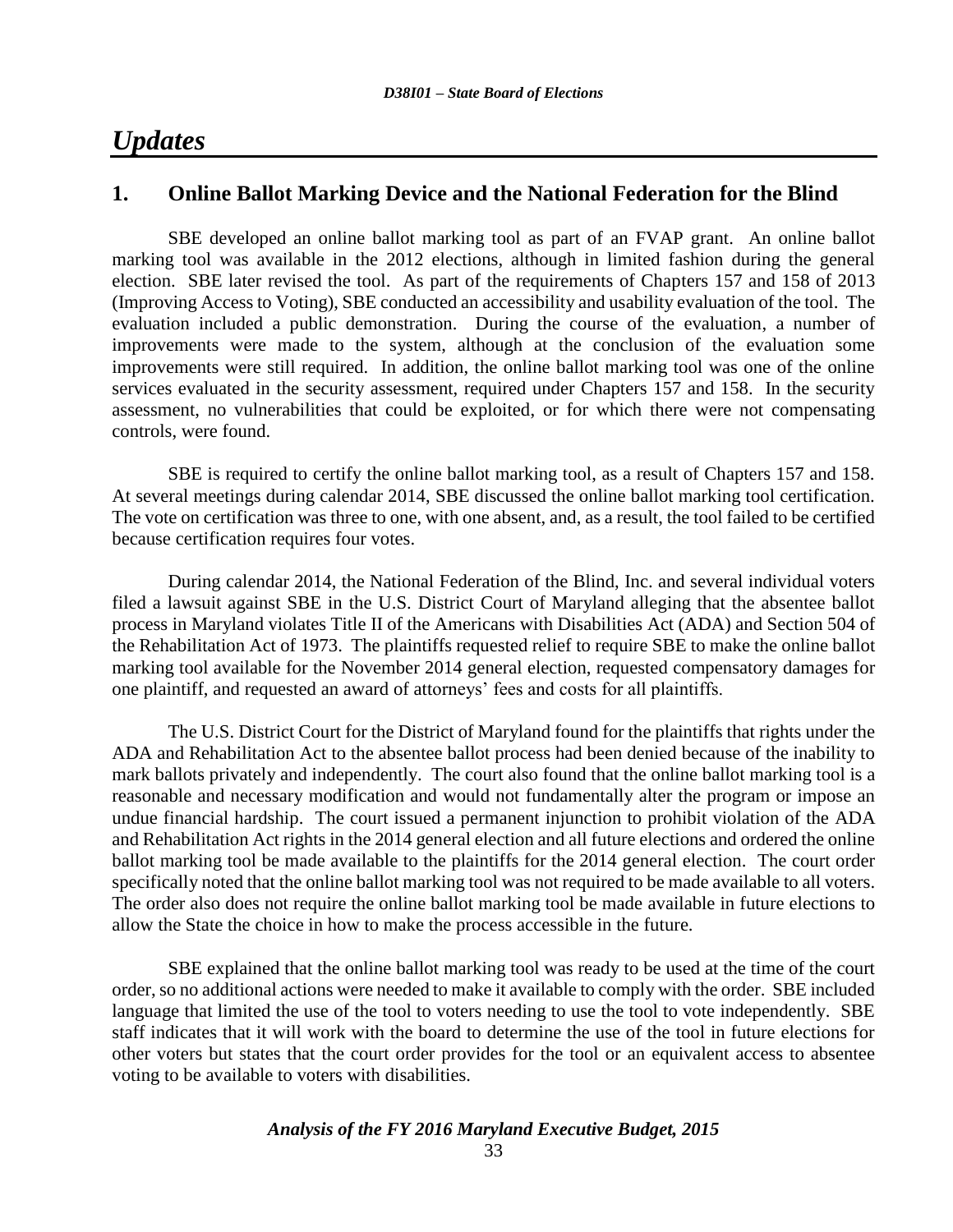# *Current and Prior Year Budgets*

# **Current and Prior Year Budgets (\$ in Thousands) State Board of Elections**

|                                      | General<br><b>Fund</b> | <b>Special</b><br><b>Fund</b> | <b>Federal</b><br><b>Fund</b> | Reimb.<br><b>Fund</b> | <b>Total</b> |
|--------------------------------------|------------------------|-------------------------------|-------------------------------|-----------------------|--------------|
| <b>Fiscal 2014</b>                   |                        |                               |                               |                       |              |
| Legislative<br>Appropriation         | \$8,588                | \$10,119                      | \$200                         | \$0                   | \$18,908     |
| Deficiency<br>Appropriation          | 693                    | $-5$                          | $\boldsymbol{0}$              | $\boldsymbol{0}$      | 688          |
| <b>Budget</b><br>Amendments          | 59                     | $-1,062$                      | 1,007                         | 549                   | 553          |
| Reversions and<br>Cancellations      | $-275$                 | $-971$                        | $-151$                        | $\boldsymbol{0}$      | $-1,397$     |
| <b>Actual</b><br><b>Expenditures</b> | \$9,065                | \$8,081                       | \$1,056                       | \$549                 | \$18,752     |
| <b>Fiscal 2015</b>                   |                        |                               |                               |                       |              |
| Legislative<br>Appropriation         | \$6,507                | \$7,736                       | \$100                         | \$0                   | \$14,343     |
| Cost<br>Containment                  | $-100$                 | $-100$                        | $\boldsymbol{0}$              | $\boldsymbol{0}$      | $-200$       |
| <b>Budget</b><br>Amendments          | 29                     | 3                             | $\boldsymbol{0}$              | 1,963                 | 1,995        |
| <b>Working</b><br>Appropriation      | \$6,436                | \$7,638                       | \$100                         | \$1,963               | \$16,138     |

Note: Numbers may not sum to total due to rounding. The fiscal 2015 working appropriation does not include January 2015 Board of Public Works reductions and deficiencies.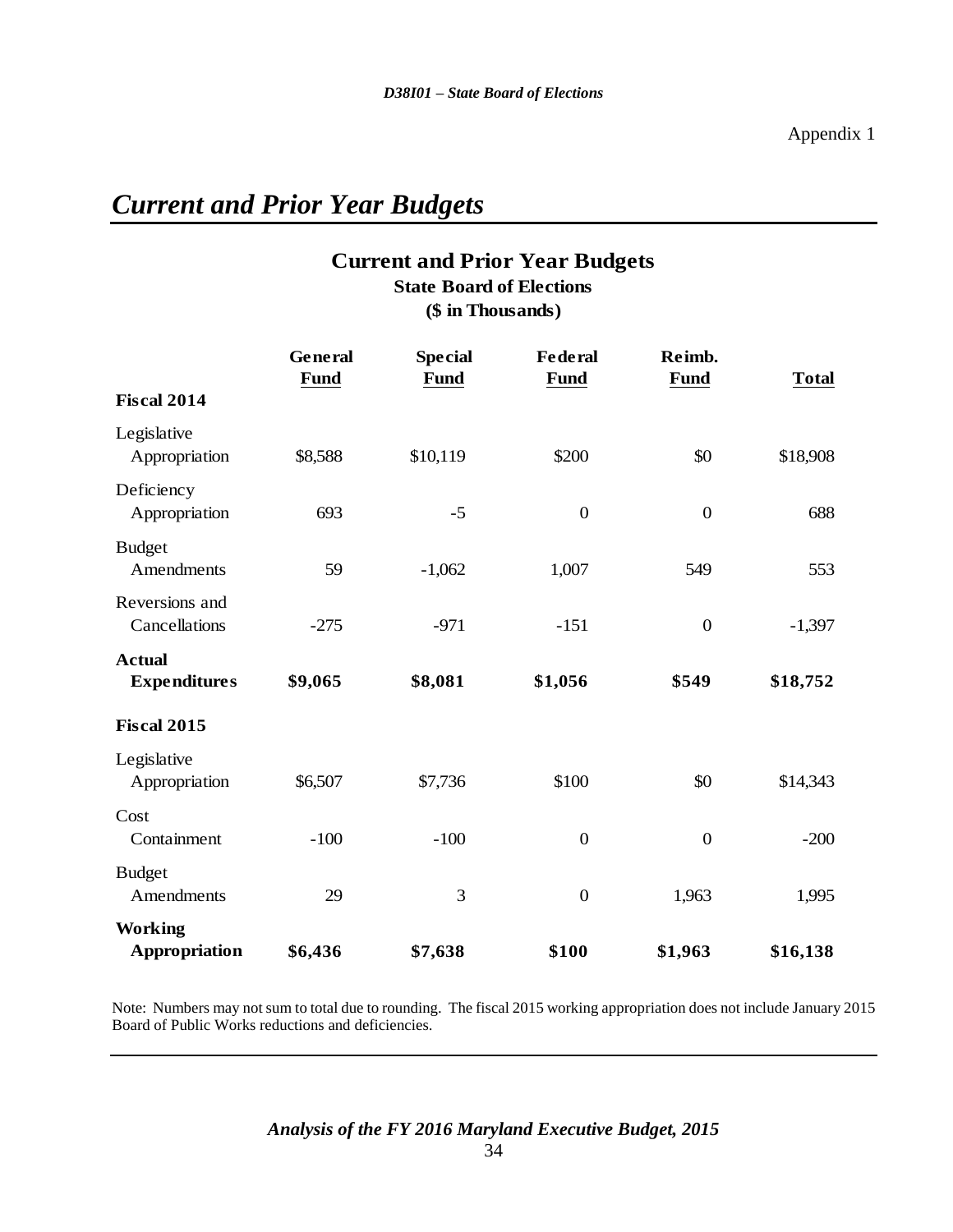#### **Fiscal 2014**

SBE's fiscal 2014 expenditures were \$155,823 lower than the legislative appropriation. The general fund expenditures of SBE were \$477,069 higher than the legislative appropriation. The majority of the increase (\$768,082) is the result of a deficiency appropriation needed to replace withdrawn Fair Campaign Financing Funds (FCFF) originally expected to support the new voting system and several studies required in Chapters 157 and 158 of 2013. A second deficiency appropriation added \$66,276 to support legal fees. The remaining increase occurred by budget amendment for employee compensation changes including the cost-of-living adjustment (COLA) provided to State employees in January 2014 (\$36,457), increments provided in April 2014 (\$13,292), and the annual salary review (\$9,450). These increases were partially offset by deficiency appropriations that reduced the appropriations for health insurance (\$52,885), retirement reinvestment (\$40,320), the call center as part of cost containment measures (\$39,376), and the statewide personnel system (\$8,631). In addition, SBE also erroneously reverted \$275,276, which are needed to pay fiscal 2014 expenditures related to the election management system.

SBE's fiscal 2014 special fund expenditures were \$2.0 million lower than the legislative appropriation. An increase of \$250,000 occurred by budget amendment to provide the FCFF to support several studies as required in Chapters 157 and 158 of 2013. The remaining increases resulted from the special fund share of employee compensation changes including the fiscal 2014 COLA (\$3,046) and employee increments (\$1,878). These increases were more than offset by a withdrawal of \$1.3 million in appropriation of the FCFF representing the majority of these funds budgeted to be used for the new voting system and the studies required in Chapters 157 and 158 of 2013. In addition, deficiency appropriations reduced the special funds provided for retirement reinvestment (\$3,370) and health insurance (\$1,795). SBE also cancelled \$970,701 of the special fund appropriation, primarily due to the lack of available matching general funds for temporary staffing for the primary election and upgrades and maintenance of the voter registration system.

The fiscal 2014 federal fund expenditures of SBE were \$856,132 higher than the legislative appropriation. An increase of \$1 million occurred by budget amendment as a result of the availability of the HAVA, DHHS accessibility grant, and the FVAP grant funding for projects related to online voter registration, online absentee ballot delivery system, the interface with the Motor Vehicle Administration, the call center, and voter accessibility projects. These increases are partially offset by an erroneous cancellation of \$150,700 needed to pay for a contract related to absentee ballots.

SBE's reimbursable fund appropriation in fiscal 2014 increased by \$549,066 for State costs related to the new voting system.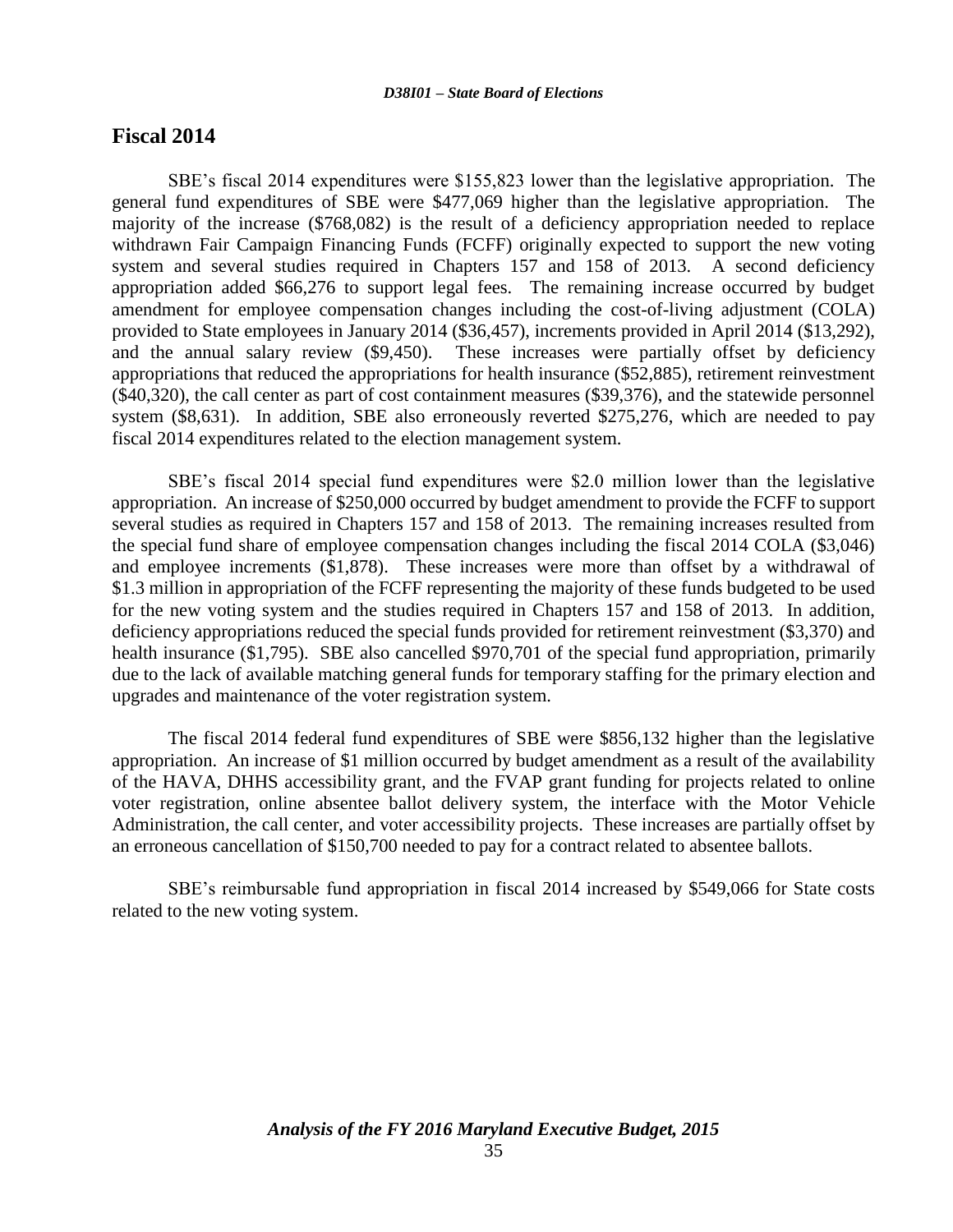#### **Fiscal 2015**

SBE's fiscal 2015 appropriation has increased by a net of \$1.8 million, primarily in reimbursable funds (\$2.0 million) for the State's share of the new voting system costs. The remaining increase of \$31,776 in total funds (\$28,909 in general funds and \$2,867 in special funds) results from the fiscal 2015 COLA. These increases are partially offset by cost containment actions totaling \$200,000 (\$100,000 in both general and special funds) related to absentee ballots.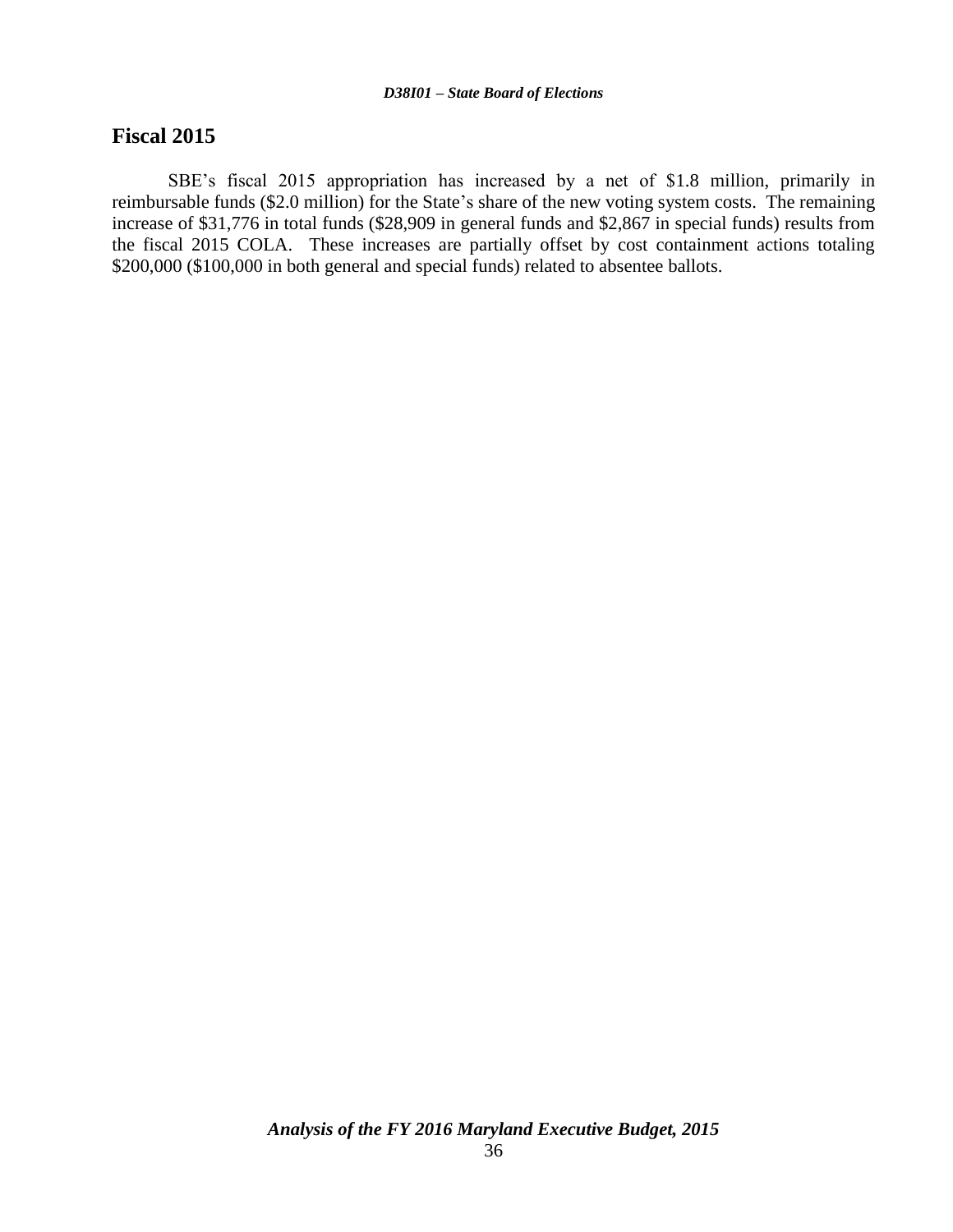# **State Board of Elections New Voting System Replacement**

| <b>Project Status</b>                | Implementation.                                                                                                                                                                                                                                                                                                                                                                                                                                                                       | <b>New/Ongoing Project:</b>                                                                                                                                                                                                                      | Ongoing.                                                                                                        |                                        |  |  |
|--------------------------------------|---------------------------------------------------------------------------------------------------------------------------------------------------------------------------------------------------------------------------------------------------------------------------------------------------------------------------------------------------------------------------------------------------------------------------------------------------------------------------------------|--------------------------------------------------------------------------------------------------------------------------------------------------------------------------------------------------------------------------------------------------|-----------------------------------------------------------------------------------------------------------------|----------------------------------------|--|--|
| <b>Project Description:</b>          |                                                                                                                                                                                                                                                                                                                                                                                                                                                                                       |                                                                                                                                                                                                                                                  | This project allows the State Board of Elections (SBE) to comply with the requirements of Chapters 547 and 548  |                                        |  |  |
|                                      |                                                                                                                                                                                                                                                                                                                                                                                                                                                                                       | of 2007. The project supports the selection, certification, and implementation of a new optical scan voting system.                                                                                                                              |                                                                                                                 |                                        |  |  |
|                                      | The project also includes a project management team, development and conduct of acceptance testing of the new                                                                                                                                                                                                                                                                                                                                                                         |                                                                                                                                                                                                                                                  |                                                                                                                 |                                        |  |  |
|                                      | system, training of key stakeholders on the new system, voter outreach and education on the use of the new system,                                                                                                                                                                                                                                                                                                                                                                    |                                                                                                                                                                                                                                                  |                                                                                                                 |                                        |  |  |
|                                      | development of interfaces with other election systems, an accessibility evaluation, a security analysis, collection and                                                                                                                                                                                                                                                                                                                                                               |                                                                                                                                                                                                                                                  |                                                                                                                 |                                        |  |  |
|                                      | disposal of the old voting system, and an inventory component. The implementation timeline will allow the system to                                                                                                                                                                                                                                                                                                                                                                   |                                                                                                                                                                                                                                                  |                                                                                                                 |                                        |  |  |
|                                      |                                                                                                                                                                                                                                                                                                                                                                                                                                                                                       | be in place for the 2016 presidential election cycle.                                                                                                                                                                                            |                                                                                                                 |                                        |  |  |
| <b>Project Business Goals:</b>       |                                                                                                                                                                                                                                                                                                                                                                                                                                                                                       | The current touchscreen voting system does not comply with State law that requires the State to have a voting system<br>that includes a voter verifiable paper ballot that can be read by an optical scan voting unit. Additionally, the current |                                                                                                                 |                                        |  |  |
|                                      |                                                                                                                                                                                                                                                                                                                                                                                                                                                                                       |                                                                                                                                                                                                                                                  |                                                                                                                 |                                        |  |  |
|                                      | touchscreen system was purchased in 2001 and is nearing the end of its lifecycle. There are limited parts for repair,                                                                                                                                                                                                                                                                                                                                                                 |                                                                                                                                                                                                                                                  |                                                                                                                 |                                        |  |  |
|                                      | and no new units are being produced for replacements.                                                                                                                                                                                                                                                                                                                                                                                                                                 |                                                                                                                                                                                                                                                  |                                                                                                                 |                                        |  |  |
| <b>Estimated Total Project Cost:</b> | \$56.9 million through fiscal 2021 (the Estimated Planning Project Cost:                                                                                                                                                                                                                                                                                                                                                                                                              |                                                                                                                                                                                                                                                  |                                                                                                                 | Not applicable as project is now in    |  |  |
|                                      | end of the current lease for voting                                                                                                                                                                                                                                                                                                                                                                                                                                                   |                                                                                                                                                                                                                                                  |                                                                                                                 | implementation.                        |  |  |
|                                      | system equipment).                                                                                                                                                                                                                                                                                                                                                                                                                                                                    |                                                                                                                                                                                                                                                  |                                                                                                                 |                                        |  |  |
| <b>Project Start Date:</b>           | <b>Fiscal 2013.</b>                                                                                                                                                                                                                                                                                                                                                                                                                                                                   | <b>Projected Completion Date:</b>                                                                                                                                                                                                                |                                                                                                                 | Implementation on December 31, 2016,   |  |  |
|                                      |                                                                                                                                                                                                                                                                                                                                                                                                                                                                                       |                                                                                                                                                                                                                                                  |                                                                                                                 | followed by operations and maintenance |  |  |
|                                      |                                                                                                                                                                                                                                                                                                                                                                                                                                                                                       |                                                                                                                                                                                                                                                  |                                                                                                                 | and disposition).                      |  |  |
| <b>Schedule Status:</b>              |                                                                                                                                                                                                                                                                                                                                                                                                                                                                                       |                                                                                                                                                                                                                                                  | The documentation of the first four phases of the System Development Life Cycle were provided to the Department |                                        |  |  |
|                                      | of Information Technology (DoIT) in August 2014. In fall 2014, SBE received approval to move from the planning                                                                                                                                                                                                                                                                                                                                                                        |                                                                                                                                                                                                                                                  |                                                                                                                 |                                        |  |  |
|                                      | phase of the project to the implementation phase. In December 2014, the Board of Public Works (BPW) approved a<br>contract for the Voting System Solutions Hardware contract. A warehouse lease was approved by BPW in the second                                                                                                                                                                                                                                                     |                                                                                                                                                                                                                                                  |                                                                                                                 |                                        |  |  |
|                                      |                                                                                                                                                                                                                                                                                                                                                                                                                                                                                       |                                                                                                                                                                                                                                                  |                                                                                                                 |                                        |  |  |
|                                      | quarter of 2014. SBE is still in the process of procuring an inventory system, an initial procurement was cancelled due<br>to cost concerns, and an alternative procurement is ongoing. The current implementation schedule has implementation                                                                                                                                                                                                                                        |                                                                                                                                                                                                                                                  |                                                                                                                 |                                        |  |  |
|                                      |                                                                                                                                                                                                                                                                                                                                                                                                                                                                                       |                                                                                                                                                                                                                                                  |                                                                                                                 |                                        |  |  |
|                                      | beginning in a timeframe (October 1, 2015) that allows the system to be in place for the 2016 elections as planned.                                                                                                                                                                                                                                                                                                                                                                   |                                                                                                                                                                                                                                                  |                                                                                                                 |                                        |  |  |
| <b>Cost Status:</b>                  |                                                                                                                                                                                                                                                                                                                                                                                                                                                                                       | Since the 2014 session, some costs have become more certain as the voting system equipment procurement has been                                                                                                                                  |                                                                                                                 |                                        |  |  |
|                                      | completed. In the 2014 session, some out-year costs were based on cost figures from 2014. Costs in fiscal 2015 have<br>increased, compared to what was planned during the 2014 session, primarily due to the beginning of lease payments<br>in that year, which was not anticipated at the time of budget development. Deficiency appropriations proposed for<br>DoIT and SBE, totaling \$2.3 million, will provide the necessary funding for the cost increases. This change related |                                                                                                                                                                                                                                                  |                                                                                                                 |                                        |  |  |
|                                      |                                                                                                                                                                                                                                                                                                                                                                                                                                                                                       |                                                                                                                                                                                                                                                  |                                                                                                                 |                                        |  |  |
|                                      |                                                                                                                                                                                                                                                                                                                                                                                                                                                                                       |                                                                                                                                                                                                                                                  |                                                                                                                 |                                        |  |  |
|                                      |                                                                                                                                                                                                                                                                                                                                                                                                                                                                                       |                                                                                                                                                                                                                                                  |                                                                                                                 |                                        |  |  |
|                                      | from a decision to lease rather than purchase the new voting system. Other cost figures have also been updated since<br>the 2014 session. The costs through fiscal 2021 are estimated at \$56.9 million. However, certain equipment was not<br>included in the original contract. As a result, costs are expected to rise by approximately \$5.0 million.                                                                                                                             |                                                                                                                                                                                                                                                  |                                                                                                                 |                                        |  |  |
|                                      |                                                                                                                                                                                                                                                                                                                                                                                                                                                                                       |                                                                                                                                                                                                                                                  |                                                                                                                 |                                        |  |  |
|                                      |                                                                                                                                                                                                                                                                                                                                                                                                                                                                                       |                                                                                                                                                                                                                                                  |                                                                                                                 |                                        |  |  |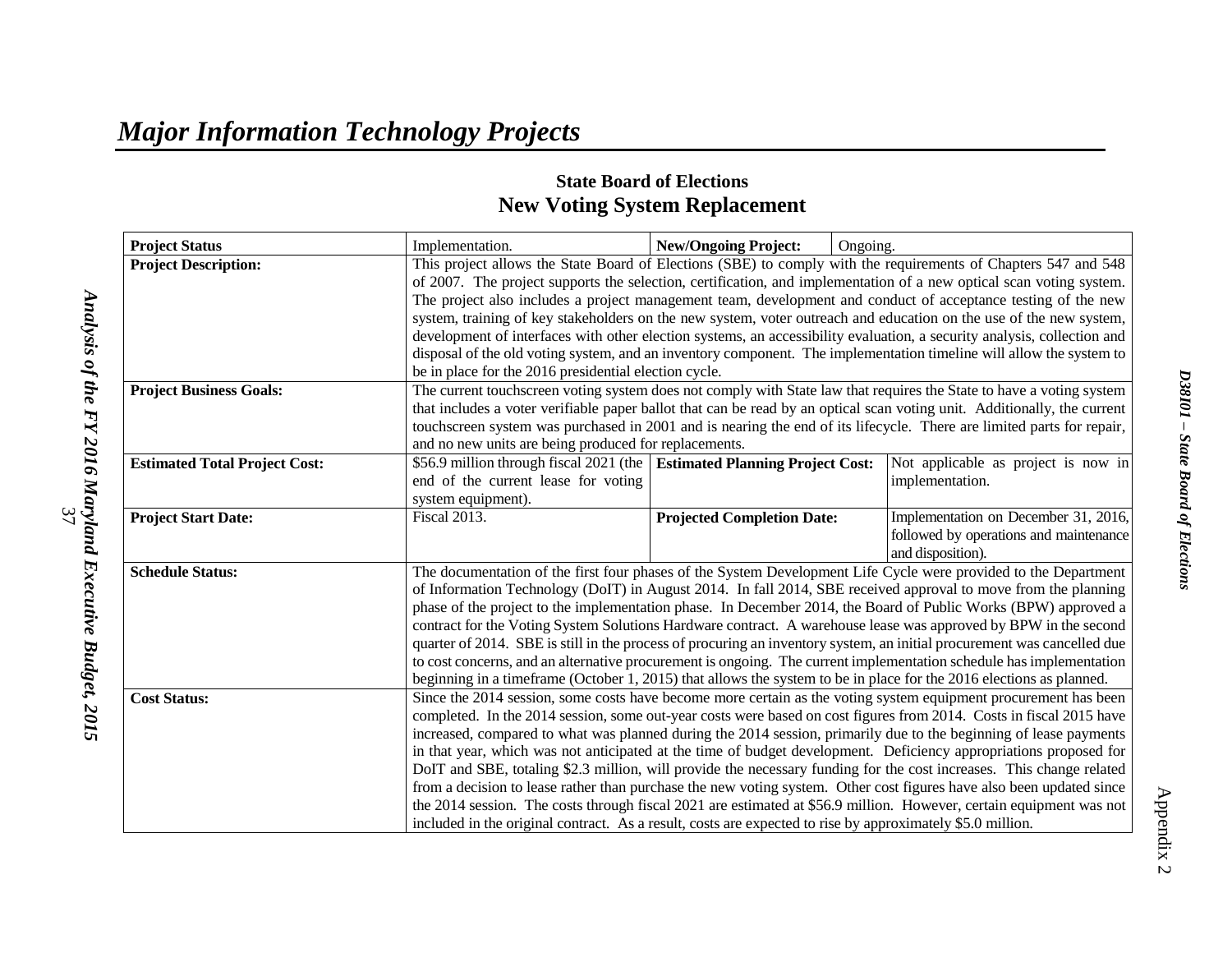| <b>Scope Status:</b>                         | DoIT notes in the fiscal 2015 Mid-Year Report on Major Information Technology Development Projects a potential             |                |                |                |                |                |                |              |
|----------------------------------------------|----------------------------------------------------------------------------------------------------------------------------|----------------|----------------|----------------|----------------|----------------|----------------|--------------|
|                                              | for scope change based on an evaluation of the current Election Management System's ability to be connected to the         |                |                |                |                |                |                |              |
|                                              | vendor's (Elections Systems and Software, LLC) election management system.                                                 |                |                |                |                |                |                |              |
| <b>Project Management Oversight Status:</b>  | The fiscal 2016 allowance includes \$500,000 for DoIT oversight. DoIT holds portfolio review meetings on the project       |                |                |                |                |                |                |              |
|                                              | and receives quarterly updates.                                                                                            |                |                |                |                |                |                |              |
| <b>Identifiable Risks:</b>                   | The fiscal 2015 Mid-Year Report on Major Information Technology Development Projects stated that in                        |                |                |                |                |                |                |              |
|                                              | December 2014 a procurement for an inventory system was canceled due to the high cost of vendor proposals and that         |                |                |                |                |                |                |              |
|                                              | SBE is currently pursuing an alternative procurement method. A potential cost or schedule risk may result depending        |                |                |                |                |                |                |              |
|                                              | on the final procurement timeframe and cost. The Information Technology Project Request identifies six high risk           |                |                |                |                |                |                |              |
|                                              | items (sponsorship, funding, interdependencies, organizational culture, supportability, and implementation). The           |                |                |                |                |                |                |              |
|                                              | fiscal 2015 Mid-Year Report on Major Information Technology Development Projects notes a funding concern in                |                |                |                |                |                |                |              |
|                                              | fiscal 2015; however, the proposed deficiency appropriations would (if approved) alleviate these concerns.                 |                |                |                |                |                |                |              |
| <b>Additional Comments:</b>                  | Certain estimated costs (such as the costs for the carts, booths, servers, and the inventory system) are subject to change |                |                |                |                |                |                |              |
|                                              | as the equipment is procured and financing is finalized. Funding listed below is projected through the end of the          |                |                |                |                |                |                |              |
|                                              | current lease. The Major Information Technology Appendix only projects costs through fiscal 2019.                          |                |                |                |                |                |                |              |
| <b>Fiscal Year Funding (\$ in Thousands)</b> | <b>Prior Years</b>                                                                                                         | <b>FY 2016</b> | <b>FY 2017</b> | <b>FY 2018</b> | <b>FY 2019</b> | <b>FY 2020</b> | <b>FY 2021</b> | <b>Total</b> |
| <b>Personnel Services</b>                    | \$0.0\$                                                                                                                    | \$0.0          | \$0.0          | \$0.0          | \$0.0          | \$0.0\$        | \$0.0          | \$0.0        |
| Professional and Outside Services            | 4,678.3                                                                                                                    | 7,969.9        | 3,814.7        | 463.8          | 309.9          | 309.8          | 210.9          | 17,757.2     |
| Other Expenditures                           | 2,955.6                                                                                                                    | 5,816.7        | 7,439.8        | 6,414.9        | 6,176.1        | 6,174.2        | 4,197.1        | 39,174.3     |
| <b>Total Funding</b>                         | \$7,633.9                                                                                                                  | \$13,786.6     | \$11,254.5     | \$6,878.7      | \$6,485.9      | \$6,484.0      | \$4.408.0      | \$56,931.6   |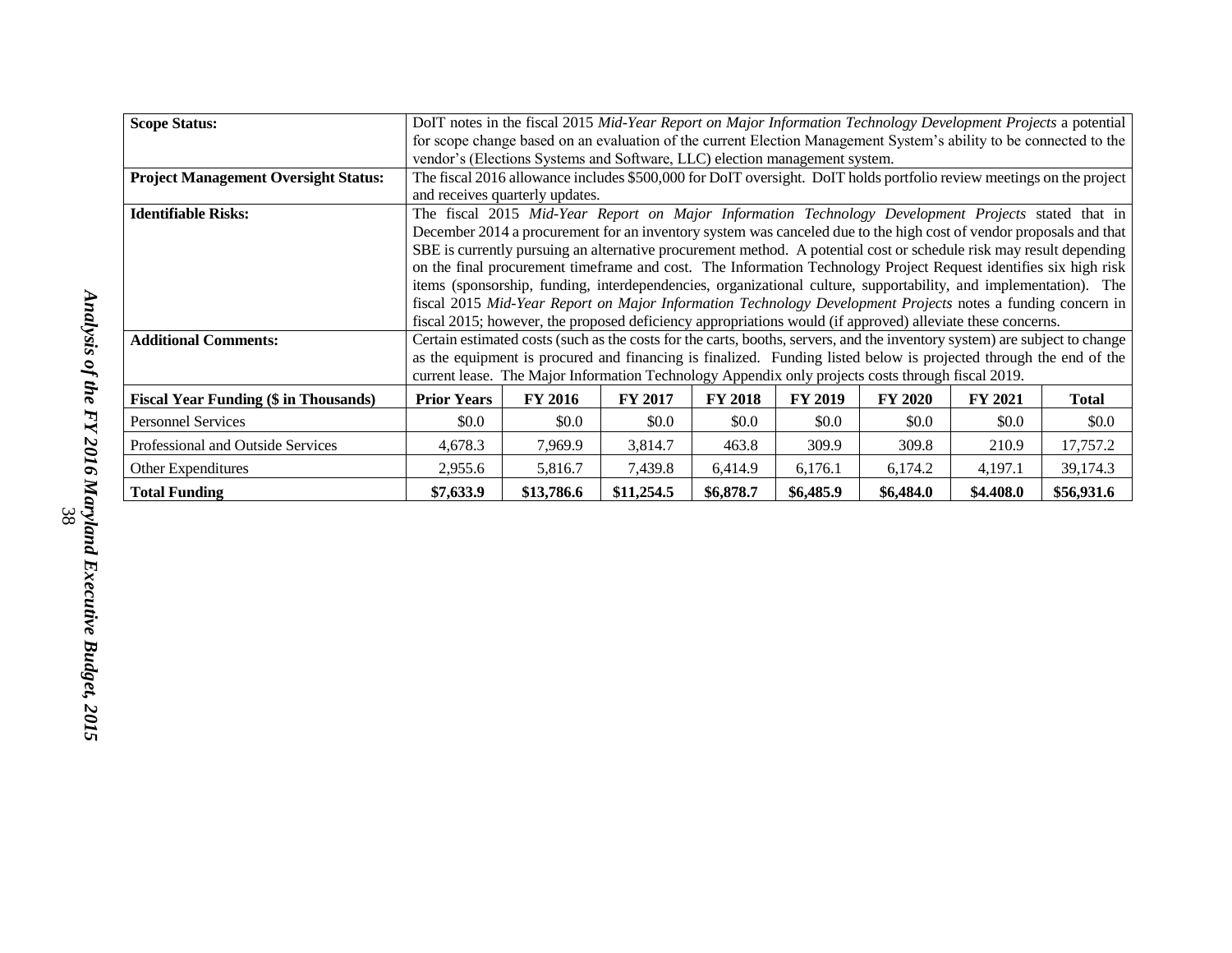#### **Object/Fund Difference Report State Board of Elections**

|                | <b>FY 15</b>                         |              |                |                  |                      |                |  |  |
|----------------|--------------------------------------|--------------|----------------|------------------|----------------------|----------------|--|--|
|                |                                      | <b>FY 14</b> | <b>Working</b> | <b>FY 16</b>     | FY 15 - FY 16        | <b>Percent</b> |  |  |
|                | <b>Object/Fund</b>                   | Actual       | Appropriation  | <b>Allowance</b> | <b>Amount Change</b> | <b>Change</b>  |  |  |
|                | <b>Positions</b>                     |              |                |                  |                      |                |  |  |
| 01             | Regular                              | 41.60        | 41.60          | 41.80            | 0.20                 | 0.5%           |  |  |
| 02             | Contractual                          | 1.60         | 0.00           | 1.00             | 1.00                 | N/A            |  |  |
|                | <b>Total Positions</b>               | 43.20        | 41.60          | 42.80            | 1.20                 | 2.9%           |  |  |
|                |                                      |              |                |                  |                      |                |  |  |
|                | <b>Objects</b>                       |              |                |                  |                      |                |  |  |
| 01             | Salaries and Wages                   | \$3,378,695  | \$3,728,048    | \$4,018,984      | \$290,936            | 7.8%           |  |  |
| 02             | Technical and Spec. Fees             | 322,097      | 116,639        | 158,164          | 41,525               | 35.6%          |  |  |
| 03             | Communication                        | 624,526      | 641,086        | 491,153          | $-149,933$           | $-23.4%$       |  |  |
| 04             | Travel                               | 90,759       | 98,934         | 100,964          | 2,030                | 2.1%           |  |  |
| 07             | <b>Motor Vehicles</b>                | 4,069        | 6,570          | 3,120            | $-3,450$             | $-52.5%$       |  |  |
| 08             | <b>Contractual Services</b>          | 9,150,494    | 10,782,699     | 14,108,691       | 3,325,992            | 30.8%          |  |  |
| 09             | <b>Supplies and Materials</b>        | 409,507      | 238,774        | 238,790          | 16                   | 0%             |  |  |
| 10             | Equipment - Replacement              | 26,113       | 5,000          | 42,000           | 37,000               | 740.0%         |  |  |
| 11             | Equipment - Additional               | 4,183,781    | $\theta$       | 3,000            | 3,000                | N/A            |  |  |
| 12             | Grants, Subsidies, and Contributions | 111,406      | $\theta$       | $\Omega$         | $\Omega$             | 0.0%           |  |  |
| 13             | <b>Fixed Charges</b>                 | 450,511      | 520,208        | 427,952          | $-92,256$            | $-17.7%$       |  |  |
|                | <b>Total Objects</b>                 | \$18,751,958 | \$16,137,958   | \$19,592,818     | \$3,454,860          | 21.4%          |  |  |
|                | <b>Funds</b>                         |              |                |                  |                      |                |  |  |
| 01             | General Fund                         | \$9,065,385  | \$6,436,256    | \$6,012,404      | $-$ \$423,852        | $-6.6\%$       |  |  |
| 03             | Special Fund                         | 8,081,375    | 7,638,383      | 13,044,595       | 5,406,212            | 70.8%          |  |  |
| 0 <sub>5</sub> | Federal Fund                         | 1,056,132    | 100,000        | 535,819          | 435,819              | 435.8%         |  |  |
| 09             | Reimbursable Fund                    | 549,066      | 1,963,319      | $\overline{0}$   | $-1,963,319$         | $-100.0\%$     |  |  |
|                | <b>Total Funds</b>                   | \$18,751,958 | \$16,137,958   | \$19,592,818     | \$3,454,860          | 21.4%          |  |  |
|                |                                      |              |                |                  |                      |                |  |  |

Note: The fiscal 2015 working appropriation does not include January 2015 Board of Public Works reductions and deficiencies. The fiscal 2016 allowance does not reflect contingent or across-the-board reductions.